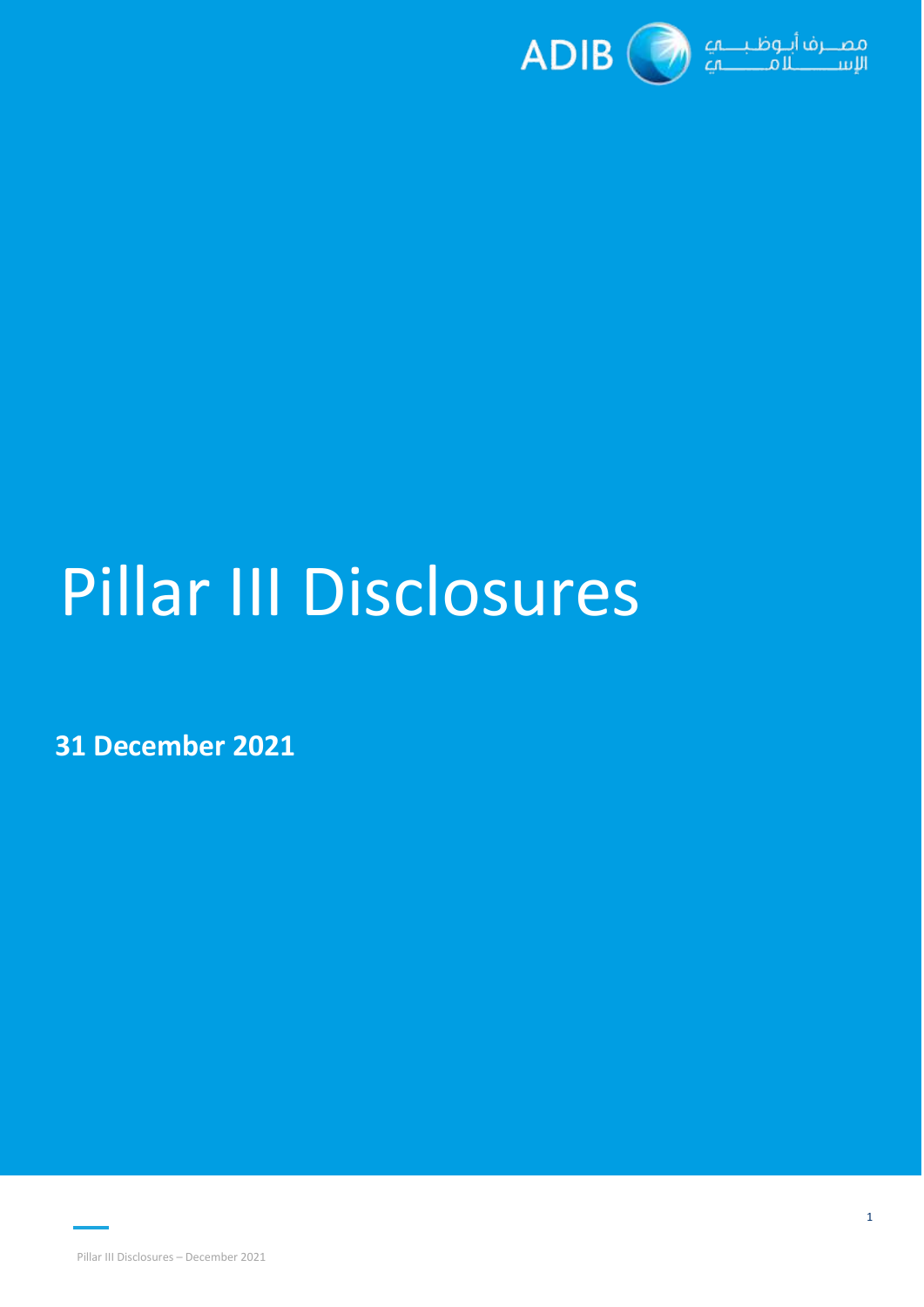

| <b>Section</b>                                               | #                | <b>Tables and templates</b>                                                                                                                  | <b>Applicable</b> |  |
|--------------------------------------------------------------|------------------|----------------------------------------------------------------------------------------------------------------------------------------------|-------------------|--|
| 1. Overview of Risk                                          | KM1              | Key Metrics (at consolidated group level)                                                                                                    |                   |  |
| <b>Management and</b>                                        | <b>OVA</b>       | Bank risk management approach                                                                                                                | Yes               |  |
| <b>RWA</b>                                                   | OV <sub>1</sub>  | Overview of RWA                                                                                                                              |                   |  |
| 2. Linkages Between                                          | LI               | Differences between accounting and regulatory scopes of consolidation and mapping of<br>financial statements with regulatory risk categories |                   |  |
| <b>Financial Statements</b><br>and Regulatory                | LI2              | Main sources of differences between regulatory exposure amounts and carrying values in                                                       | Yes               |  |
| <b>Exposures</b>                                             | LIA              | financial statements<br>Explanations of differences between accounting and regulatory exposure amounts                                       |                   |  |
| 3. Prudential valuation<br>adjustments                       | PV1              | Prudential valuation adjustments                                                                                                             | No                |  |
|                                                              | CC1              | Composition of regulatory capital                                                                                                            | Yes               |  |
| <b>4. Composition of Capital</b>                             | CC <sub>2</sub>  | Reconciliation of regulatory capital to balance sheet                                                                                        | Yes               |  |
|                                                              | <b>CCA</b>       | Main features of regulatory capital instruments                                                                                              | Yes               |  |
| 5. Macroprudential<br><b>Supervisory measures</b>            | CCyB1            | Geographical distribution of credit exposures used in the countercyclical buffer                                                             | <b>Yes</b>        |  |
|                                                              | LR1              | Summary comparison of accounting assets vs leverage ratio exposure                                                                           | Yes               |  |
| <b>6. Leverage Ratio</b>                                     | LR <sub>2</sub>  | Leverage ratio common disclosure template                                                                                                    | Yes               |  |
|                                                              | LIQA             | Liquidity risk management                                                                                                                    | Yes               |  |
|                                                              | LIQ1             | Liquidity Coverage Ratio                                                                                                                     | No                |  |
| 7. Liquidity                                                 | LIQ <sub>2</sub> | Net Stable Funding Ratio                                                                                                                     | No                |  |
|                                                              | <b>ELAR</b>      | Eligible Liquid Assets Ratio                                                                                                                 | Yes               |  |
|                                                              | <b>ASRR</b>      | Advances to Stable Resources Ratio                                                                                                           | Yes               |  |
|                                                              | <b>CRA</b>       | General qualitative information about credit risk                                                                                            |                   |  |
|                                                              | CR1              | Credit quality of assets                                                                                                                     |                   |  |
|                                                              | CR <sub>2</sub>  | Changes in stock of defaulted financing and sukuk                                                                                            |                   |  |
|                                                              | <b>CRB</b>       | Additional disclosure related to the credit quality of assets                                                                                |                   |  |
| 8. Credit Risk                                               | <b>CRC</b>       | Qualitative disclosure requirements related to credit risk mitigation techniques                                                             | Yes               |  |
|                                                              | CR3              | Credit risk mitigation techniques - overview                                                                                                 |                   |  |
|                                                              | <b>CRD</b>       | Qualitative disclosures on Banks' use of external credit ratings under the standardised approach<br>for credit risk                          |                   |  |
|                                                              | CR4              | Standardised approach - credit risk exposure and Credit Risk Mitigation (CRM) effects                                                        |                   |  |
|                                                              | CR5              | Standardised approach - exposures by asset classes and risk weights                                                                          |                   |  |
|                                                              | <b>CCRA</b>      | Qualitative disclosure related to counterparty credit risk                                                                                   |                   |  |
|                                                              | CCR1             | Analysis of counterparty credit risk (CCR) exposure by approach                                                                              |                   |  |
| 9. Counterparty Credit                                       | CCR3             | Standardised approach of CCR exposures by regulatory portfolio and risk weights                                                              | Yes               |  |
| <b>Risk</b>                                                  | CCR5             | Composition of collateral for CCR exposure                                                                                                   |                   |  |
|                                                              | CCR6             | Credit derivatives exposures                                                                                                                 |                   |  |
|                                                              | CCR8             | Exposures to central counterparties                                                                                                          | No                |  |
|                                                              | <b>SECA</b>      | Qualitative disclosure requirements related to securitisation exposures                                                                      |                   |  |
|                                                              | SEC1             | Securitisation exposures in the Banking book                                                                                                 |                   |  |
|                                                              | SEC <sub>2</sub> | Securitisation exposures in the trading book                                                                                                 |                   |  |
| <b>10. Securitisation</b>                                    | SEC <sub>3</sub> | Securitisation exposures in the Banking book and associated regulatory capital requirements<br>- Bank acting as originator or as sponsor     | No                |  |
|                                                              | SEC4             | Securitisation exposures in the Banking book and associated capital requirements - Bank<br>acting as investor                                |                   |  |
|                                                              | MRA              | General qualitative disclosure requirements related to market risk                                                                           | Yes               |  |
| 11. Market Risk                                              | MR1              | Market risk under standardised approach                                                                                                      | Yes               |  |
| 12. Profit Rate Risk in the                                  | PRRBBA           | PRRBB risk management objective and policies                                                                                                 | Yes               |  |
| <b>Banking Book</b>                                          | PRRBB1           | Quantitative information on PRRBB                                                                                                            | Yes               |  |
| <b>13. Operational Risk</b><br><b>Qualitative Disclosure</b> | OR1              | Qualitative disclosure on operational risk                                                                                                   | Yes               |  |
|                                                              | REMA             | Remuneration policy                                                                                                                          | Yes               |  |
|                                                              | REM1             | Remuneration awarded during the 2021                                                                                                         | Yes               |  |
| 14. Remuneration policy                                      | REM2             | Special payments                                                                                                                             | Yes               |  |
|                                                              | REM3             | Deferred remuneration                                                                                                                        | Yes               |  |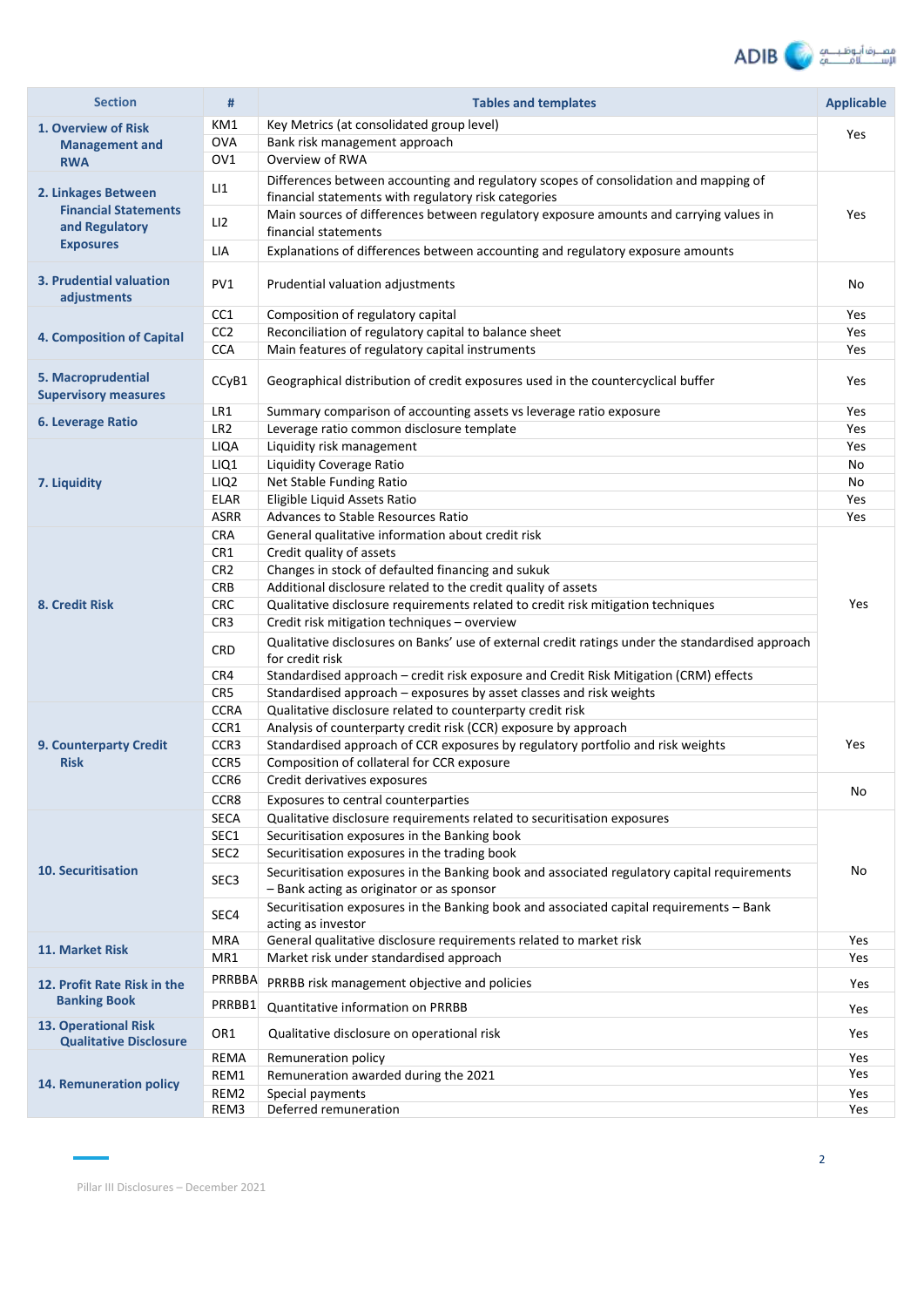

# Introduction

The Central Bank of the UAE sets and monitors capital requirements for the Group as a whole. The CBUAE issued Basel III capital regulations, which came into effect from 1 February 2017 introducing minimum capital requirements at three levels, namely Common Equity Tier 1 ("CET1"), Additional Tier 1 ("AT1") and Total Capital.

The additional capital buffers (Capital Conservation Buffer ("CCB") and Countercyclical Capital Buffer ("CCyB") maximum up to 2.5% for each buffer) introduced are over and above the minimum CET1 requirement of 7%.

For 2021 and onwards, CCB will be required to be maintained at 2.5% (2020: 2.5%) of the Capital base. CCyB is not yet in effect and is not required to be maintained for 2021 (2020: Nil).

The Basel III framework is based on three pillars:

• Pillar I – Minimum capital requirements: defines rules for the calculation of minimum capital for credit, market and operational risk. The framework allows for different approaches, which can be selected depending on size, sophistication and other considerations. These comprise for Credit Risk: Standardised, Foundation Internal Rating Based (FIRB), Advanced Internal Rating Based (AIRB); for Market Risk: Standardised and Internal Models Approach; and for Operational Risk: Basic Indicator Approach and Standardised Approach.

• Pillar II – Provides the framework for an enhanced supervisory review process with the objective of assessing the adequacy of the Bank's capital to cover not only the three primary risks (Credit, Market and Operational), but in addition a series of other risks that the Bank may be exposed to; for example, concentration risk, residual risk, business risk, liquidity risk etc. It includes the requirement for banks to undertake an Internal Capital Adequacy Assessment Process (ICAAP) on an annual basis, which is subject to the Central Bank review and inspection.

• Pillar III – Market discipline: requires expanded disclosures, which allow regulators, investors and other market participants to more fully understand the risk profiles of individual banks. The requirements of Pillar III in the case of ADIB are fulfilled in this annual report.

The requirements of the Central Bank of the UAE act as the framework for the implementation of the Basel III Accord in the UAE. In November 2020, CBUAE issued revised standards and guidelines for Capital Adequacy in UAE via Circular 4980/2020. The revised version of the Standards also includes additional Guidance on the topics of Credit Risk, Market Risk, and Operational Risk.

### **Following are the changes in the revised standards which have been adopted either prior to or during 2021:**

- The Tier Capital Supply Standard
- Tier Capital Instruments Standard
- Pillar 2 Standard: Internal Capital Adequacy Assessment Process (ICAAP)
- Credit Risk, Market Risk and Operational Risk
- Equity Investment in Funds, Securitisation, Counterparty Credit Risk, Leverage Ratio

In addition, Credit Value Adjustment (CVA) for Pillar 1 and 3 will be effective from 30 June 2022.

The purpose of Pillar 3 - Market Discipline is to complement the minimum capital requirements (Pillar 1) and the supervisory review process (Pillar 2). The CBUAE supports the enhanced market discipline by developing a set of disclosure requirements which will allow market participants to assess key information on the scope of application, capital, risk exposure, risk assessment process and hence the capital adequacy of the Group. The revised Pillar 3 disclosures, based on a common framework, are an effective means of informing the market about the risks faced by the Group, and provide a consistent and understandable disclosure framework that enhances transparency and improves comparability and consistency.

In compliance with the CBUAE Basel III standards and guidelines, these disclosures include qualitative and quantitative information on the Group's risk management objectives and policies, risk assessment processes, capital management and capital adequacy. Many of these requirements have already been satisfied in note 42 to the 2021 ADIB Consolidated Financial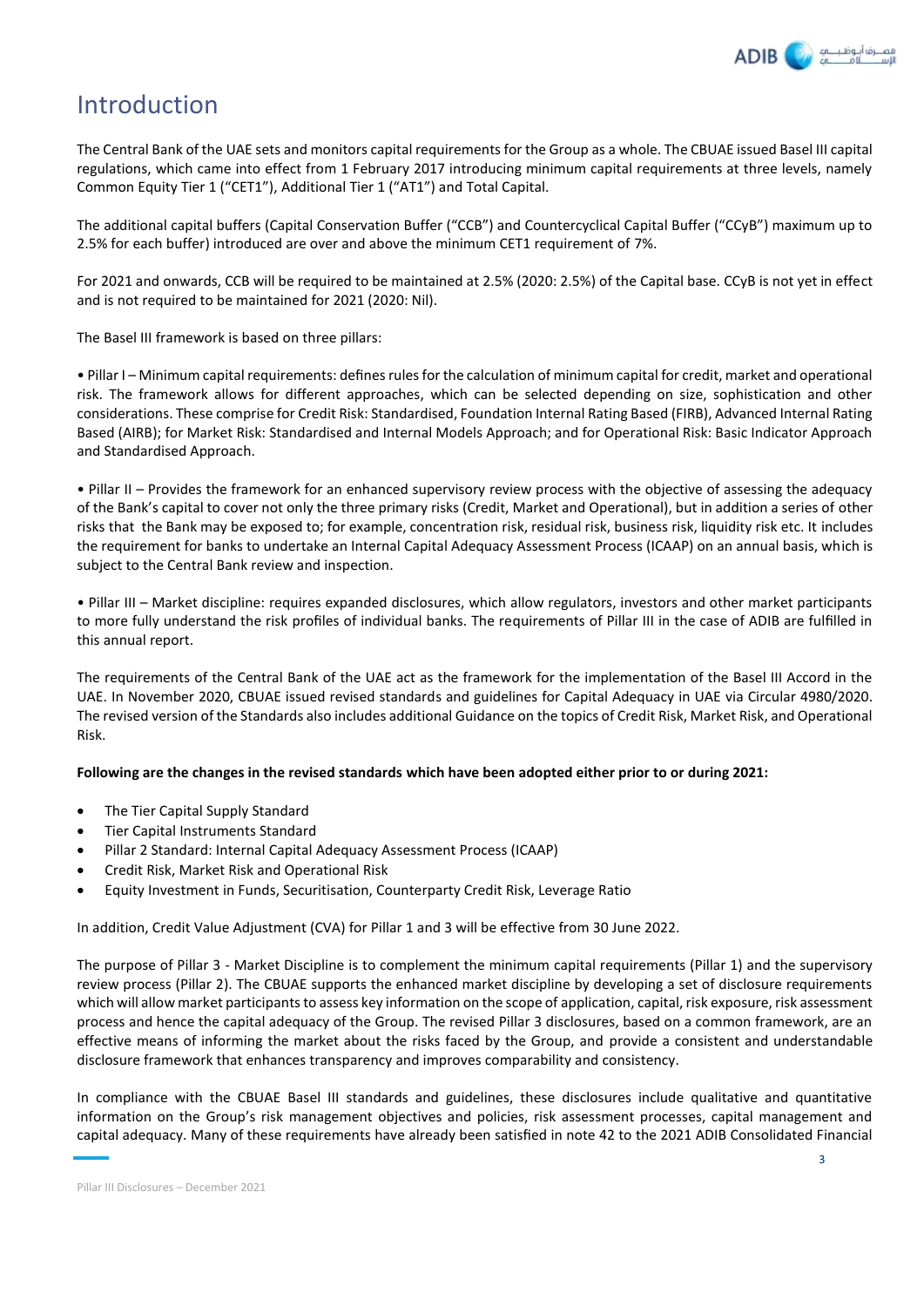

Statements, which covers in detail the risk and capital management processes of the Bank and its compliance with the Basel III Accord in this regard.

The following Pillar III disclosures provide additional qualitative and quantitative information over and above that contained in note 42 to the 2021 ADIB Consolidated Financial Statements and together with the information contained in note 42, meet the full disclosure requirements of Pillar III.

# **Verification**

The Pillar 3 Disclosures for the year 2021 have been reviewed by the Group's internal auditors.

#### **Information On Subsidiaries And Significant Investment As On 31 December 2021**

|                                                            | <b>Country of</b><br>Incorporation | %<br>Ownership | <b>Description</b>               | Treatment -<br><b>Regulatory</b> | Treatment -<br><b>Accounting</b> |
|------------------------------------------------------------|------------------------------------|----------------|----------------------------------|----------------------------------|----------------------------------|
| <b>SUBSIDIARIES</b>                                        |                                    |                |                                  |                                  |                                  |
| Abu Dhabi Islamic Securities Company<br>LLC                | <b>UAE</b>                         | 95             | <b>Equity Brokerage Services</b> | Fully consolidated               | Fully consolidated               |
| <b>ADIB Invest 1</b>                                       | <b>BVI</b>                         | 100            | <b>Equity Brokerage Services</b> | Fully consolidated               | Fully consolidated               |
| <b>Burooj Properties LLC **</b>                            | <b>UAE</b>                         | 100            | Real Estate Investments          | Not consolidated                 | Fully consolidated               |
| <b>MPM Properties LLC **</b>                               | <b>UAE</b>                         | 100            | <b>Real Estate Services</b>      | Not consolidated                 | Fully consolidated               |
| Kawader Services LLC **                                    | <b>UAE</b>                         | 100            | Manpower Supply                  | Not consolidated                 | Fully consolidated               |
| ADIB (UK) Limited                                          | United<br>Kingdom                  | 100            | Other services                   | Fully consolidated               | Fully consolidated               |
| ADIB Holdings (Jersey) Ltd* (under<br>liquidation)         | <b>British Channel</b><br>Islands  |                | Special Purpose Vehicle          | Fully consolidated               | Fully consolidated               |
| ADIB Sukuk Company Ltd.*                                   | Cayman<br>Islands                  |                | Special Purpose Vehicle          | Fully consolidated               | Fully consolidated               |
| ADIB Sukuk Company II Ltd.*                                | Cayman<br>Islands                  |                | Special Purpose Vehicle          | Fully consolidated               | Fully consolidated               |
| ADIB Capital Invest 1 Ltd.*                                | Cayman<br>Islands                  |                | Special Purpose Vehicle          | Fully consolidated               | Fully consolidated               |
| ADIB Capital Invest 2 Ltd.*                                | Cayman<br>Islands                  |                | Special Purpose Vehicle          | Fully consolidated               | Fully consolidated               |
| <b>ADIB Alternatives Ltd.*</b>                             | Cayman<br>Islands                  |                | Special Purpose Vehicle          | Fully consolidated               | Fully consolidated               |
|                                                            |                                    |                |                                  |                                  |                                  |
| <b>SIGNIFICANT INVESTMENT</b>                              |                                    |                |                                  |                                  |                                  |
| Abu Dhabi Islamic Bank - Egypt (S.A.E)                     | Egypt                              | 49             | <b>Islamic Banking</b>           | Deduction treatment              | <b>Equity Method</b>             |
| The Residential REIT (IC) Limited                          | <b>UAE</b>                         | 29             | <b>Real Estate Fund</b>          | Deduction treatment              | <b>Equity Method</b>             |
| Abu Dhabi National Takaful PJSC                            | <b>UAE</b>                         | 42             | Islamic insurance                | Deduction treatment              | <b>Equity Method</b>             |
| Bosnia Bank International D.D                              | Bosnia                             | 27             | Islamic banking                  | Deduction treatment              | <b>Equity Method</b>             |
| Saudi Finance Company CSJC                                 | Kingdom of<br>Saudi Arabia         | 51             | Islamic Retail Finance           | <b>Deduction treatment</b>       | <b>Equity Method</b>             |
| Arab Link Money Transfer PSC (under<br>liquidation)        | <b>UAE</b>                         | 51             | <b>Currency Exchange</b>         | Deduction treatment              | <b>Equity Method</b>             |
| Abu Dhabi Islamic Merchant Acquiring<br><b>Company LLC</b> | <b>UAE</b>                         | 51             | Merchant acquiring               | Deduction treatment              | <b>Equity Method</b>             |

\* The Bank does not have any direct holding in these entities and they are considered to be a subsidiary by virtue of control.

\*\* In accordance with the Circular No. 52/2017 and the Capital Supply standard, the consolidated entity includes all subsidairies except commercial entities for the purpose of Basel III calculations and is subject to treatment outlined section 5 of "Tier Capital Supply Standard" related to "Significant investment in commercial entities".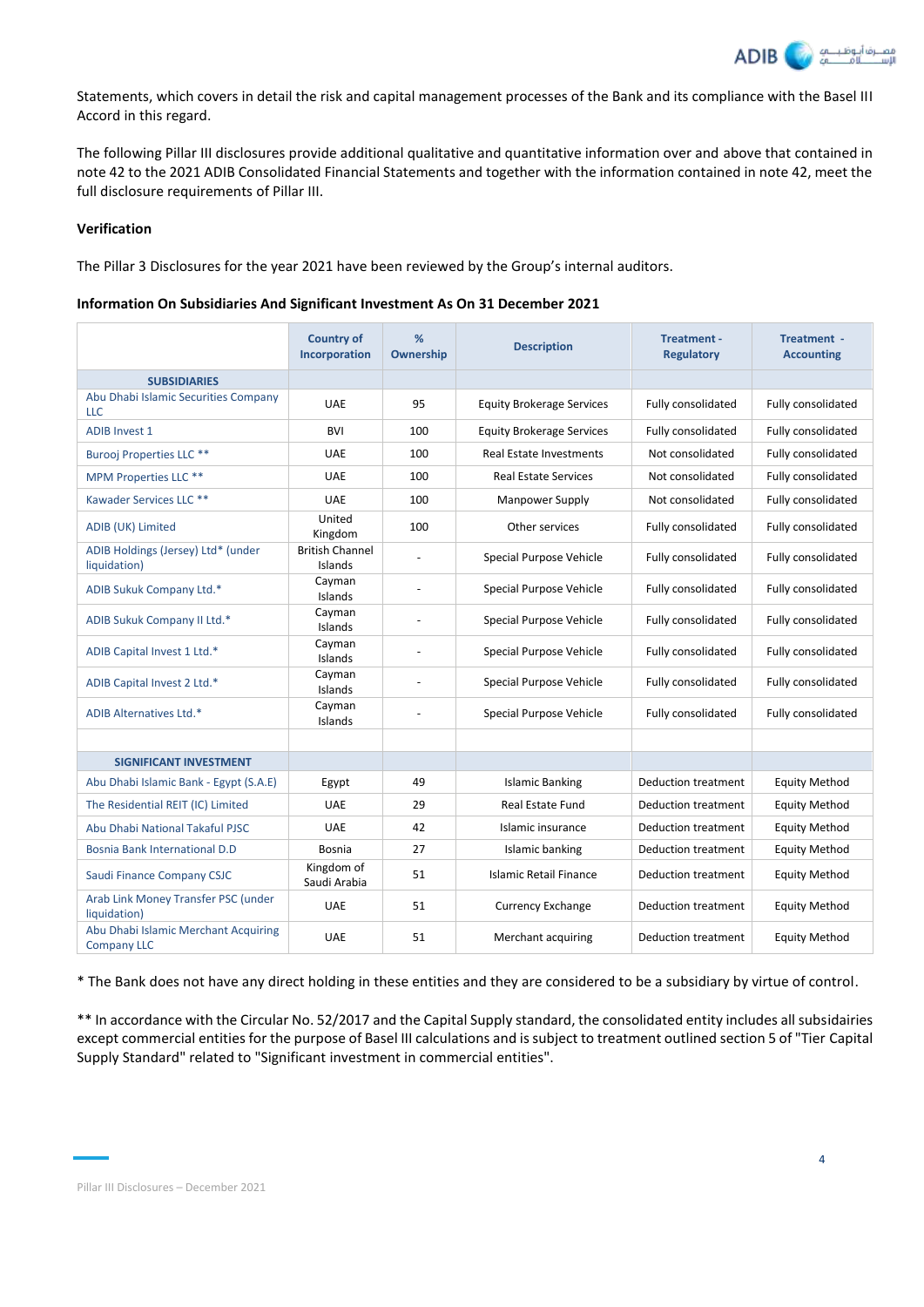

# 1. Overview of Risk Management and RWA

# **KM1: Key metrics (at consolidated group level): Overview of risk management, key prudential metrics and RWA categories**

|                                                                                                              | a           | $\mathbf b$         |
|--------------------------------------------------------------------------------------------------------------|-------------|---------------------|
| <b>AED '000s</b>                                                                                             | 31 December | <b>30 September</b> |
|                                                                                                              | 2021        | 2021                |
| <b>Available capital (amounts)</b>                                                                           |             |                     |
| 1 Common Equity Tier 1 (CET1)                                                                                | 13,500,957  | 14,172,625          |
| 1a Fully loaded ECL accounting model                                                                         | 13,414,700  | 14,092,025          |
| Tier 1<br>$\mathbf{2}$                                                                                       | 18,255,332  | 18,927,000          |
| 2a Fully loaded accounting model Tier 1                                                                      | 18,169,,075 | 18,846,400          |
| <b>Total capital</b><br>3                                                                                    | 19,393,282  | 20,043,767          |
| 3a Fully loaded ECL accounting model total capital                                                           | 19,306,779  | 19,962,937          |
| <b>Risk-weighted assets (amounts)</b>                                                                        |             |                     |
| 4 Total risk-weighted assets (RWA)                                                                           | 104,443,131 | 102,951,372         |
| Risk-based capital ratios as a percentage of RWA                                                             |             |                     |
| Common Equity Tier 1 ratio (%)                                                                               | 12.93%      | 13.77%              |
| 5a Fully loaded ECL accounting model CET1 (%)                                                                | 12.85%      | 13.69%              |
| 6 Tier 1 ratio $(\%)$                                                                                        | 17.48%      | 18.38%              |
| 6a Fully loaded ECL accounting model Tier 1 ratio (%)                                                        | 17.40%      | 18.31%              |
| 7 Total capital ratio (%)                                                                                    | 18.57%      | 19.47%              |
| 7a Fully loaded ECL accounting model total capital ratio (%)                                                 | 18.49%      | 19.39%              |
| Additional CET1 buffer requirements as a percentage of RWA                                                   |             |                     |
| Capital conservation buffer requirement (2.5% from 2019) (%)<br>8                                            | 2.50%       | 2.50%               |
| Countercyclical bugger requirement (%)<br>9                                                                  | 0.00%       | 0.00%               |
| 10 Bank D-SIB additional requirements (%)                                                                    | 0.00%       | 0.00%               |
| 11 Total of bank CET1 specific buffer requirements (%) (row 8 + row 9+ row 10)                               | 2.50%       | 2.50%               |
| 12 CET1 available after meeting the bank's minimum capital requirements (%)                                  | 5.93%       | 6.77%               |
| <b>Leverage Ratio</b>                                                                                        |             |                     |
| 13 Total leverage ratio measure                                                                              | 141,905,698 | N/A                 |
| 14 Leverage ratio (%) (row 2/row 13)                                                                         | 12.86%      | N/A                 |
| 14a Fully loaded ECL accounting model leverage ratio (%) (row 2A/row 13)                                     | 12.80%      | N/A                 |
| 14b Leverage ratio (%) (excluding the impact of any applicable temporary exemption of central bank reserves) | 12.86%      | N/A                 |
| <b>Liquidity Coverage Ratio</b>                                                                              |             |                     |
| 15 Total HQLA                                                                                                | N/A         | N/A                 |
| 16 Total net cash outflow                                                                                    | N/A         | N/A                 |
| 17 LCR ratio (%)                                                                                             | N/A         | N/A                 |
| <b>Net Stable Funding Ratio</b>                                                                              |             |                     |
| 18 Total available stable funding                                                                            | N/A         | N/A                 |
| 19 Total required stable funding                                                                             | N/A         | N/A                 |
| 20 NSFR ratio (%)                                                                                            | N/A         | N/A                 |
| <b>Eligible Liquidity Asset Ratio (ELAR)</b>                                                                 |             |                     |
| 21 Total HQLA                                                                                                | 22,623,159  | 22,366,626          |
| 22 Total liabilities                                                                                         | 114,755,556 | 112,281,473         |
| 23 Eligible Liquid Assets Ratio (ELAR) (%)                                                                   | 19.7%       | 19.9%               |
| <b>Advances to Stable Resources Ratio (ASRR)</b>                                                             |             |                     |
| 24 Total available stable funding                                                                            | 107,236,387 | 107,184,325         |
| 25 Total Advances                                                                                            | 93,071,118  | 88,792,837          |
| 26 Advances to Stable Resources Ratio (ASRR) (%)                                                             | 86.8%       | 82.8%               |

• Decrease in CET1 ratio for December 2021 due to adjustment of proposed dividend for 2021 as required by CB UAE regulation, standard and guidance for Basel III.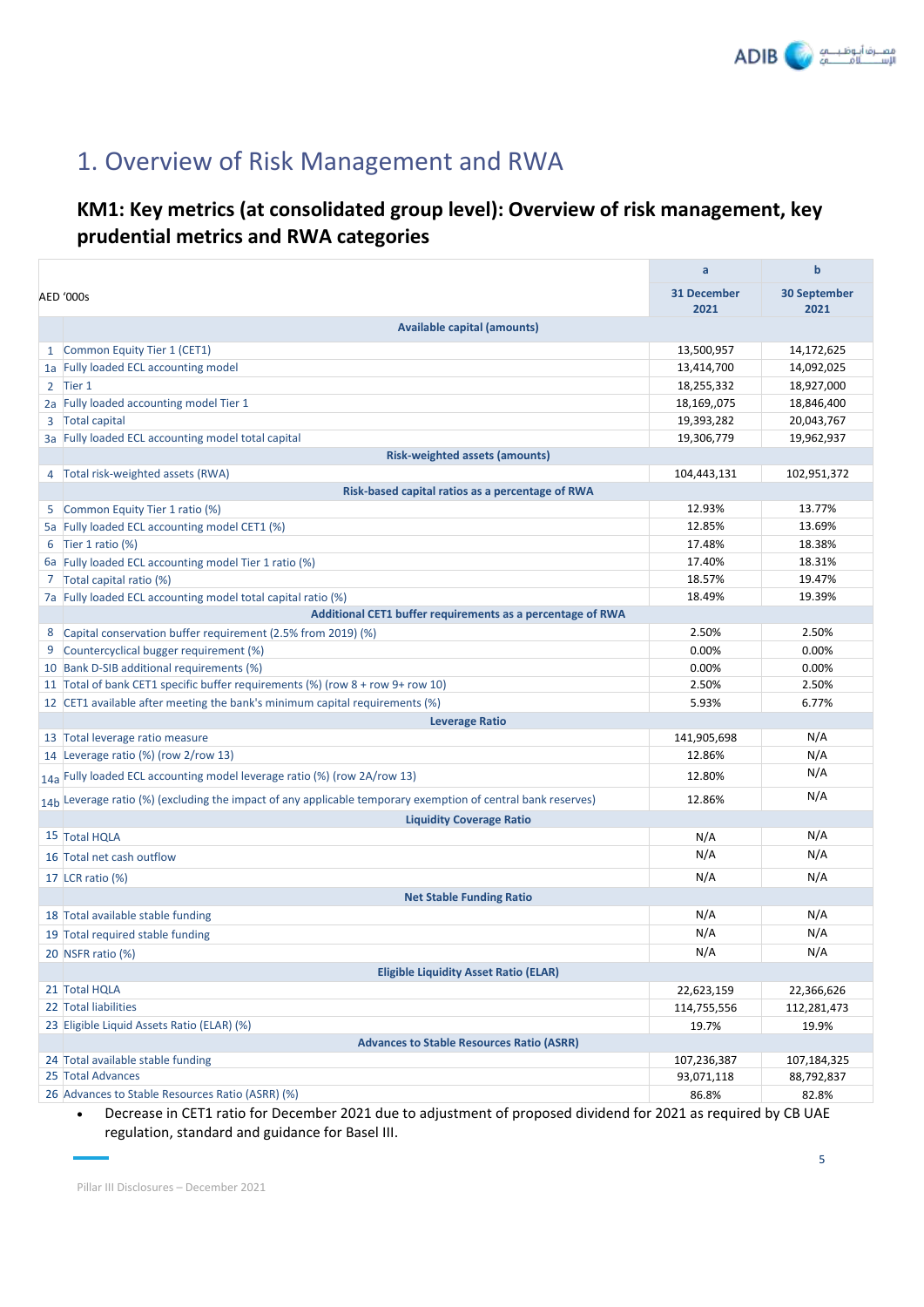

# **OVA: Bank risk management approach**

#### **a) Business model determination and interaction with the overall Risk profile**

Abu Dhabi Islamic Bank ("ADIB" or "the Bank") and its subsidiaries create a leading regional Shari'a compliant financial services group ("the Group") to carry out full banking services, financing and investing activities through various Islamic financial instruments such as Murabaha, Istisna'a, Mudaraba, Musharaka, Ijara, Wakalah, Sukuk, etc.

The activities of the Bank are conducted in accordance with Islamic Shari'a, as determined by the Internal Shari'a Supervisory Committee, and supervised by the Board of Directors ("the Board") in line with Central Bank of UAE ("CBUAE") regulations.

The primary objective of Risk Management approach is to protect the Bank's assets from the various risks the Bank is exposed to and maximize shareholders value. The Bank undertakes a wide variety of businesses with risks inherent in such activities. Accordingly, the risk is managed through a process of ongoing identification, measurement and monitoring, subject to risk limits and other controls in accordance with regulatory and Board requirements. The important aspects of the Bank's risk management are risk governance, risk architecture, approval mechanism, processes, guidelines, and an elaborate internal control mechanism.

The key risks that the Bank is exposed to are: credit risk, liquidity risk, market risk and operational risk. Besides these, the Bank is also exposed to other risks such as reputational risk, conduct risk, legal risk, Sharia'h non-compliance risk, and other risks. These risks are regularly monitored and actively managed.

A well-defined risk governance framework is in place with the overall responsibility of risk management vested with the Board of Directors managed through various Board-level risk committees.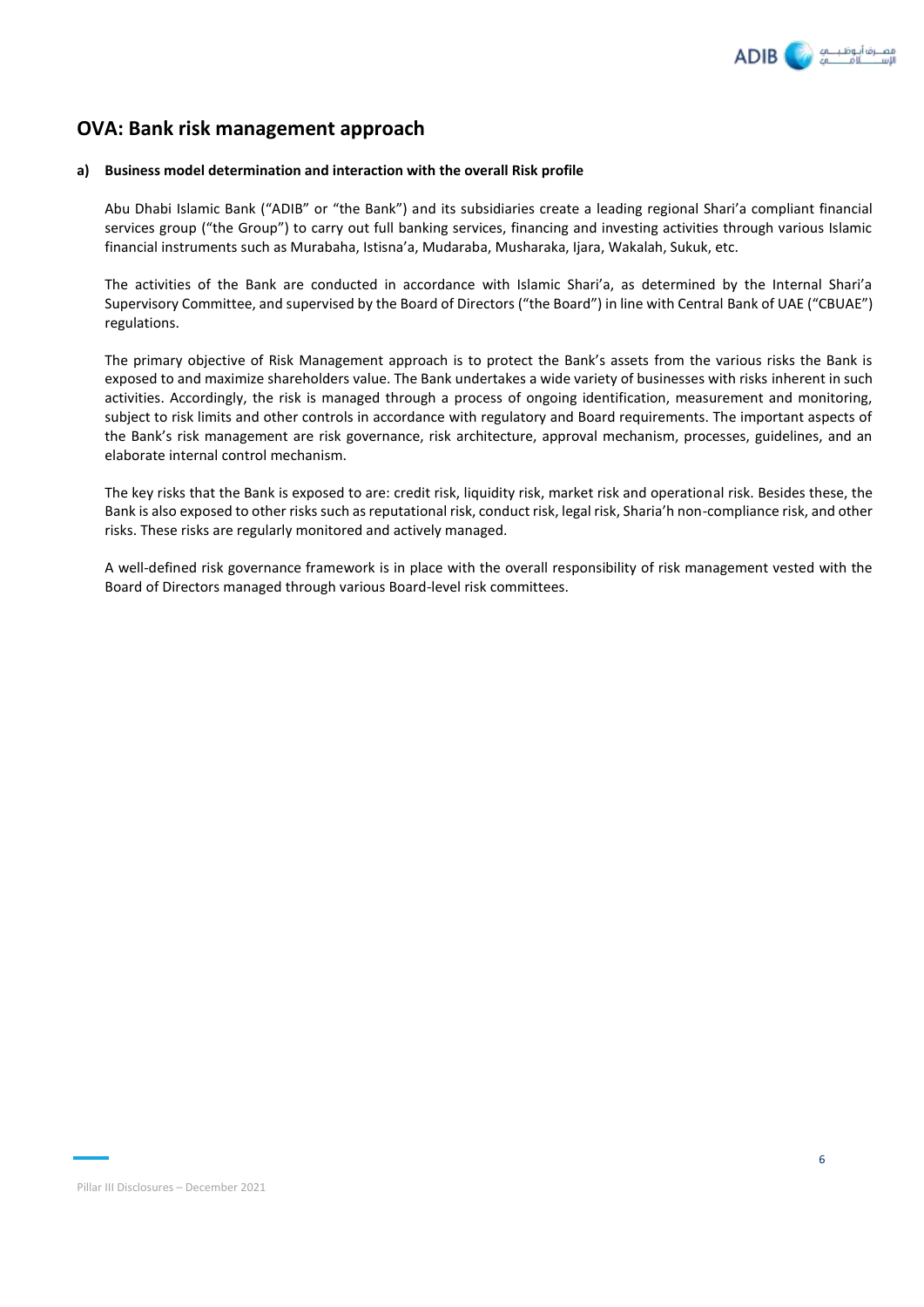

#### **b) The Risk Governance Structure**



The summary of ADIB's Risk Governance model is as follows:

The primary goal of risk management approach is to ensure that the outcome of risk-taking activities is consistent with the Bank's strategies and its risk appetite, and that there is an appropriate balance between risk and reward to maximize shareholder returns. The Bank's Risk Governance Framework provides the foundation for achieving these goals and consists of four key elements: Risk Culture, Risk Appetite, Risk Governance, and Risk Management functions. It is a set of principles, processes and organization arrangement to ensure that risks are adequately managed throughout the Bank.

The risk environment in which the Bank operates changes continuously, caused by a range of factors, from the transactional level to macroeconomic events. The risk environment therefore requires continuous monitoring and assessment. The risk governance framework institutionalized across the Bank is subject to constant evaluation to ensure that it meets the challenges and requirements of the markets in which the Bank operates, including regulatory standards and industry best practices.

The Risk Governance Framework is designed to ensure that key risk types are managed in a consistent and efficient way and that decisions to accept or mitigate risks are taken expediently and transparently. This includes ensuring risk tolerance levels are set, exceptions and incidents are monitored, and that decisions and actions are taken where necessary.

The Framework is based on the 'three lines of defence' concept – risk taking business units, risk control units like Risk, Compliance and Internal Audit. The framework identifies the roles and responsibilities of key parties in the risk management process, the policies for how risks are managed, the tools and processes used and the reporting outputs that are generated.

Effective Risk Governance Framework demands active involvement of the Board and senior management in the formulation and oversight of risk management processes. The Board also ensures that senior management is fully capable of managing the activities that ADIB undertakes. Executive management has the responsibility for day-to-day operations as delegated by the Board.

The Board has overall responsibility for the establishment and oversight of the Bank's risk governance framework, as well as for approving the Bank's overall risk appetite, and ensuring that business is conducted within this framework. The Board approves the Bank's risk management policies which define the Bank's risk strategy and is backed by appropriate qualitative and quantitative parameters, delegation of authorities to the Board committees, and Executives to approve financing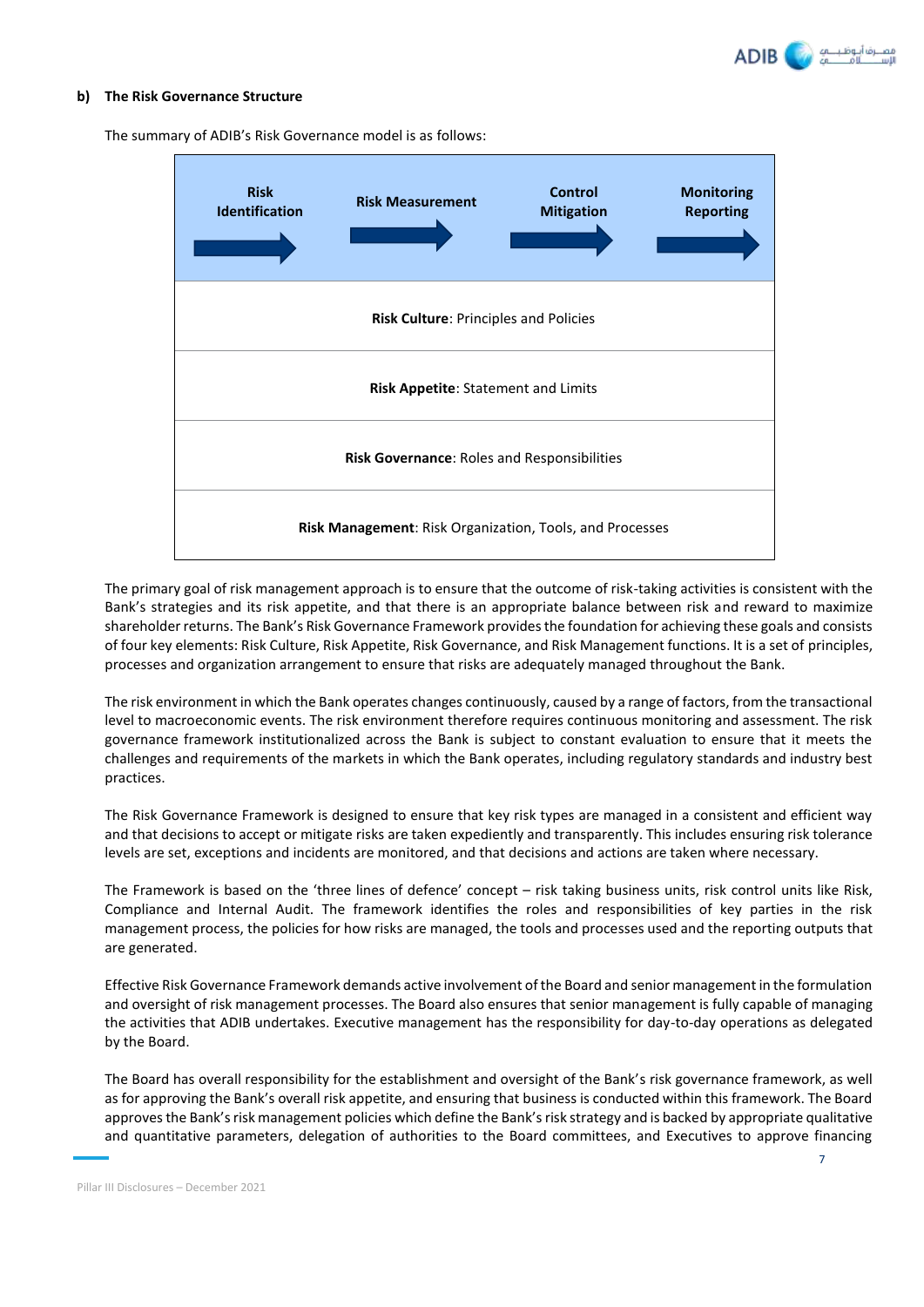

exposures. The risk governance framework is in line with the international best practices, Basel Committee, and Central Bank of UAE guidelines.

The Group Risk Management (GRM) function is handled by an experienced team of risk professionals, under the leadership of Group Chief Risk Officer. Special units are also established to handle Fraud Prevention & Monitoring and Information Security.

GRM is an independent risk organization that works in close partnership with the business units to support their activities, whilst safeguarding the risk profile of the Bank as the second line of defense. The role of the GRM is to develop and implement the risk policies associated specifically with both quantifiable and non-quantifiable risks arising from the activities of the Bank and manage the day-to-day risks. GRM provides independent assurance that all types of risk are being managed in accordance with the policies set by the Board. Independent review of the Risk Governance Framework is carried out by the Internal Audit and Compliance functions.

The table below summarizes main Board and Management Committees, and key roles that have risk-related responsibilities:

#### **Board of Directors**

(having overall responsibility for risk oversight)

**Board-level committees** with specific risk-related roles and responsibilities:

- Strategy Committee (SC)
- Risk and Investment Approval Committee (AC)
- Governance and Risk Policy Committee (GRPC)
- **Audit Committee**

**Management-level committees** with key risk-related roles and responsibilities:

- **Enterprise Risk Committee (ERC)**
- Asset and Liability Management Committee (ALCO)
- Control and Compliance Committee (CCC)

#### **Business Units**:

The risk-taking units are responsible as the first line of defence for the development and execution of business plans that are aligned with the Bank's Risk Governance Framework and are accountable for the risks inherent in their business activities.

#### **Group Risk Management (GRM)**:

- Provides risk oversight and advisory to all lines of business for the key risk types.
- Responsible for setting-up the risk management frameworks and developing tools and methodologies for the identification, measurement, monitoring, control and testing of risk.
- Ensures that the core risk policies of the Bank are consistent and current and, sets the risk tolerance level through the approved Risk Appetite Statement.
- Responsible for the execution of various risk policies and related business decisions empowered by the Board.
- Responsible for generating and submitting timely and accurate risk reports to senior management for effective monitoring and business decisions.

#### **Internal Audit**:

- Independently reviews control design, operations, and effectiveness of risk management process.
- Provide independent assurance to the Board and senior management on effective oversight of and adherence to the risk appetite.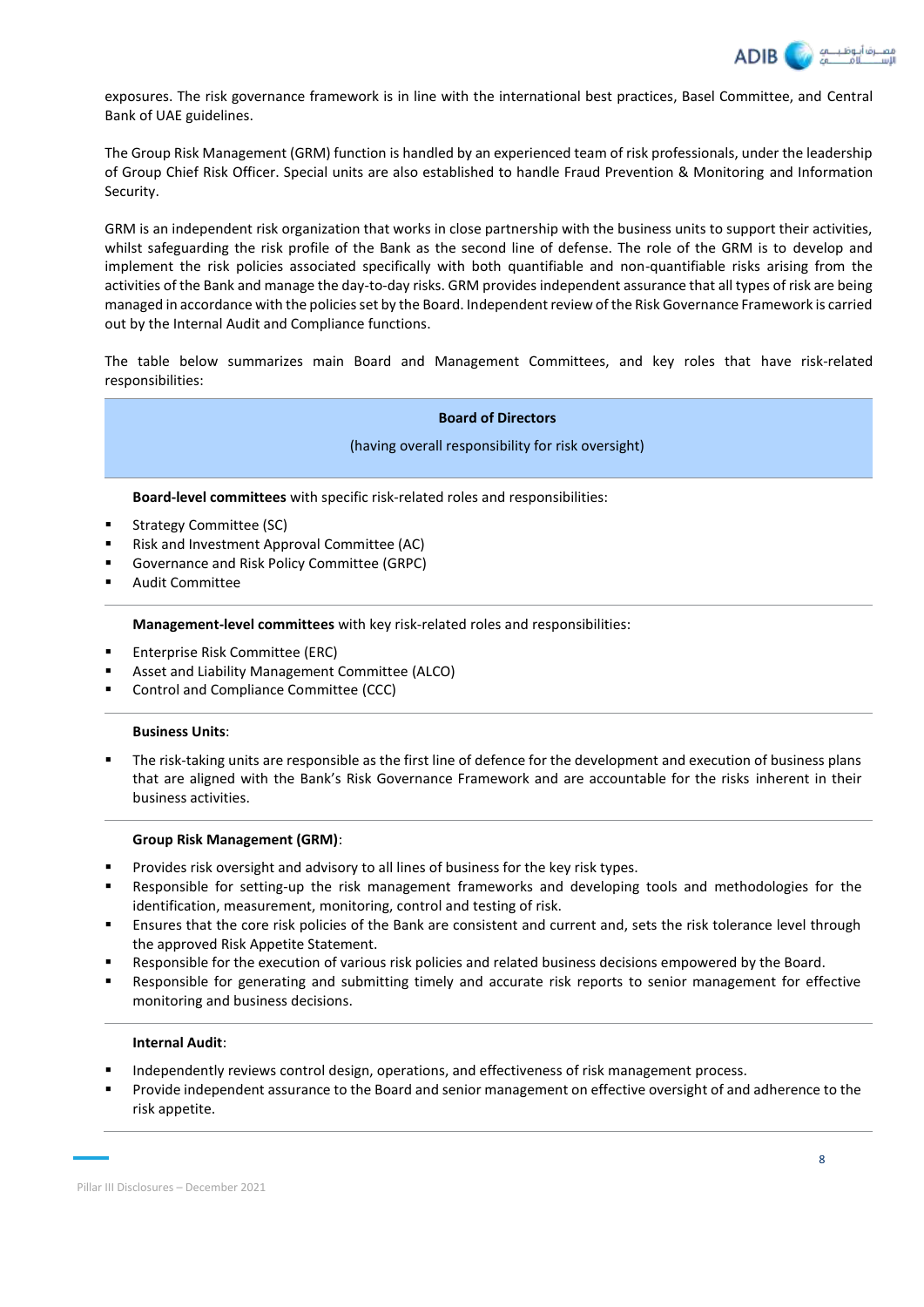

In addition to a functionally and organizationally independent Risk Management at group-level, following functions also have key risk-related roles and responsibilities:

- Global Credit Management (GCM)
- Finance and strategy
- Compliance
- Sharia compliance

#### **c) Channels to communicate, decline, and enforce the Risk culture**

The Bank seeks to maintain a strong risk culture through the adoption of the following core principles:

- The Board involvement
- Strong Corporate and Risk Governance
- Application and monitoring of a Risk Appetite Statement
- Independent Risk Management with adequate resources, tools and processes
- Risk Awareness across the Group
- Preservation of reputation by ensuring Shari'a and regulatory compliance

The comprehensive Governance structure is divided into following two levels, which provide adequate opportunity to communicate the risk culture:

- Management-level committees
- Board-level committees

#### **d) The scope and main features of Risk measurement systems**

The integrity of the risk measurement systems is a key to monitor the risk profile relative to the risk appetite. The Bank has structured various Islamic financial instruments to meet the customers' needs and demand. All these products are classified as financing assets in the Bank's consolidated financial statements.

#### **Credit risk measurement**:

The credit risk is measured in terms of expected credit loss (ECL). The Bank has developed a range of statistical and judgmental models to estimate ECL through a proprietary risk methodology.

The Bank has designed a master rating scale, which has 22 risk grades reflecting assessment of default probability of the customer. The master rating scale, based on quantitative and qualitative factors, comprises 19 performing grades and 3 non-performing grades. The risk rating process is intended to advise the various independent approval authorities of the inherent risks associated with the counterparty and assist in determining suitable pricing commensurate with the associated risk.

#### **Market risk measurement**:

The Bank uses appropriate models for the valuation of its positions and receives regular market information to regulate market risk. Market risk arises from changes in market rates such as profit rates, foreign exchange rates and equity prices, as well as in their correlation and implied volatilities. The Bank is exposed to diverse financial instruments including securities, foreign currencies, equities, and commodities.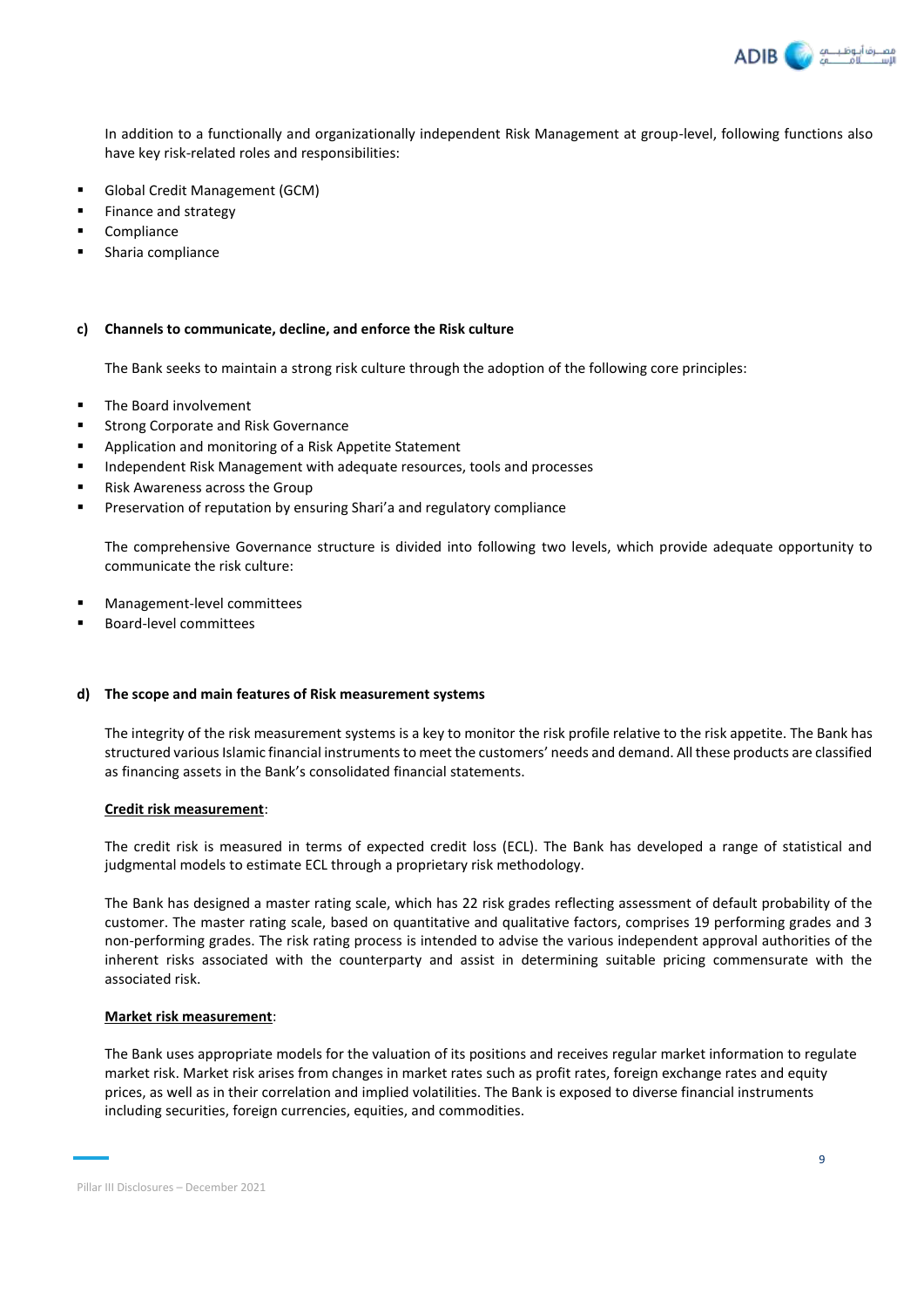

Profit Rate Risk arises from the possibility that the changes in profit rates will affect either the fair values or the future cash flows of the financial instruments. The Bank has established commission rate gap limits for stipulated periods. The Bank monitors its structural daily positions about profit rate risk and its impact on earnings as well as the economic value of its shareholders' equity, and it also uses gap management strategies to ensure maintenance of positions within the established gap limits.

### **Operational risk measurement**:

The Bank has implemented a detailed Operational risk framework in accordance with Basel guidelines. The Operational Risk management processes are designed to function in a mutually reinforcing manner, and it encompasses Risk & Control Self-Assessment, Loss Data Management, Key Risk Indicators, control testing, Issues & Actions Management and Reporting.

### **e) Process of Risk information reporting provided to the Board and Senior Management**

Detailed reporting of industry, customer and geographic risks acquired takes place frequently. These reports are examined and discussed closely in a series of quarterly portfolio reviews held with senior business and risk managers. Decisions on risk appetite, adjustments to financing criteria and other initiatives are taken as a result of these meetings. Risk reports are presented to the Chief Executive Officer, Enterprise Risk Committee, the Governance & Risk Policy Committee, and the Board regularly.

### **Reporting to Enterprise Risk Committee (ERC)**:

The primary objective of the ERC is to ensure the Bank's enterprise Risk Governance Framework, related policies, systems and practices are fully aligned with the Board approved strategy and risk appetite. The ERC also ensures risk governance of the Bank is sufficiently robust to meet the needs of the business.

ERC has membership from Group Heads of all business functions and Risk and is chaired by the Group CEO. The Committee reviews and monitors key enterprise risk profiles, trends, and exceptions on a periodic basis.

### **Reporting to Governance and Risk Policy Committee (GRPC)**:

GRPC is appointed by the Board to assist it in fulfilling its Risk Management oversight responsibilities across the Bank.

### **f) Qualitative information on stress testing**

The Bank uses various techniques to gauge its vulnerability to exceptional but plausible stress events. The Bank adopts an Integrated Stress Testing approach to evaluate potential effects of different stressed events and/or movement in a set of economic variables on the Bank's financial condition and their impact on the key financial and regulatory ratios. The approach determines the financial impact of both systemic risk and idiosyncratic risk scenarios on Bank's capital adequacy simultaneously across three stress severity levels – Mild, Moderate and Severe.

Stress testing is based on the concept of 'proportionality and complexity' and its applicability to the activities of the Bank. Relevant factors include size, sophistication and diversification of activities, materiality of different risk types and the Bank's vulnerability to them, etc. Stress testing is an important part of the risk management function in the Bank.

Besides, the Bank has comprehensive Liquidity Stress Testing in line with the guidelines issued by CBUAE. The Bank has comprehensive and specific Management Action Plans to ensure that capital and leverage ratios are managed well within the Risk Appetite thresholds if the key ratios come under unexpected pressure.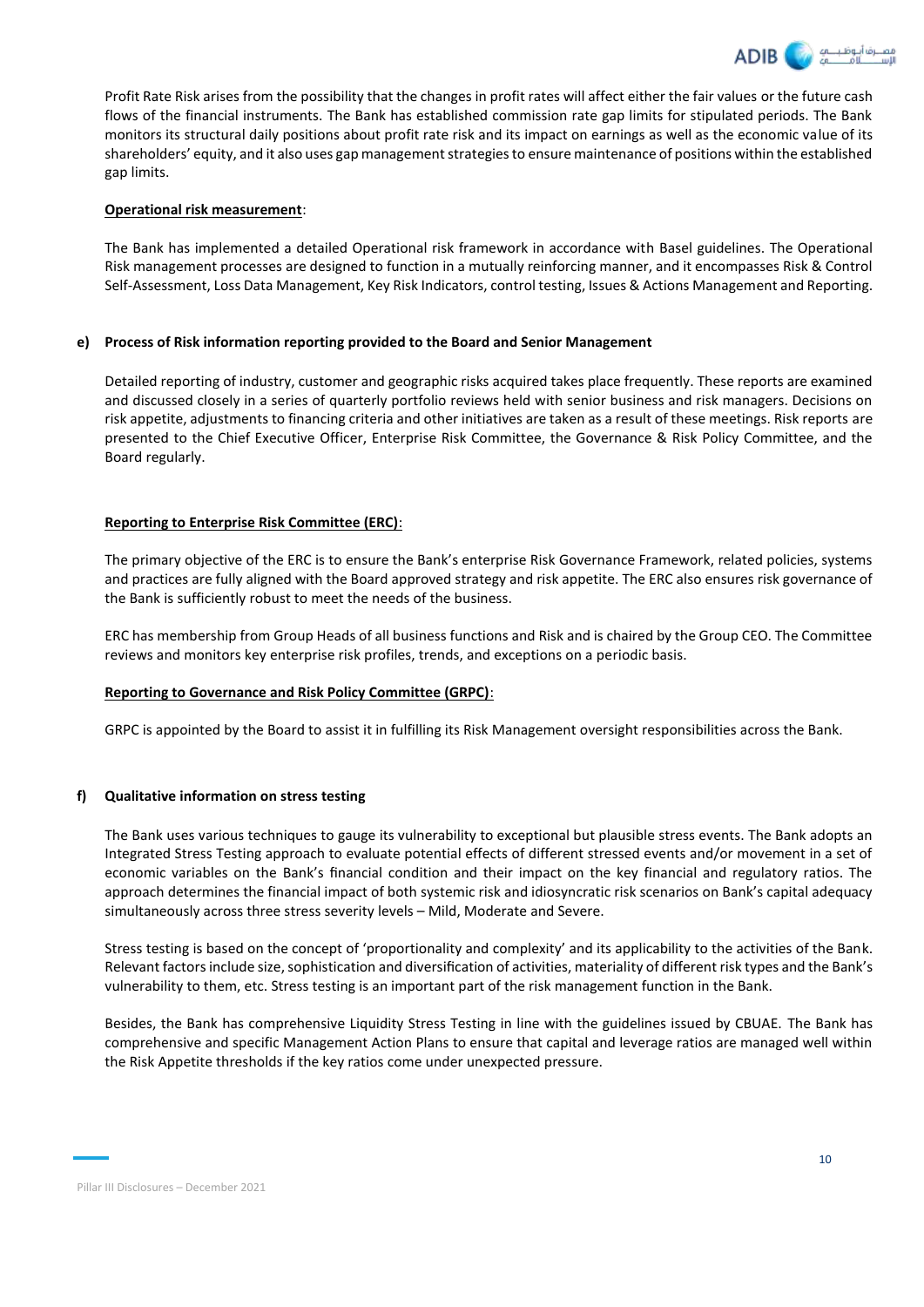

### **g) The strategies and processes to manage, hedge, and mitigate Risks**

On an annual basis, the Risk Governance Framework is updated where key risks are identified, and actions are listed out to mitigate those risks. The identification of Key Risks and related mitigation plans are discussed in ERC and presented to GRPC, and to the Board of Directors on a regular basis. The mitigation plans are reviewed regularly, and the implementation of the required actions are monitored.

*Also refer to "Risk Management-Introduction" Note 42.1 of the audited consolidated financial statements as of 31 December 2021.*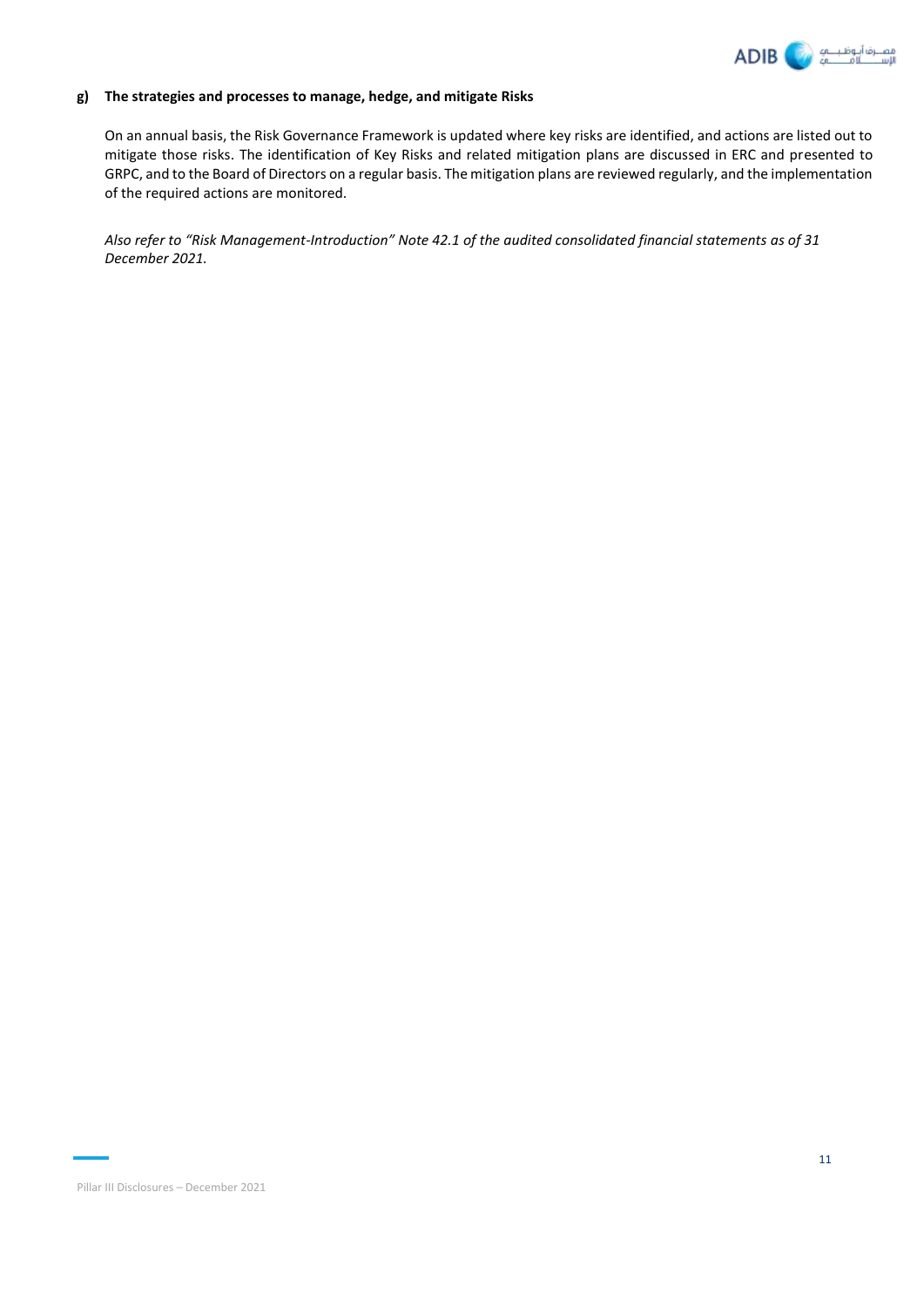

# **OV1: Overview of RWA**

|                |                                                                    | a                        | $\mathbf b$              | $\mathbf{c}$                              |
|----------------|--------------------------------------------------------------------|--------------------------|--------------------------|-------------------------------------------|
|                | <b>AED '000s</b>                                                   | <b>RWA</b>               |                          | <b>Minimum</b><br>capital<br>requirements |
|                |                                                                    | 31 Decmeber 2021         | 30 September 2021        | 31 Decmeber 2021                          |
| $\mathbf{1}$   | Credit risk (excluding counterparty credit risk) (CCR)             | 90,416,878               | 89,341,382               | 9,493,772                                 |
| $\overline{2}$ | Of which standardised approach (SA)                                | 90,416,878               | 89,341,382               | 9,493,772                                 |
| 3              |                                                                    |                          |                          |                                           |
| 4              |                                                                    |                          |                          |                                           |
| 5              |                                                                    |                          |                          |                                           |
| 6              | Counterparty credit risk (CCR)                                     | 617,238                  |                          | 64,810                                    |
| $\overline{7}$ | Of which standardised approach for counterparty credit risk        | 617,238                  |                          | 64,810                                    |
| 8              |                                                                    |                          |                          |                                           |
| 9              |                                                                    |                          |                          |                                           |
| 10             |                                                                    |                          |                          |                                           |
| 11             |                                                                    |                          |                          |                                           |
| 12             | Equity investments in funds - look-through approach                | $\overline{\phantom{a}}$ | $\overline{\phantom{a}}$ | $\overline{\phantom{a}}$                  |
| 13             | Equity investments in funds - mandate-based approach               |                          |                          | $\overline{a}$                            |
| 14             | Equity investments in funds - fall-back approach                   | 1,900                    |                          | 200                                       |
| 15             | Settlement risk                                                    |                          |                          | ÷,                                        |
| 16             | Securitisation exposures in banking book                           |                          |                          | L.                                        |
| 17             |                                                                    |                          |                          |                                           |
| 18             | Of which: securitistion external ratings-based approach (SEC-ERBA) |                          |                          | ÷,                                        |
| 19             | Of which: securitistion standarised approach (SEC-SA)              |                          |                          | $\overline{a}$                            |
| 20             | Market risk                                                        | 2,893,484                | 3,096,359                | 303,816                                   |
| 21             | Of which standardised approach (SA)                                | 2,893,484                | 3,096,359                | 303,816                                   |
| 22             |                                                                    |                          |                          |                                           |
| 23             | <b>Operational risk</b>                                            | 10,513,631               | 10,513,631               | 1,103,931                                 |
| 24             |                                                                    |                          |                          |                                           |
| 25             |                                                                    |                          |                          |                                           |
| 26             | Total (1+6+10+11+12+13+14+15+16+20+23)                             | 104,443,131              | 102,951,372              | 10,966,529                                |

• Credit RWAs increased by 1.2% due to increase in exposure related to corporate & PSE.

• The minimum capital requirements applied in column C is 10.5%.

• Market risk decreased by 6.6% as compared to last period. The overall Market risk decreased due to decrease in General profit rate risk mainly because of lower USD Profit Rate Swap position compared to last period.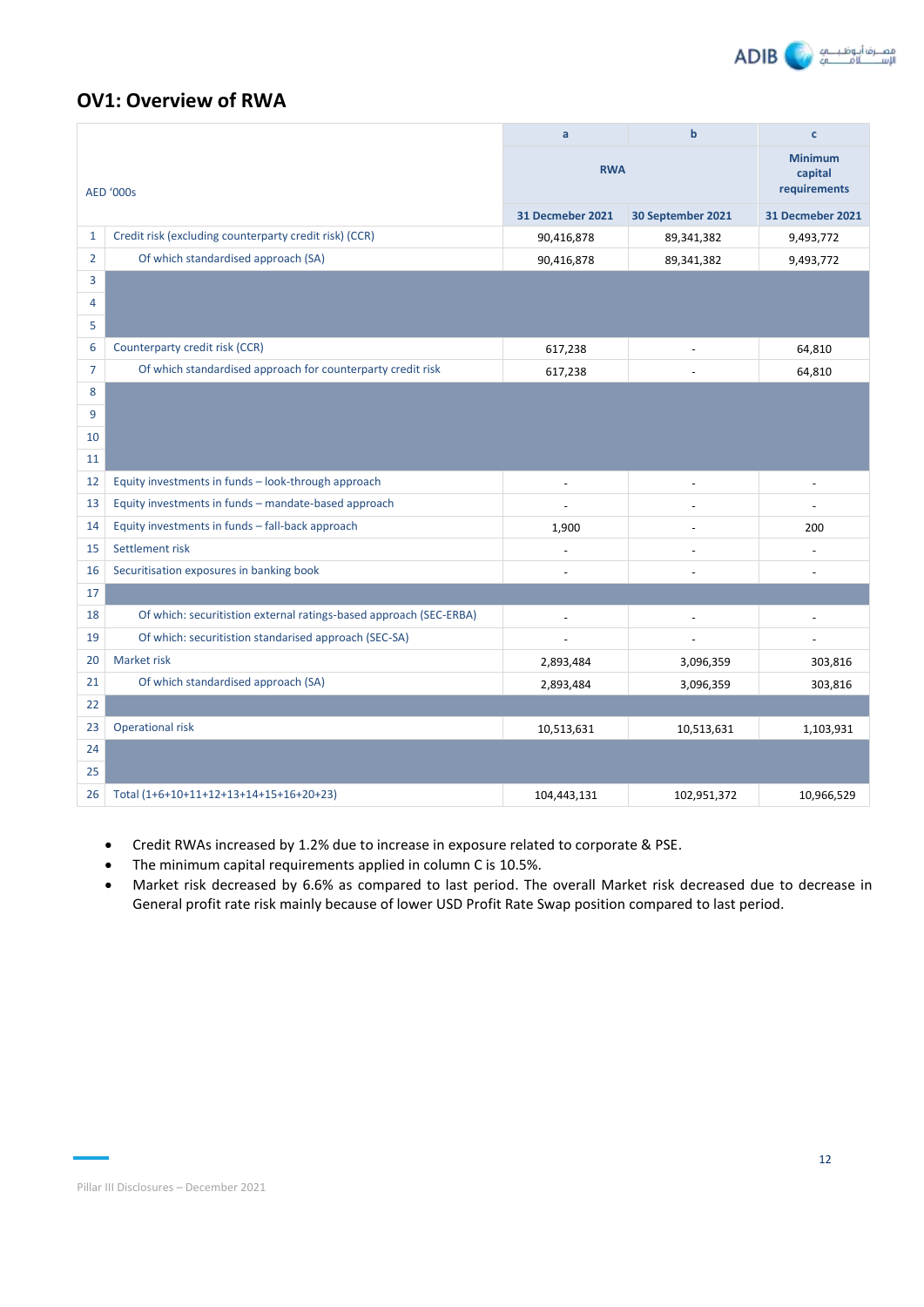

# 2. Linkages between Financial Statements and Regulatory Exposures

# **LI1: Differences between accounting and regulatory scopes of consolidation and mapping of financial statement categories with regulatory risk categories**

|                                                                                       | <b>31 December 2021</b>                                                                    |                                                                                   |                                        |                                                               |                                                             |                                                         |                                                                                         |
|---------------------------------------------------------------------------------------|--------------------------------------------------------------------------------------------|-----------------------------------------------------------------------------------|----------------------------------------|---------------------------------------------------------------|-------------------------------------------------------------|---------------------------------------------------------|-----------------------------------------------------------------------------------------|
|                                                                                       | a                                                                                          | $\mathbf b$                                                                       | $\mathbf c$                            | d                                                             | e                                                           | $\mathbf f$                                             | g                                                                                       |
|                                                                                       |                                                                                            |                                                                                   |                                        |                                                               | <b>Carrying values of items:</b>                            |                                                         |                                                                                         |
| <b>AED '000s</b>                                                                      | <b>Carrying</b><br>values as<br>reported in<br>published<br>financial<br><b>statements</b> | <b>Carrying</b><br>values<br>under<br>scope of<br>regulatory<br>consolidati<br>on | Subject to<br>credit risk<br>framework | <b>Subject to</b><br>counterparty<br>credit risk<br>framework | <b>Subject to</b><br>the<br>securitisati<br>on<br>framework | <b>Subject to</b><br>the<br>market<br>risk<br>framework | Not subject to<br>capital<br>requirements<br>or subject to<br>deduction<br>from capital |
|                                                                                       |                                                                                            |                                                                                   | <b>Assets</b>                          |                                                               |                                                             |                                                         |                                                                                         |
| Cash and balances with central banks                                                  | 21,699,249                                                                                 | 21,698,993                                                                        | 21,698,993                             |                                                               |                                                             |                                                         |                                                                                         |
| Balance and wakala deposits with<br>Islamic banks and other financial<br>institutions | 3,739,683                                                                                  | 3,697,675                                                                         | 3,697,675                              |                                                               |                                                             |                                                         |                                                                                         |
| Murabaha and mudaraba with financial<br>institution                                   | 790,456                                                                                    | 790,456                                                                           | 790,456                                | $\overline{a}$                                                | $\overline{a}$                                              |                                                         |                                                                                         |
| Murabaha, Ijara and other Islamic<br>financing                                        | 88,252,343                                                                                 | 89,334,248                                                                        | 89,334,248                             |                                                               | $\overline{\phantom{a}}$                                    |                                                         | ٠                                                                                       |
| Investment in sukuk at amortised cost                                                 | 9,633,426                                                                                  | 9,633,426                                                                         | 9,633,426                              | $\overline{\phantom{a}}$                                      | $\overline{\phantom{a}}$                                    | $\overline{a}$                                          | ٠                                                                                       |
| Investment measured at fair value                                                     | 4,057,488                                                                                  | 4,648,802                                                                         | 2,515,323                              |                                                               |                                                             | 2,133,479                                               |                                                                                         |
| Investment in associates and joint<br>ventures                                        | 1,604,378                                                                                  | 1,604,378                                                                         | 1,320,829                              | $\overline{a}$                                                | $\overline{a}$                                              |                                                         | 247,801                                                                                 |
| Investment properties                                                                 | 1,288,988                                                                                  | 331,333                                                                           | 331,333                                |                                                               |                                                             |                                                         |                                                                                         |
| Development properties                                                                | 713,701                                                                                    |                                                                                   |                                        |                                                               |                                                             |                                                         |                                                                                         |
| Other assets                                                                          | 2,631,431                                                                                  | 2,660,124                                                                         | 2,646,208                              |                                                               |                                                             |                                                         | 13,916                                                                                  |
| Property and equipment                                                                | 2,310,871                                                                                  | 2,164,404                                                                         | 2,164,404                              | $\overline{\phantom{a}}$                                      | $\overline{\phantom{a}}$                                    | $\overline{\phantom{a}}$                                |                                                                                         |
| <b>Goodwill and intangibles</b>                                                       | 146,335                                                                                    | 146,335                                                                           |                                        | $\overline{\phantom{a}}$                                      | $\overline{a}$                                              | $\sim$                                                  | 146,335                                                                                 |
| <b>Total assets</b>                                                                   | 136,868,349                                                                                | 136,710,174                                                                       | 134,132,895                            |                                                               |                                                             | 2,133,479                                               | 408,052                                                                                 |
| <b>Liabilities</b>                                                                    |                                                                                            |                                                                                   |                                        |                                                               |                                                             |                                                         |                                                                                         |
| Due to financial institutions                                                         | 3,535,952                                                                                  | $\blacksquare$                                                                    | $\blacksquare$                         | $\overline{\phantom{a}}$                                      | $\overline{\phantom{a}}$                                    | $\overline{a}$                                          | $\overline{\phantom{a}}$                                                                |
| Depositors' accounts                                                                  | 109,611,103                                                                                | ÷.                                                                                |                                        |                                                               |                                                             |                                                         |                                                                                         |
| <b>Other liabilities</b>                                                              | 3,162,234                                                                                  | $\blacksquare$                                                                    | $\overline{\phantom{a}}$               | $\overline{\phantom{a}}$                                      |                                                             | $\blacksquare$                                          |                                                                                         |
| <b>Total liabilities</b>                                                              | 116,309,289                                                                                |                                                                                   |                                        |                                                               | ٠                                                           | ÷.                                                      |                                                                                         |

• Variance between the financial statements and the regulatory consolidation is due to non-consoldiation of commercial entities of the ADIB Group in regulatory consolidation i.e Burooj Properties LLC, MPM roperties LLC & Kawader Services LLC.

Pillar III Disclosures – December 2021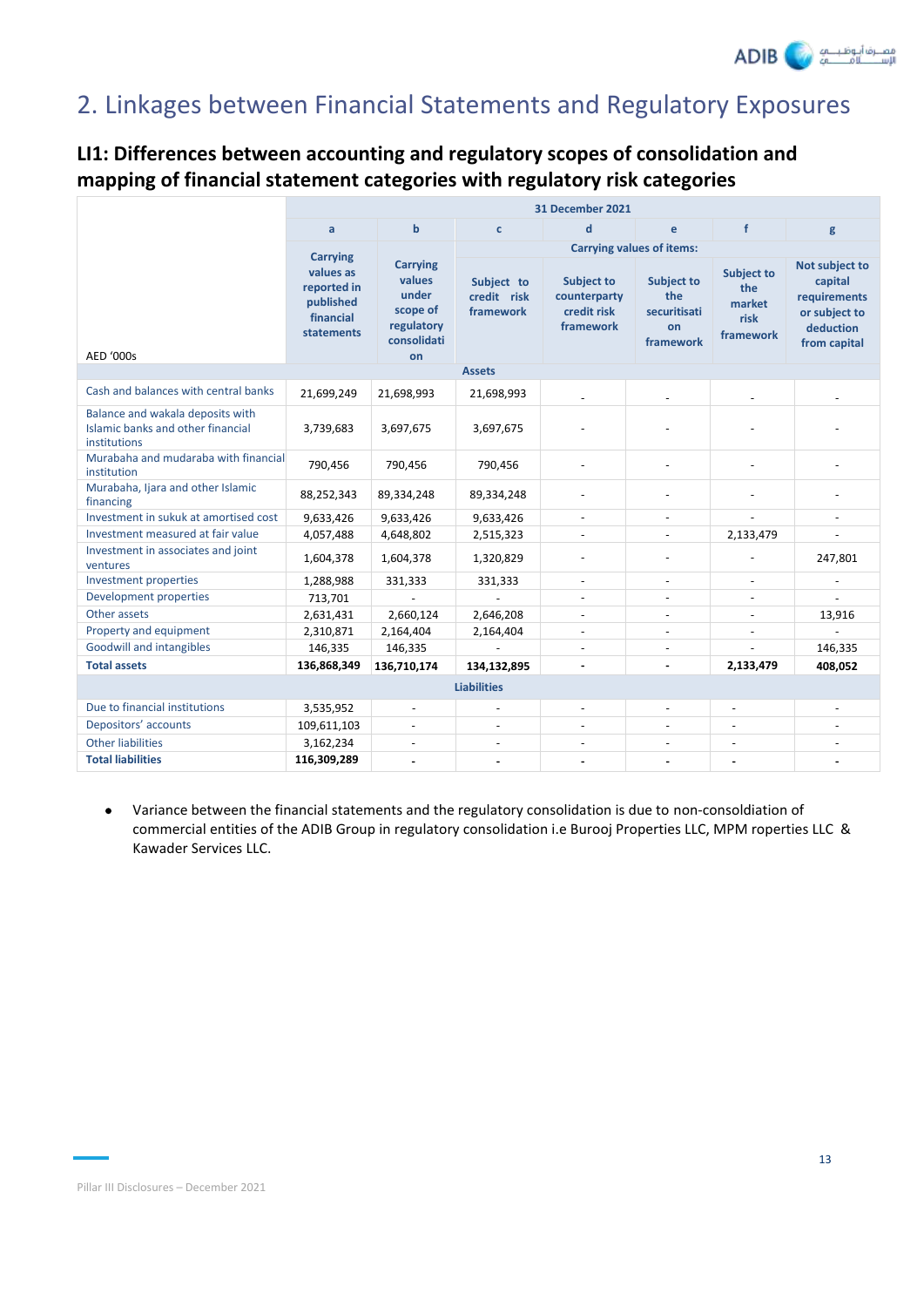

# **LI2: Main sources of differences between regulatory exposure amounts and carrying values in financial statements**

|                |                                                                                                             | 31 December 2021 |                                 |                                    |                                          |                                 |  |
|----------------|-------------------------------------------------------------------------------------------------------------|------------------|---------------------------------|------------------------------------|------------------------------------------|---------------------------------|--|
|                |                                                                                                             | a                | b                               | c                                  | d                                        | e                               |  |
|                |                                                                                                             |                  | Items subject to:               |                                    |                                          |                                 |  |
|                | <b>AED '000s</b>                                                                                            | <b>Total</b>     | <b>Credit risk</b><br>framework | <b>Securitisation</b><br>framework | Counterparty<br>credit risk<br>framework | <b>Market risk</b><br>framework |  |
| $\mathbf{1}$   | Asset carrying value amount under scope of regulatory<br>consolidation (as per template LI1)                | 136,710,174      | 134,132,895                     |                                    |                                          | 2,133,479                       |  |
| $\overline{2}$ | Liabilities + Shares carrying value amount under regulatory<br>scope of consolidation (as per template LI1) |                  |                                 |                                    |                                          |                                 |  |
| $\overline{3}$ | Total net amount under regulatory scope of consolidation                                                    | 136,710,174      | 134,132,895                     |                                    |                                          | 2,133,479                       |  |
| 4              | Off-balance sheet amounts                                                                                   | 11,625,526       | 11,625,526                      |                                    |                                          |                                 |  |
| 5              | <b>Derivatives</b>                                                                                          | 1,260,771        |                                 |                                    | 1,260,771                                |                                 |  |
| 6              | Differences in valuations                                                                                   |                  |                                 |                                    |                                          |                                 |  |
| 7              | Differences due to different netting rules, other than those<br>already included in row 2                   |                  |                                 |                                    |                                          |                                 |  |
| 8              | Differences due to consideration of provisions                                                              | 688,663          | $\overline{\phantom{a}}$        | ٠                                  |                                          |                                 |  |
| 9              | Differences due to prudential filters                                                                       |                  |                                 |                                    |                                          |                                 |  |
| 10             | Goodwill, Deferred tax and threshold deductions                                                             | (408, 052)       |                                 |                                    |                                          |                                 |  |
|                | 11 Exposure amounts considered for regulatory purposes                                                      | 149,877,082      | 145,758,421                     |                                    | 1,260,771                                | 2,133,479                       |  |

# **LIA: Explanations of differences between accounting and regulatory exposure amounts**

# **a) Explanation of significant differences between the amounts in columns (a) and (b) in LI1**  Variance between the financial statements and the regulatory consolidation is due to non-consoldiation of commercial entities of the ADIB Group in regulatory consolidation i.e Burooj Properties LLC, MPM roperties LLC & Kawader Services LLC.

**b) Explanation of the origins of differences between carrying values and amounts considered for regulatory purposes shown in LI2**

In on-balance sheet and off-balance sheet amounts. there are no differences between carrying values as reported in published financial statements and carrying values under scope of regulatory consolidation. However, derivatives amounts have been reported as credit equivalent amounts under both (a) and (d).

**c) i. Valuation methodologies, including an explanation of how far mark-to-market and mark-to-model methodologies are used.**

**ii. Description of the independent price verification process.**

**iii. Procedures for valuation adjustments or reserves (including a description of the process and the methodology for valuing trading positions by type of instrument).** 

Please refer note 4, 22 and 43 of the audited consolidated financial statements as of 31 December 2021.

d) **Banks with insurance subsidiaries**

ADIB Group does not have any insurance subsidiary.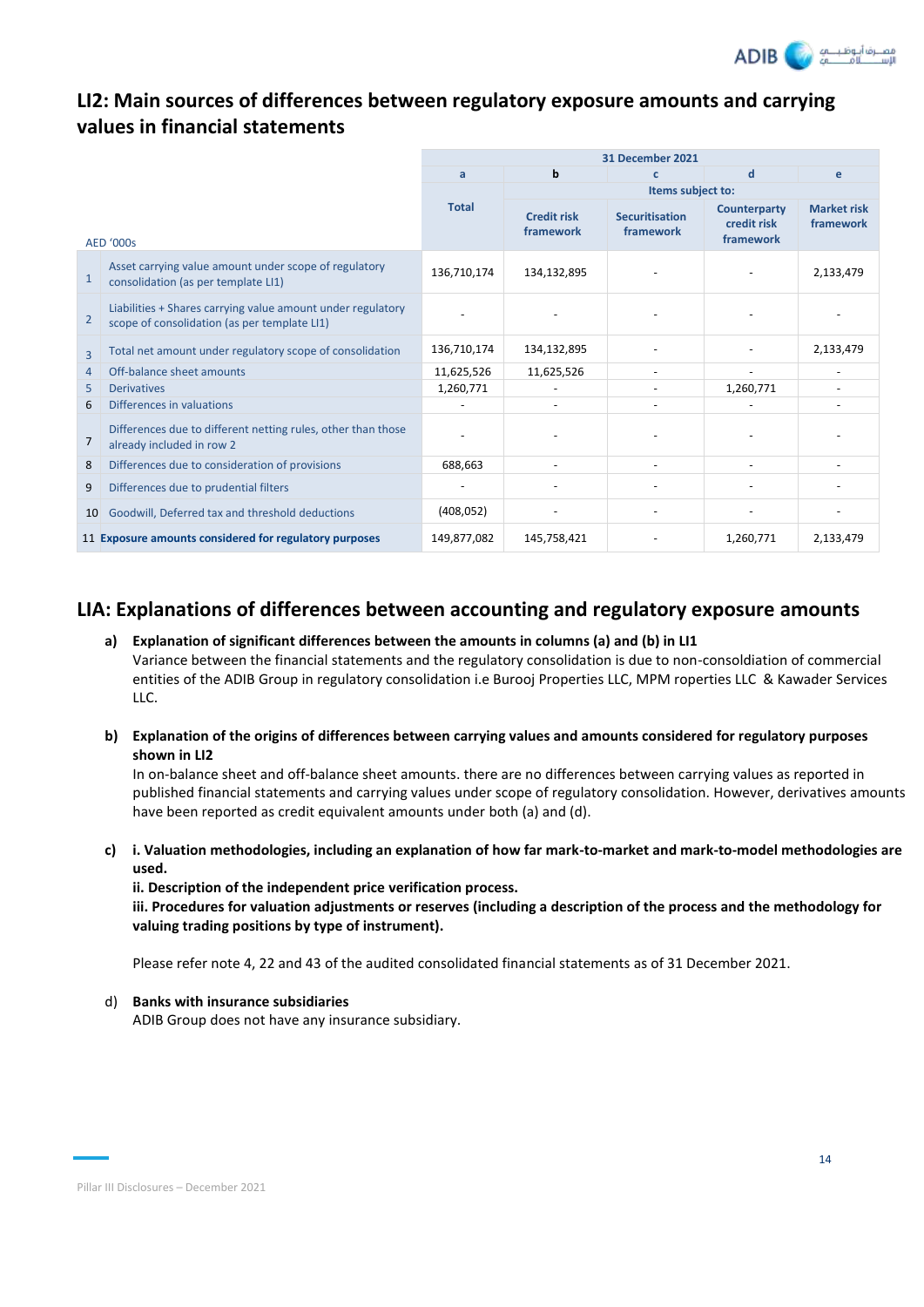

# 3. Prudential Valuation Adjusments

**PV1: Prudential valuation adjustments (PVAs) Not applicable**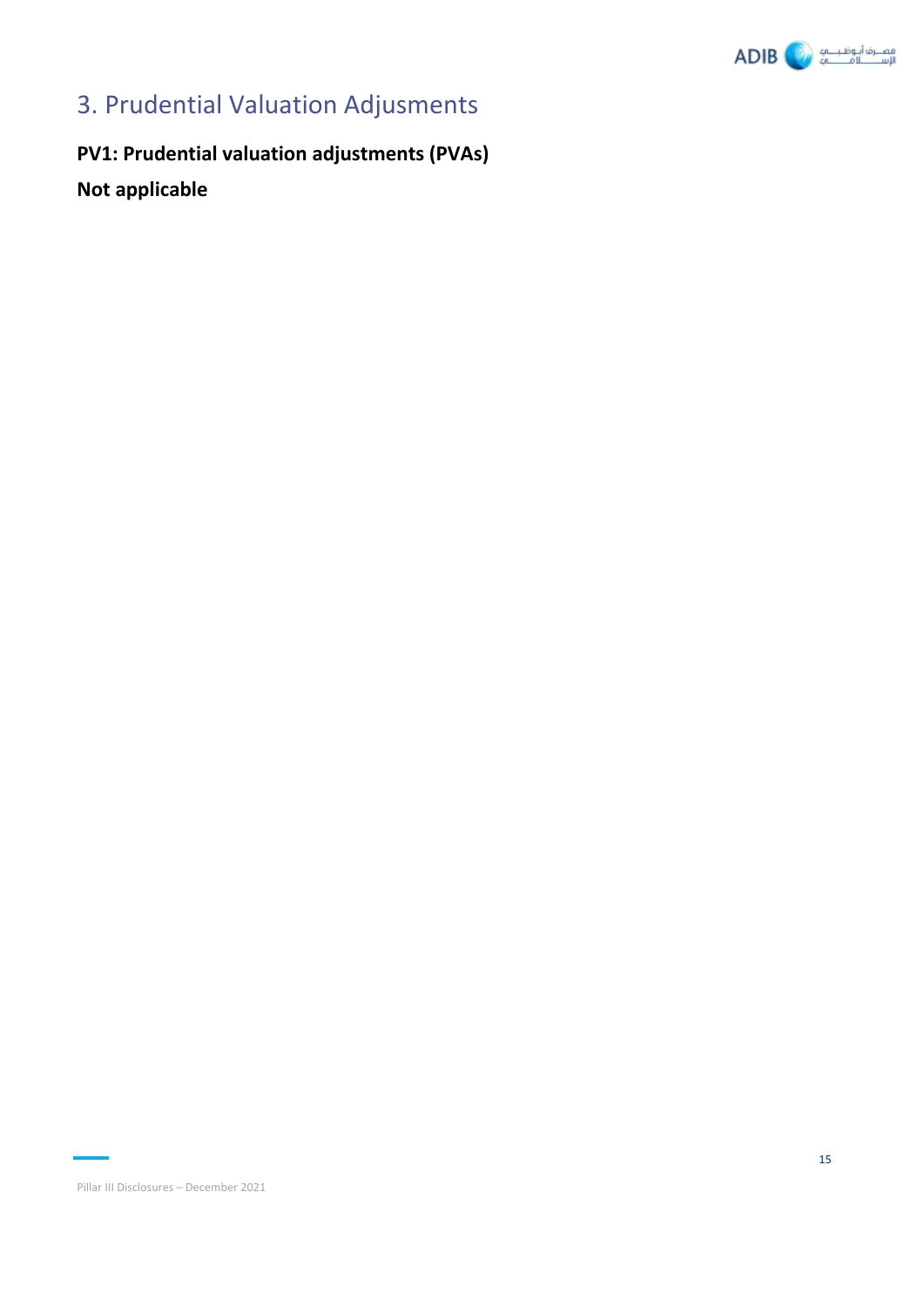

# 4. Composition of Capital

# **CC1: Composition of regulatory capital**

|              |                                                                                                                                                                                                                                          |                          | 31 December 2021                                                                                                             |
|--------------|------------------------------------------------------------------------------------------------------------------------------------------------------------------------------------------------------------------------------------------|--------------------------|------------------------------------------------------------------------------------------------------------------------------|
|              |                                                                                                                                                                                                                                          | $\mathbf{a}$             | b                                                                                                                            |
|              | <b>AED '000s</b>                                                                                                                                                                                                                         | <b>Amounts</b>           | Source based on<br>reference<br>numbers/letters<br>of the balance<br>sheet under the<br>regulatory scope<br>of consolidation |
|              | <b>Common Equity Tier 1 capital: instruments and reserves</b>                                                                                                                                                                            |                          |                                                                                                                              |
| $\mathbf{1}$ | Directly issued qualifying common share (and equivalent for non-joint stock companies) capital plus related stock<br>surplus                                                                                                             | 3,632,000                | Same as (b) from<br>CC2 template                                                                                             |
| 2            | <b>Retained earnings</b>                                                                                                                                                                                                                 | 5,645,036                |                                                                                                                              |
| 3            | Accumulated other comprehensive income (and other reserves)                                                                                                                                                                              | 4,803,175                |                                                                                                                              |
| 4            | Directly issued capital subject to phase-out from CET1 (only applicable to non-joint stock companies)                                                                                                                                    |                          |                                                                                                                              |
| 5            | Common share capital issued by third parties (amount allowed in group CET1)                                                                                                                                                              | $\overline{a}$           |                                                                                                                              |
| 6            | Common Equity Tier 1 capital before regulatory deductions                                                                                                                                                                                | 14,080,211               |                                                                                                                              |
|              | <b>Common Equity Tier 1 capital regulatory adjustments</b>                                                                                                                                                                               |                          |                                                                                                                              |
| 7            | Prudent valuation adjustments                                                                                                                                                                                                            | $\overline{\phantom{a}}$ |                                                                                                                              |
| 8            | Goodwill (net of related tax liability)                                                                                                                                                                                                  | (146, 335)               | CC2(a)                                                                                                                       |
| 9            | Other intangibles including mortgage servicing rights (net of related tax liability)                                                                                                                                                     |                          |                                                                                                                              |
| 10           | Deferred tax assets that rely on future profitability, excluding those arising from temporary differences (net of<br>related tax liability)                                                                                              | (13, 916)                |                                                                                                                              |
| 11           | Cash flow hedge reserve                                                                                                                                                                                                                  | (135, 454)               |                                                                                                                              |
| 12           | Securitisation gain on sale                                                                                                                                                                                                              |                          |                                                                                                                              |
| 13           | Gains and losses due to changes in own credit risk on fair valued liabilities                                                                                                                                                            | $\overline{a}$           |                                                                                                                              |
| 14           | Defined benefit pension fund net assets                                                                                                                                                                                                  | $\overline{\phantom{a}}$ |                                                                                                                              |
| 15           | Investments in own shares (if not already subtracted from paid-in capital on reported balance sheet)                                                                                                                                     | $\overline{a}$           |                                                                                                                              |
| 16           | Reciprocal cross-holdings in CET1, AT1, Tier 2                                                                                                                                                                                           | $\blacksquare$           |                                                                                                                              |
| 17           | Investments in the capital of banking, financial and insurance entities that are outside the scope of regulatory<br>consolidation, where the bank does not own more than 10% of the issued share capital (amount above 10%<br>threshold) |                          |                                                                                                                              |
| 18           | Significant investments in the common stock of banking, financial and insurance entities that are outside the<br>scope of regulatory consolidation (amount above 10% threshold)                                                          | (283, 549)               |                                                                                                                              |
| 19           | Deferred tax assets arising from temporary differences (amount above 10% threshold, net of related tax liability)                                                                                                                        | $\overline{\phantom{a}}$ |                                                                                                                              |
| 20           | Amount exceeding 15% threshold                                                                                                                                                                                                           | $\blacksquare$           |                                                                                                                              |
| 21           | Of which: significant investments in the common stock of financials                                                                                                                                                                      | $\overline{a}$           |                                                                                                                              |
| 22           | Of which: deferred tax assets arising from temporary differences                                                                                                                                                                         | $\blacksquare$           |                                                                                                                              |
| 23           | CBUAE specific regulatory adjustments                                                                                                                                                                                                    |                          |                                                                                                                              |
| 24           | Total regulatory adjustments to Common Equity Tier 1                                                                                                                                                                                     | (579, 254)               |                                                                                                                              |
| 25           | Common Equity Tier 1 capital (CET1)                                                                                                                                                                                                      | 13,500,957               |                                                                                                                              |
|              | <b>Additional Tier 1 capital: instruments</b>                                                                                                                                                                                            |                          |                                                                                                                              |
| 26           | Directly issued qualifying Additional Tier 1 instruments plus related stock surplus                                                                                                                                                      | 4,754,375                | CC2(c)                                                                                                                       |
| 27           | OF which: classified as equity under applicable accounting standards                                                                                                                                                                     | 4,754,375                |                                                                                                                              |
| 28           | Of which: classified as liabilities under applicable accounting standards                                                                                                                                                                | $\overline{\phantom{a}}$ |                                                                                                                              |
| 29           | Directly issued capital instruments subject to phase-out from additional Tier 1                                                                                                                                                          | $\blacksquare$           |                                                                                                                              |
| 30           | Additional Tier 1 instruments (and CET1 instruments not included in row 5) issued by subsidiaries and held by<br>third parties (amount allowed in AT1)                                                                                   |                          |                                                                                                                              |
| 31           | Of which: instruments issued by subsidiaries subject to phase-out                                                                                                                                                                        |                          |                                                                                                                              |
| 32           | Additional Tier 1 capital before regulatory adjustments                                                                                                                                                                                  | 4,754,375                |                                                                                                                              |
|              | <b>Additional Tier 1 capital: regulatory adjustments</b>                                                                                                                                                                                 |                          |                                                                                                                              |
| 33           | Investments in own additional Tier 1 instruments                                                                                                                                                                                         |                          |                                                                                                                              |
| 34           | Investments in capital of banking, financial and insurance entities that are outside the scope of regulatory<br>consolidation                                                                                                            |                          |                                                                                                                              |
| 35           | Significant investments in the common stock of banking, financial and insurance entities that are outside the<br>scope of regulatory consolidation                                                                                       |                          |                                                                                                                              |
| 36           | CBUAE specific regulatory adjustments                                                                                                                                                                                                    |                          |                                                                                                                              |
| 37           | Total regulatory adjustments to additional Tier 1 capital                                                                                                                                                                                |                          |                                                                                                                              |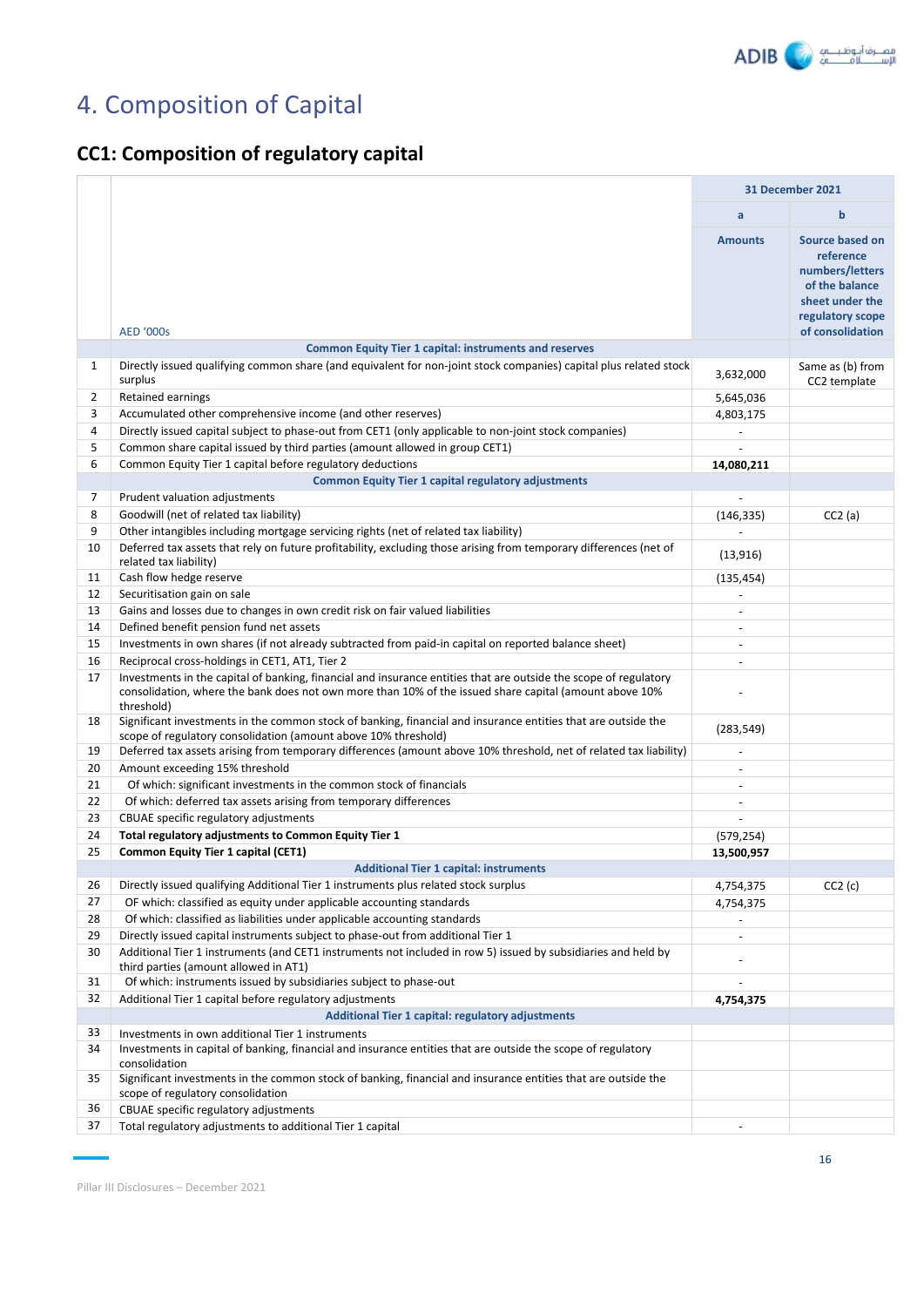

| 38 | <b>Additional Tier 1 capital (AT1)</b>                                                                                                                                                                                                         | 4,754,375                |  |
|----|------------------------------------------------------------------------------------------------------------------------------------------------------------------------------------------------------------------------------------------------|--------------------------|--|
| 39 | Tier 1 capital (T1= CET1 + AT1)                                                                                                                                                                                                                | 18,255,332               |  |
|    | Tier 2 capital: instruments and provisions                                                                                                                                                                                                     |                          |  |
| 40 | Directly issued qualifying Tier 2 instruments plus related stock surplus                                                                                                                                                                       | $\sim$                   |  |
| 41 | Directly issued capital instruments subject to phase-out from Tier 2                                                                                                                                                                           |                          |  |
| 42 | Tier 2 instruments (and CET1 and AT1 instruments not included in rows 5 or 30) issued by subsidiaries and held<br>by third parties (amount allowed in group Tier 2)                                                                            |                          |  |
| 43 | Of which: instruments issued by subsidiaries subject to phase-out                                                                                                                                                                              |                          |  |
| 44 | Provisions                                                                                                                                                                                                                                     | 1,137,950                |  |
| 45 | Tier 2 capital before regulatory adjustments                                                                                                                                                                                                   | 1,137,950                |  |
|    | Tier 2 capital: regulatory adjustments                                                                                                                                                                                                         |                          |  |
| 46 | Investments in own Tier 2 instruments                                                                                                                                                                                                          |                          |  |
| 47 | Investments in capital, financial and insurance entities that are outside the scope of regulatory consolidation,<br>where the bank does not own more than 10% of the issued common share capital of the entity (amount above<br>10% threshold) |                          |  |
| 48 | Significant investments in the capital, financial and insurance entities that are outside the scope of regulatory<br>consolidation (net of eligible short positions)                                                                           | $\overline{a}$           |  |
| 49 | CBUAE specific regulatory adjustments                                                                                                                                                                                                          | $\overline{a}$           |  |
| 50 | Total regulatory adjustments to Tier 2 capital                                                                                                                                                                                                 | $\blacksquare$           |  |
| 51 | Tier 2 capital (T2)                                                                                                                                                                                                                            | 1,137,950                |  |
| 52 | Total regulatory capital (TC = T1 + T2)                                                                                                                                                                                                        | 19,393,282               |  |
| 53 | Total risk-weighted assets                                                                                                                                                                                                                     | 104,443,131              |  |
|    | <b>Capital ratios and buffers</b>                                                                                                                                                                                                              |                          |  |
| 54 | Common Equity Tier 1 (as a percentage of risk-weighted assets)                                                                                                                                                                                 | 12.93%                   |  |
| 55 | Tier 1 (as a percentage of risk-weighted assets)                                                                                                                                                                                               | 17.48%                   |  |
| 56 | Total capital (as a percentage of risk-weighted assets)                                                                                                                                                                                        | 18.57%                   |  |
| 57 | Institution specific buffer requirement (capital conservation buffer plus countercyclical buffer requirements<br>plus higher loss absorbency requirement, expressed as a percentage of risk-weighted assets)                                   | 2.50%                    |  |
| 58 | Of which: capital conservation buffer requirement                                                                                                                                                                                              | 2.50%                    |  |
| 59 | Of which: bank-specific countercyclical buffer requirement                                                                                                                                                                                     | 0.00%                    |  |
| 60 | Of which: higher loss absorbency requirement (e.g. DSIB)                                                                                                                                                                                       | 0.00%                    |  |
| 61 | Common Equity Tier 1 (as a percentage of risk-weighted assets) available after meeting the bank's minimum<br>capital requirement.                                                                                                              | 5.93%                    |  |
|    | The CBUAE Minimum Capital Requirement                                                                                                                                                                                                          |                          |  |
| 62 | Common Equity Tier 1 minimum ratio                                                                                                                                                                                                             | 9.50%                    |  |
| 63 | Tier 1 minimum ratio                                                                                                                                                                                                                           | 11.00%                   |  |
| 64 | Total capital minimum ratio                                                                                                                                                                                                                    | 13.00%                   |  |
|    | Amounts below the thresholds for deduction (before risk<br>weighting)                                                                                                                                                                          |                          |  |
|    |                                                                                                                                                                                                                                                |                          |  |
| 66 | Significant investments in common stock of financial entities                                                                                                                                                                                  |                          |  |
|    |                                                                                                                                                                                                                                                |                          |  |
| 67 | Deferred tax assets arising from temporary differences (net of related tax liability)                                                                                                                                                          |                          |  |
|    | Applicable caps on the inclusion of provisions in Tier 2                                                                                                                                                                                       |                          |  |
| 69 | Provisions eligible for inclusion in Tier 2 in respect of exposures subject to standardised approach (prior to<br>application of cap)                                                                                                          | 1,137,950                |  |
| 70 | Cap on inclusion of provisions in Tier 2 under standardised approach                                                                                                                                                                           |                          |  |
|    |                                                                                                                                                                                                                                                |                          |  |
|    |                                                                                                                                                                                                                                                |                          |  |
|    | Capital instruments subject to phase-out arrangements (only applicable between 1 Jan 2018 and 1 Jan 2022)                                                                                                                                      |                          |  |
| 73 | Current cap on CET1 instruments subject to phase-out arrangements                                                                                                                                                                              | $\overline{\phantom{a}}$ |  |
| 74 | Amount excluded from CET1 due to cap (excess over cap after redemptions and maturities)                                                                                                                                                        | $\sim$                   |  |
| 75 | Current cap on AT1 instruments subject to phase-out arrangements                                                                                                                                                                               | $\overline{\phantom{a}}$ |  |
| 76 | Amount excluded from AT1 due to cap (excess after redemptions and maturities)                                                                                                                                                                  | $\overline{\phantom{a}}$ |  |
| 77 | Current cap on T2 instruments subject to phase-out arrangements                                                                                                                                                                                | $\overline{\phantom{a}}$ |  |
| 78 | Amount excluded from T2 due to cap (excess after redemptions and maturities)                                                                                                                                                                   | $\overline{\phantom{a}}$ |  |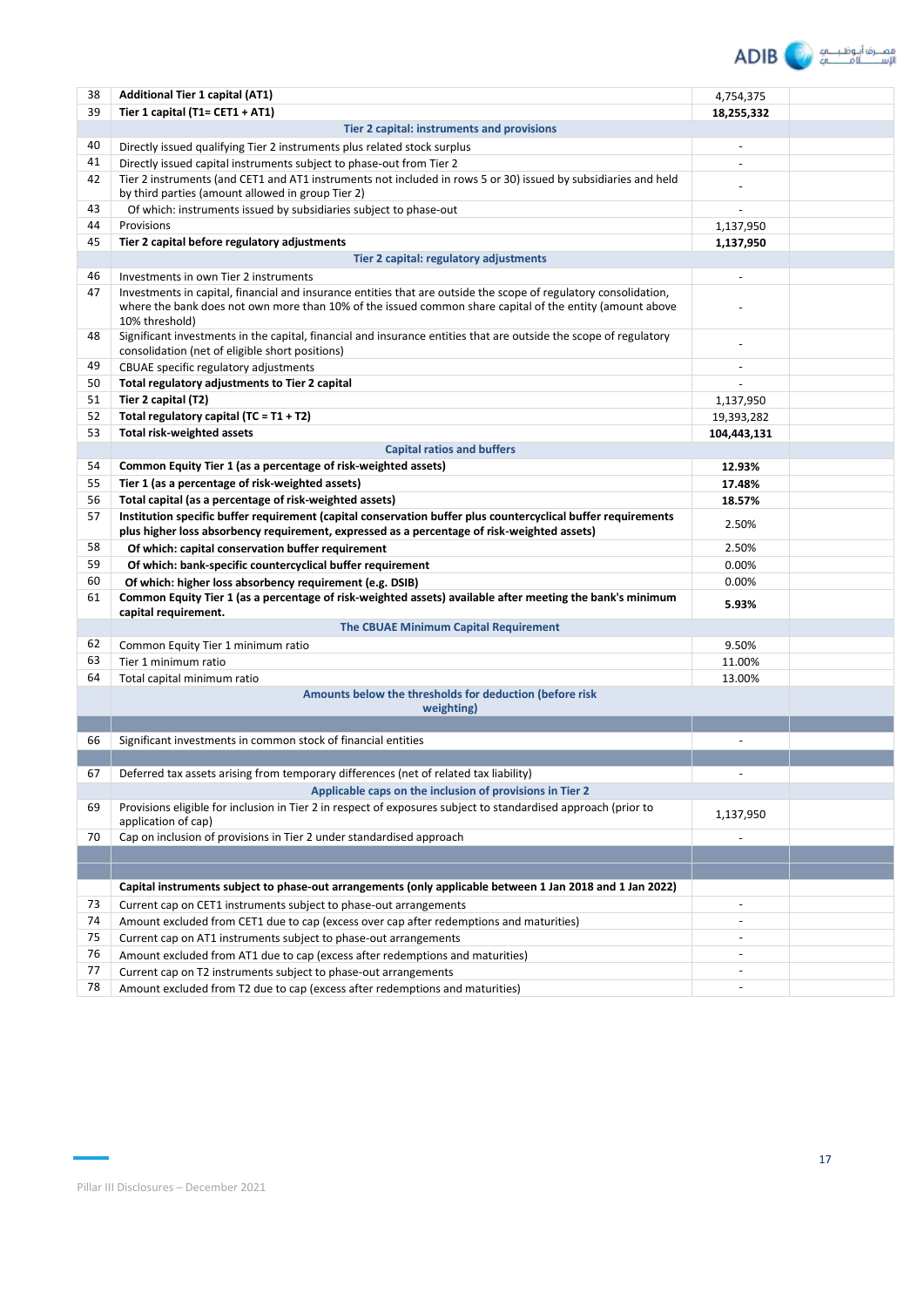

# **CC2: Reconciliation of regulatory capital to balance sheet**

|                                                                                    | B<br>a                                                       |                                            | $\mathbf{C}$     |
|------------------------------------------------------------------------------------|--------------------------------------------------------------|--------------------------------------------|------------------|
|                                                                                    | <b>Balance sheet as in published</b><br>financial statements | Under regulatory scope of<br>consolidation | <b>Reference</b> |
| <b>AED '000s</b>                                                                   | <b>Dec-21</b>                                                | <b>Dec-21</b>                              |                  |
| <b>Assets</b>                                                                      |                                                              |                                            |                  |
| Cash and balances with central banks                                               | 21,699,249                                                   | 21,698,993                                 |                  |
| Balance and wakala deposits with Islamic banks and<br>other financial institutions | 3,739,683                                                    | 3,697,675                                  |                  |
| Murabaha and mudaraba with financial institution                                   | 790,456                                                      | 790,456                                    |                  |
| Murabaha, Ijara and other Islamic financing                                        | 88,252,343                                                   | 89,334,248                                 |                  |
| Investment in sukuk at amortised cost                                              | 9,633,426                                                    | 9,633,426                                  |                  |
| Investment measured at fair value                                                  | 4,057,488                                                    | 4,648,802                                  |                  |
| Investment in associates and joint ventures                                        | 1,604,378                                                    | 1,604,378                                  |                  |
| Investment properties                                                              | 1,288,988                                                    | 331,333                                    |                  |
| Development properties                                                             | 713,701                                                      |                                            |                  |
| Other assets                                                                       | 2,631,431                                                    | 2,660,124                                  |                  |
| Property and equipment                                                             | 2,310,871                                                    | 2,164,404                                  |                  |
| Goodwill and intangibles                                                           | 146,335                                                      | 146,335                                    | (a)              |
| <b>Total assets</b>                                                                | 136,868,349                                                  | 136,710,174                                |                  |
| <b>Liabilities</b>                                                                 |                                                              |                                            |                  |
| Due to financial institutions                                                      | 3,535,952                                                    | $\overline{\phantom{a}}$                   |                  |
| Depositors' accounts                                                               | 109,611,103                                                  | $\overline{\phantom{a}}$                   |                  |
| <b>Other liabilities</b>                                                           | 3,162,234                                                    | $\overline{\phantom{a}}$                   |                  |
| <b>Total liabilities</b>                                                           | 116,309,289                                                  |                                            |                  |
| <b>Equity</b>                                                                      |                                                              |                                            |                  |
| Share capital                                                                      | 3,632,000                                                    | 3,632,000                                  |                  |
| Of which: amount eligible for CET1                                                 | 3,632,000                                                    | 3,632,000                                  | (b)              |
| Of which: amount eligible for AT1                                                  |                                                              |                                            |                  |
| Legal reserve                                                                      | 2,640,705                                                    | 2,624,028                                  |                  |
| General reserve                                                                    | 2,633,934                                                    | 2,611,973                                  |                  |
| Credit risk reserve                                                                | 400,000                                                      | 400,000                                    |                  |
| <b>Retained earnings</b>                                                           | 6,741,105                                                    | 5,566,326                                  |                  |
| Other reserves                                                                     | (254, 626)                                                   | (968, 280)                                 |                  |
| Tier 1 sukuk                                                                       | 4,754,375                                                    | 4,754,375                                  | (c)              |
| Equity attributable to the equity and Tier 1 sukuk<br>holders of the Bank          | 20,547,493                                                   | 18,620,422                                 |                  |
| Non-controlling interest                                                           | 11,567                                                       |                                            |                  |
| <b>Total equity</b>                                                                | 20,559,060                                                   | 18,620,422                                 |                  |

# **CCA: Main features of regulatory capital instruments**

|                |                                                                                                     | <b>Quantitative / Qualitative information</b> |                          |                                               |  |
|----------------|-----------------------------------------------------------------------------------------------------|-----------------------------------------------|--------------------------|-----------------------------------------------|--|
| 1              | <b>Issuer</b>                                                                                       | Abu Dhabi Islamic Bank                        | & Subsidiaries           | Abu Dhabi Islamic Bank Abu Dhabi Islamic Bank |  |
| $\overline{2}$ | Unique identifier (eg CUSIP, ISIN or Bloomberg identifier for private<br>placement)                 | N/A                                           | XS1870373443             | N/A                                           |  |
| 3              | Governing law(s) of the instrument                                                                  | UAE Law                                       | English Law              | UAE Law                                       |  |
|                | <b>Regulatory treatment</b>                                                                         |                                               |                          |                                               |  |
| 4              | Transitional arrangement rules (i.e. grandfathering)                                                | Common Equity Tier 1                          | N/A                      | N/A                                           |  |
| 5              | Post-transitional arrangement rules (i.e. grandfathering)                                           | Common Equity Tier 1                          | <b>Additional Tier 1</b> | <b>Additional Tier 1</b>                      |  |
| 6              | Eligible at solo/group/group and solo                                                               | Solo and Group                                | Solo and Group           | Solo and Group                                |  |
| $\overline{7}$ | Instrument type (types to be specified by each jurisdiction)                                        | Ordinary shares                               | Sukuk                    | Sukuk                                         |  |
| 8              | Amount recognised in regulatory capital (currency in millions, as of most<br>recent reporting date) | AED 3,632 million                             | USD 750 million          | AED 2 million                                 |  |
| 9              | Nominal amount of instrument                                                                        | N/A                                           | USD 750 million          | AED 2 million                                 |  |
| 9a             | <b>Issue price</b>                                                                                  | N/A                                           | 100%                     | 100%                                          |  |
| 9b             | <b>Redemption price</b>                                                                             | N/A                                           | Refer point 15 below     | Refer to point 15 below                       |  |
| 10             | Accounting classification                                                                           | Equity                                        | Equity                   | Equity                                        |  |
| 11             | Original date of issuance                                                                           | Various                                       | 20 September 2018        | 16 April 2009                                 |  |
| 12             | Perpetual or dated                                                                                  | Perpetual                                     | Perpetual                | Perpetual                                     |  |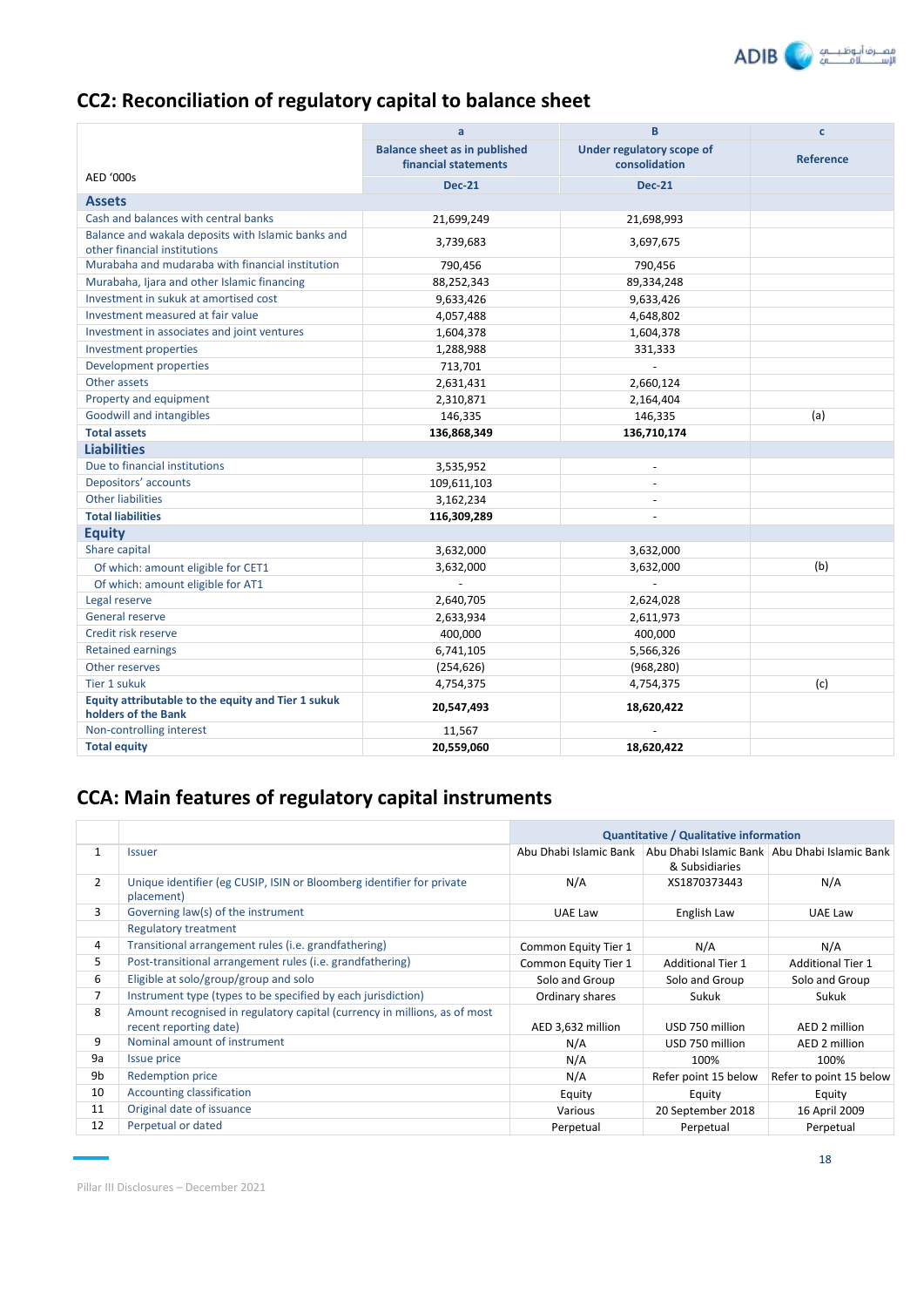

| 13              | Original maturity date                                                                                                                                                                  | N/A                        | N/A                                                                                                                                                                        | N/A                                                                                                                                                                                                                                                                                       |
|-----------------|-----------------------------------------------------------------------------------------------------------------------------------------------------------------------------------------|----------------------------|----------------------------------------------------------------------------------------------------------------------------------------------------------------------------|-------------------------------------------------------------------------------------------------------------------------------------------------------------------------------------------------------------------------------------------------------------------------------------------|
| 14              | Issuer call subject to prior supervisory approval                                                                                                                                       | No                         | Yes                                                                                                                                                                        | Yes                                                                                                                                                                                                                                                                                       |
| 15              | Optional call date, contingent call dates and redemption amount                                                                                                                         | N/A                        | On the First Call Date,<br>20 September 2023 (at<br>par); following a Tax<br>Event (at par) (at any<br>time); and following a<br>Capital Event (at 101%)<br>(at any time). | On the Call Date, 16<br>April 2027 (at par);<br>following a Tax Event (at<br>par) (at any time); and<br>following a Capital Event<br>(at par) (at any time).                                                                                                                              |
| 16              | Subsequent call dates, if applicable                                                                                                                                                    | N/A                        | Any period distribution<br>date after the first call<br>date.                                                                                                              | Any period distribution<br>date after the call date.                                                                                                                                                                                                                                      |
|                 | Coupons / dividends                                                                                                                                                                     |                            |                                                                                                                                                                            |                                                                                                                                                                                                                                                                                           |
| 17              | Fixed or floating dividend/coupon                                                                                                                                                       | N/A                        | Expected mudaraba<br>profit rate for initial<br>period of 5 years and for<br>every 5 <sup>th</sup> year thereafter<br>resets to new Expected<br>mudaraba profit rate.      | Expected mudaraba<br>profit rate for initial<br>period of 5 years and<br>after the initial period<br>bear an Expected<br>variable mudaraba<br>profit rate.                                                                                                                                |
| 18              | Coupon rate and any related index                                                                                                                                                       | N/A                        | 7.125% (expected<br>and resets the then 5<br>years US treasury rate<br>plus expected margin of<br>4.270%                                                                   | 6.0% (expected<br>mudaraba profit rate for mudaraba profit rate for<br>initial period of 5 years) initial period of 5 years)<br>and after initial period<br>of 5 years bear as<br>expected variable<br>mudaraba profit rate<br>payable of 6month Eibor<br>plus expected margin of<br>2.3% |
| 19              | Existence of a dividend stopper                                                                                                                                                         | N/A                        | Yes                                                                                                                                                                        | Yes                                                                                                                                                                                                                                                                                       |
| 20a             | Fully discrectionary, partially discrectionary or mandatory (in terms of<br>timing)                                                                                                     | <b>Fully Discretionary</b> | <b>Fully Discretionary</b>                                                                                                                                                 | <b>Fully Discretionary</b>                                                                                                                                                                                                                                                                |
| 20 <sub>b</sub> | Fully discrectionary, partially discrectionary or mandatory (in terms of<br>amount)                                                                                                     | <b>Fully Discretionary</b> | <b>Fully Discretionary</b>                                                                                                                                                 | <b>Fully Discretionary</b>                                                                                                                                                                                                                                                                |
| 21              | Existence of step-up or other incentive to redeem                                                                                                                                       | <b>No</b>                  | No                                                                                                                                                                         | No                                                                                                                                                                                                                                                                                        |
| 22              | Non-cumulative or cumulative                                                                                                                                                            | Non-cumulative             | Non-cumulative                                                                                                                                                             | Non-cumulative                                                                                                                                                                                                                                                                            |
| 23              | Convertible or non-convertible                                                                                                                                                          | N/A                        | Non-convertible                                                                                                                                                            | Non-convertible                                                                                                                                                                                                                                                                           |
| 24              | <b>Writedown feature</b>                                                                                                                                                                | N/A                        | Yes                                                                                                                                                                        | Yes                                                                                                                                                                                                                                                                                       |
| 25              | If writedown, writedown trigger(s)                                                                                                                                                      | N/A                        | Contractual Non-<br>as detailed in the issue<br>prospectus.                                                                                                                | Contractual Non-<br>Viability Loss Absorption Viability Loss Absorption<br>as detailed in the issue<br>documents.                                                                                                                                                                         |
| 26              | If writedown, full or partial                                                                                                                                                           | N/A                        | Full or partial write<br>down.                                                                                                                                             | Full or partial write<br>down.                                                                                                                                                                                                                                                            |
| 27              | If writedown, permanent or temporary                                                                                                                                                    | N/A                        | Permanent                                                                                                                                                                  | Permanent                                                                                                                                                                                                                                                                                 |
| 28              | If temporary write-own, description of writeup mechanism                                                                                                                                | N/A                        | N/A                                                                                                                                                                        | N/A                                                                                                                                                                                                                                                                                       |
| 28a             | Type of subordination                                                                                                                                                                   | N/A                        | Contractual                                                                                                                                                                | Contractual                                                                                                                                                                                                                                                                               |
| 29              | Position in subordination hierarchy in liquidation (specify instrument type<br>immediately senior to instrument in the insolvency creditor hierarchy of<br>the legal entity concerned). | N/A                        | Senior only to share<br>capital                                                                                                                                            | Senior only to share<br>capital                                                                                                                                                                                                                                                           |
| 30              | Non-compliant transitioned features                                                                                                                                                     | N/A                        | No                                                                                                                                                                         | No                                                                                                                                                                                                                                                                                        |
| 31              | If yes, specify non-compliant features                                                                                                                                                  | N/A                        | N/A                                                                                                                                                                        | N/A                                                                                                                                                                                                                                                                                       |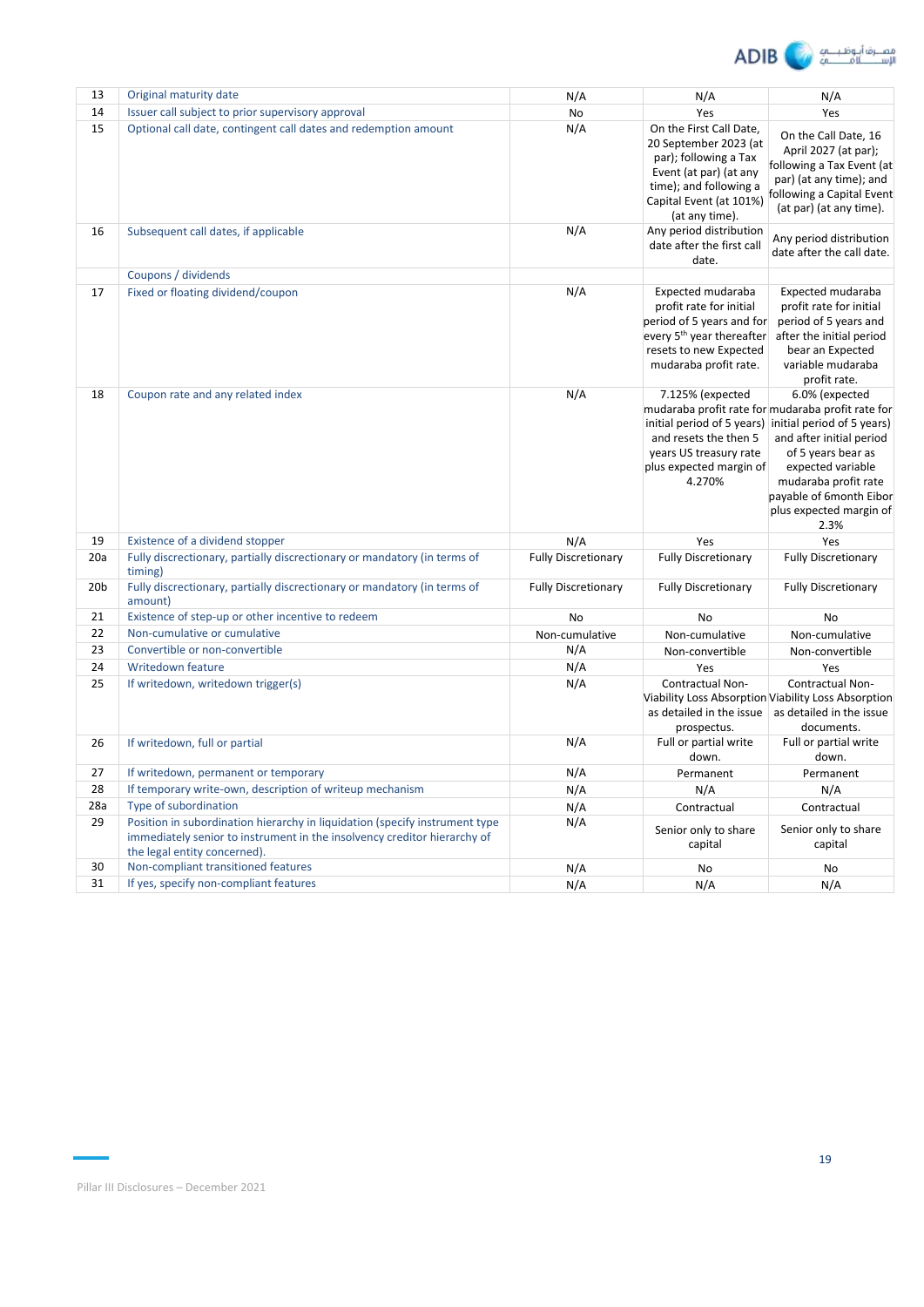

# 5. Macroprudential Supervisory measures

# **CCyB1: Geographical distribution of credit exposures used in the countercyclical capital buffer**

| <b>AED '000s</b>          | 31 December 2021                              |                                                                                                              |                             |                                        |                                  |  |  |
|---------------------------|-----------------------------------------------|--------------------------------------------------------------------------------------------------------------|-----------------------------|----------------------------------------|----------------------------------|--|--|
|                           | a                                             | C                                                                                                            | C                           | D                                      | e                                |  |  |
| Geographical<br>breakdown |                                               | Exposure values and/or risk-weighted assets used in the<br>computation of the countercyclical capital buffer | <b>Bank-specific</b>        |                                        |                                  |  |  |
|                           | <b>Countercyclical capital</b><br>buffer rate | <b>Exposure values</b>                                                                                       | <b>Risk-weighted assets</b> | countercyclical<br>capital buffer rate | Countercyclical<br>buffer amount |  |  |
| Hongkong                  | 1%                                            | 196                                                                                                          | 39                          |                                        |                                  |  |  |
| Norway                    | 1%                                            | 224                                                                                                          | 45                          |                                        |                                  |  |  |
| <b>Sum</b>                |                                               | 420                                                                                                          | 84                          |                                        |                                  |  |  |
| <b>Total</b>              |                                               | 142,967,738                                                                                                  | 91,034,116                  | 0.00%                                  | 0.84                             |  |  |

# 6. Leverage Ratio

# **LR1: Summary comparison of accounting assets vs leverage ratio exposure**

|                |                                                                                                                                                                                       | <b>31 December 2021</b> |
|----------------|---------------------------------------------------------------------------------------------------------------------------------------------------------------------------------------|-------------------------|
|                | Summary comparison of accounting assets versus leverage ratio exposure measure                                                                                                        | a                       |
|                | <b>Item</b>                                                                                                                                                                           | <b>AED '000s</b>        |
| $\mathbf{1}$   | Total consolidated assets as per published financial statements                                                                                                                       | 136,868,349             |
| 2              | Adjustment for investments in banking, financial, insurance or commercial entities that are consolidated for<br>accounting purposes but outside the scope of regulatory consolidation | (429, 884)              |
| 3              | Adjustment for securitised exposures that meet the operational requirements for the recognition of risk<br>transference                                                               |                         |
| 4              | Adjustments for temporary exemption of central bank reserves (if applicable)                                                                                                          |                         |
| 5              | Adjustment for fiduciary assets recognized on the balance sheet pursuant to the<br>operative accounting framework but excluded from the leverage ratio exposure measure               |                         |
| 6              | Adjustments for regular-way purchases and sales of financial assets subject to trade date accounting                                                                                  |                         |
| $\overline{7}$ | Adjustments for eligible cash pooling transactions                                                                                                                                    |                         |
| 8              | Adjustments for derivative financial instruments                                                                                                                                      | 1,260,771               |
| 9              | Adjustment for securities financing transactions (i.e. repos and similar secured financing)                                                                                           |                         |
| 10             | Adjustment for off-balance sheet items (i.e. conversion to credit equivalent amounts of off-balance sheet exposures)                                                                  | 4,860,706               |
| 11             | Adjustments for prudent valuation adjustments and specific and general provisions which have reduced Tier 1<br>capital                                                                | (654, 244)              |
| 12             | Other adjustments                                                                                                                                                                     |                         |
| 13             | Leverage ratio exposure measures                                                                                                                                                      | 141,905,698             |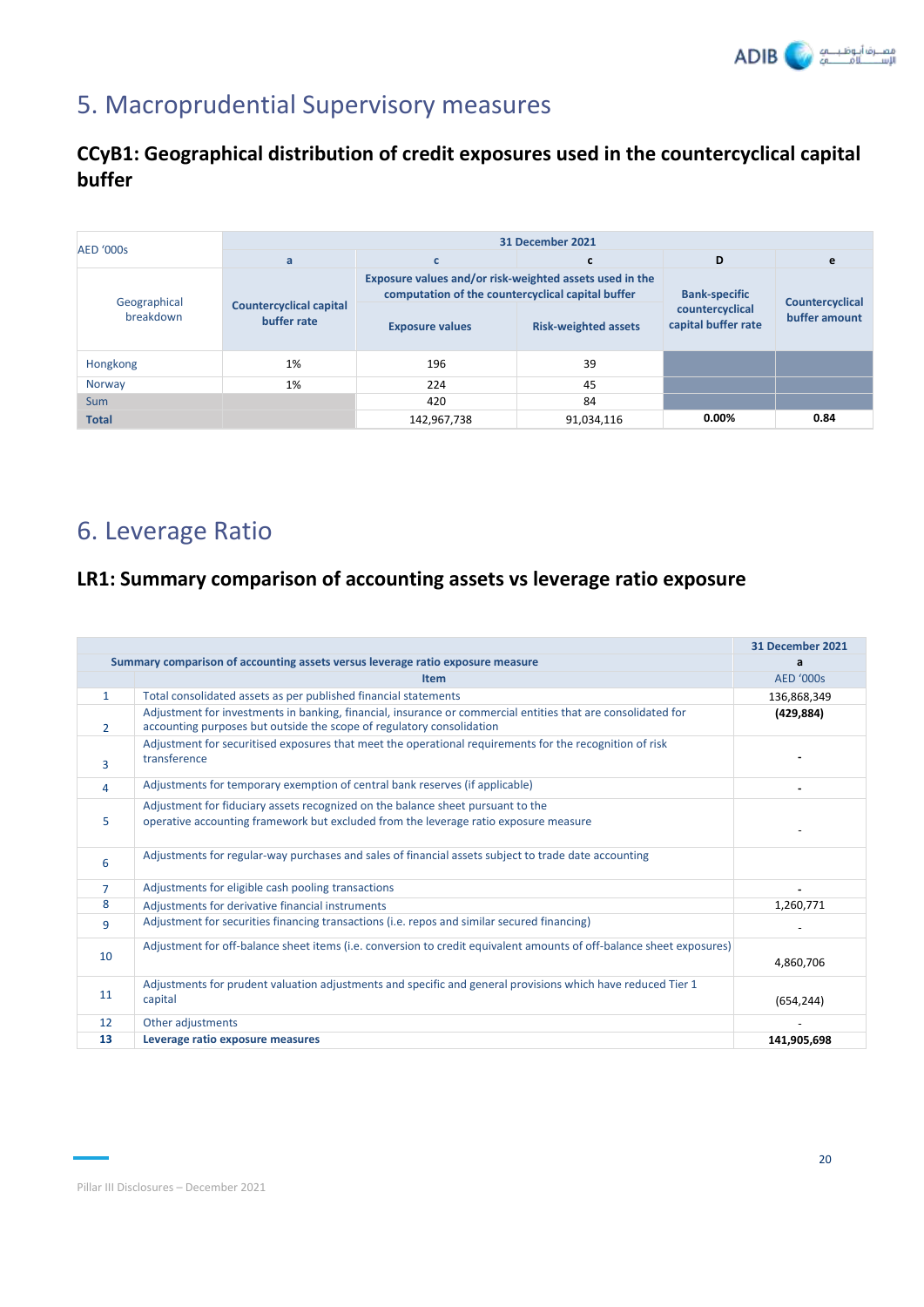

# **LR2: Leverage ratio common disclosure template**

|                |                                                                                                                                                                                   | $\mathsf{a}$             |
|----------------|-----------------------------------------------------------------------------------------------------------------------------------------------------------------------------------|--------------------------|
|                | <b>AED '000s</b><br><b>On-balance sheet exposures</b>                                                                                                                             | <b>Dec 21</b>            |
| $\mathbf{1}$   |                                                                                                                                                                                   | 136,868,349              |
| $\overline{2}$ | On-balance sheet exposures (excluding derivatives and securities financing transactions (SFTs), but including collateral)                                                         |                          |
|                | Gross-up for derivatives collateral provided where deducted from balance sheet assets pursuant to the operative<br>accounting framework                                           |                          |
| 3              | (Deductions of receivable assets for cash variation margin provided in derivatives transactions)                                                                                  | $\overline{\phantom{a}}$ |
| 4              | (Adjustment for securities received under securities financing transactions that are recognised as an asset)                                                                      |                          |
| 5              | (Specific and general provisions associated with on-balance sheet exposures that are deducted from Tier 1 capital)                                                                | (654, 244)               |
| 6              | (Asset amounts deducted in determining Tier 1 capital)                                                                                                                            | (429, 884)               |
| $\overline{7}$ | Total on-balance sheet exposures (excluding derivatives and SFTs) (sum of rows 1 to 6)                                                                                            | 135,784,221              |
|                | <b>Derivative Exposures</b>                                                                                                                                                       |                          |
| 8              | Replacement cost associated with all derivatives transactions (where applicable net of eligible cash variation margin<br>and/or with bilateral netting)                           | 94,230                   |
| 9              | Add-on amounts for PFE associated with all derivatives transactions                                                                                                               | 1,166,542                |
| 10             | (Exempted CCP leg of client-cleared trade exposures)                                                                                                                              |                          |
| 11             | Adjusted effective notional amount of written credit derivatives                                                                                                                  |                          |
| 12             | (Adjusted effective notional offsets and add-on deductions for written credit derivatives)                                                                                        |                          |
| 13             | Total derivative exposures (sum of rows 8 to 12)                                                                                                                                  | 1,260,771                |
|                | Securities financing transaction exposures                                                                                                                                        |                          |
| 14             | Gross SFT assets (with no recognition of netting), after adjusting for sales accounting transactions                                                                              | $\overline{\phantom{a}}$ |
| 15             | (Netted amounts of cash payables and cash receivables of gross SFT assets)                                                                                                        |                          |
| 16             | Credit Conversion Factor (CCR) exposure for Security Financing Transaction (SFT) assets                                                                                           | $\overline{a}$           |
| 17             | <b>Agent transaction exposures</b>                                                                                                                                                | $\overline{a}$           |
| 18             | Total securities financing transaction exposures (sum of lines 14 to 17)                                                                                                          |                          |
|                | Other off-balance sheet exposures                                                                                                                                                 |                          |
| 19             | Off-balance sheet exposure at gross notional amount                                                                                                                               | 11,690,694               |
| 20<br>21       | (Adjustments for conversion to credit equivalent amounts)<br>(Specific and general provisions associated with off-balance sheet exposures deducted in determining Tier 1 capital) | (6,829,988)              |
| 22             | Off-balance sheet items (sum of lines 19 to 21)                                                                                                                                   |                          |
|                | <b>Capital and total exposures</b>                                                                                                                                                | 4,860,706                |
| 23             | Tier 1 capital                                                                                                                                                                    | 18,255,332               |
| 24             | Total exposures (sum of lines 7, 13, 18 and 22)                                                                                                                                   | 141,905,698              |
|                | Leverage ratio                                                                                                                                                                    |                          |
| 25             | Leverage ratio (including the impact of any applicable temporary exemption of central bank reserves)                                                                              | 12.86%                   |
| 25a            | Leverage ratio (excluding the impact of any applicable temporary exemption of central bank reserves)                                                                              | 12.86%                   |
| 26             | CBUAE minimum leverage ratio requirement                                                                                                                                          | 3.00%                    |
| 27             | <b>Applicable leverage buffers</b>                                                                                                                                                | 0.00%                    |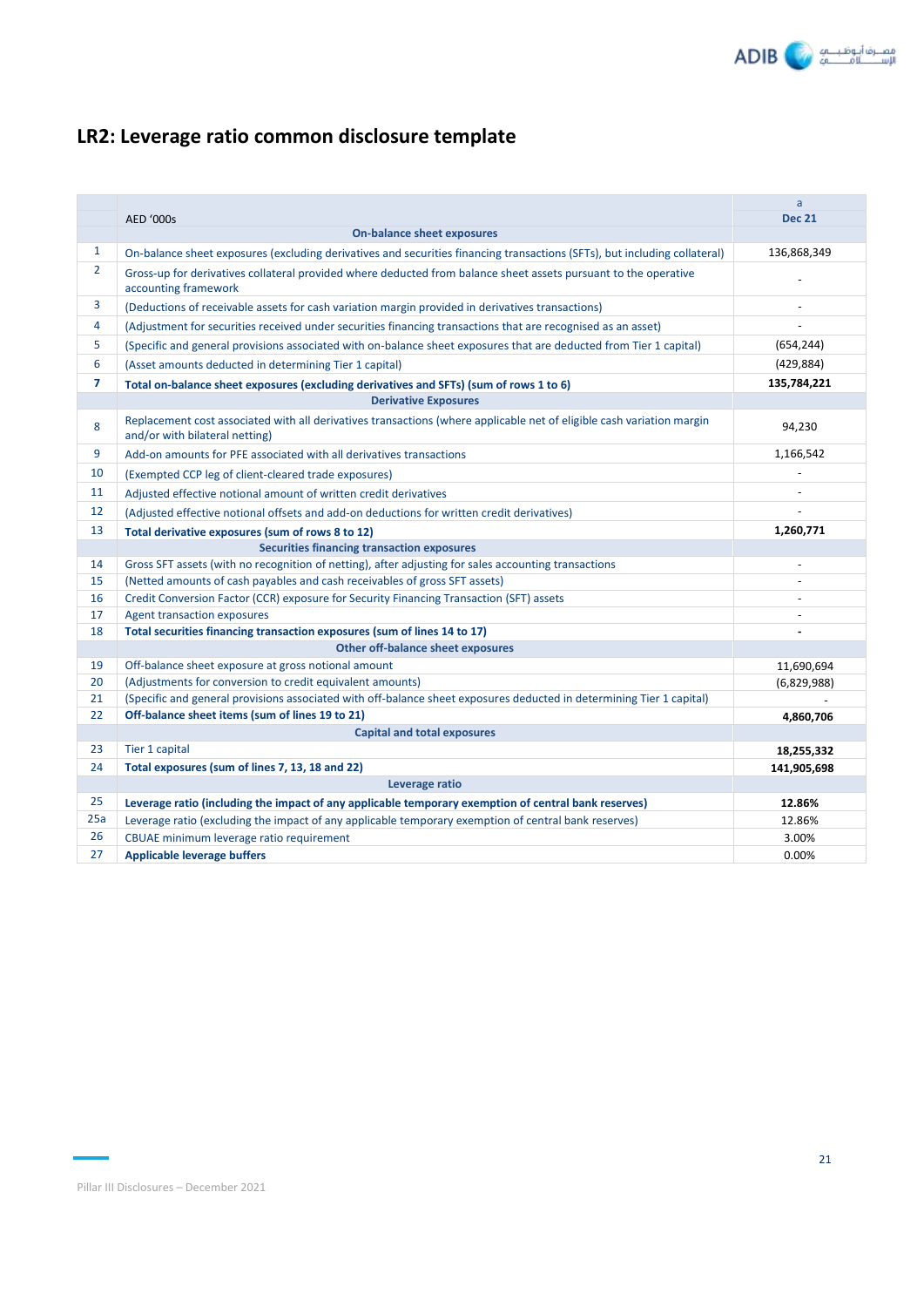

# 7. Liquidity

# **LIQA: Liquidity risk management**

### **a) Governance of liquidity risk management, including: risk tolerance; structure and responsibilities for liquidity risk management; internal liquidity risk strategy, policies and practices across business lines and with the board of directors.**

Liquidity risk is the risk that the Bank will be unable to meet its payment obligations when they fall due under normal or stress circumstances. This risk arises from the inability of the Bank to anticipate and provide for unforeseen decreases or changes in funding sources which could have adverse consequences on the Bank's ability to meet its obligations when they fall due.

Under the overall Risk Governance Framework, ALCO is a key component of risk management within ADIB. It is mandated by the Board or its delegate, the GRPC, to manage and implement the Assets & Liabilities Management (ALM) policy as approved by the Board and other applicable policies. ALCO is a management decision-making committee for all matters relating to ALM including balance sheet structure, funding, liquidity, pricing, hedging and investment and setting accrual limits.

Treasury is responsible for day-to-day management of the mismatch between the Bank's assets and liabilities and in conjunction with the Group Finance, the overall financial structure of the balance sheet. It is also primarily responsible for managing the funding and liquidity risks of the Bank. Group Finance and Market Risk also monitor liquidity requirements and related ratios.

### **b) Funding strategy, including policies on diversification in the sources of funding (both products and counterparties)**

The Bank, to limit the Liquidity risk, has arranged diversified funding sources in addition to its core retail deposit base, manages assets with liquidity in mind, and monitors future cash flows and liquidity on a daily basis. The Bank also maintains committed lines of credit that it can access to meet liquidity needs. The current account deposits are assessed as stable, based on various behavioral analysis conducted by both external consultants and internal teams. The top 20 deposit concentration level is significantly below the market levels.

### **c) Liquidity risk mitigation techniques.**

An ALM framework has been put in place to monitor and mitigate the Liquidity risk. A maturity mismatch analysis, under normal and stressed conditions is, the primary tool for monitoring Liquidity risk, performed to monitor successive time bands across functional currencies. In addition, the Bank monitors various Liquidity risk ratios and maintains an up-to-date contingency funding plan.

The Board approved Risk Appetite Statement (RAS) defines Liquidity risk tolerance thresholds. The key Liquidity risk measures include gaps and ratios such as ELAR, LCR, NSFR. All these Liquidity measures are reported to ALCO on a monthly basis and to management and the Board committees (ERC/GRPC) at frequent intervals.

### **d) An explanation of how stress testing is used.**

The Bank applies various stress scenarios to assess and manage the Liquidity position, considering both the market in general and specifically to the Group. The Bank identifies historical and hypothetical events that can lead to a material impact on its liquidity positions. The impact of stress scenarios is assessed on gap positions and all regulatory ratios. Accordingly, management action plans are devised to enable the Bank plan for its liquidity actions under such stressed liquidity situations.

#### **e) An outline of the bank's contingency funding plans.**

In order to manage its liquidity risk, the bank has in place a Contingency Funding Plan, which outlines roles and responsibilities of each concerned department, trigger points and protocols to invoke a liquidity crisis event and initiate deployment of a set of management mitigating actions to counter a potential liquidity squeeze.

The Funding Plan includes various stress scenarios, both of general and idiosyncratic natures, which are discussed and approved at management and Board levels and are meant to simulate various severe but plausible sources of a liquidity crisis.

*Also refer to "Risk Management- Liquidity risk and funding management" Note 42.3 of the audited consolidated financial statements as of 31 December 2021.*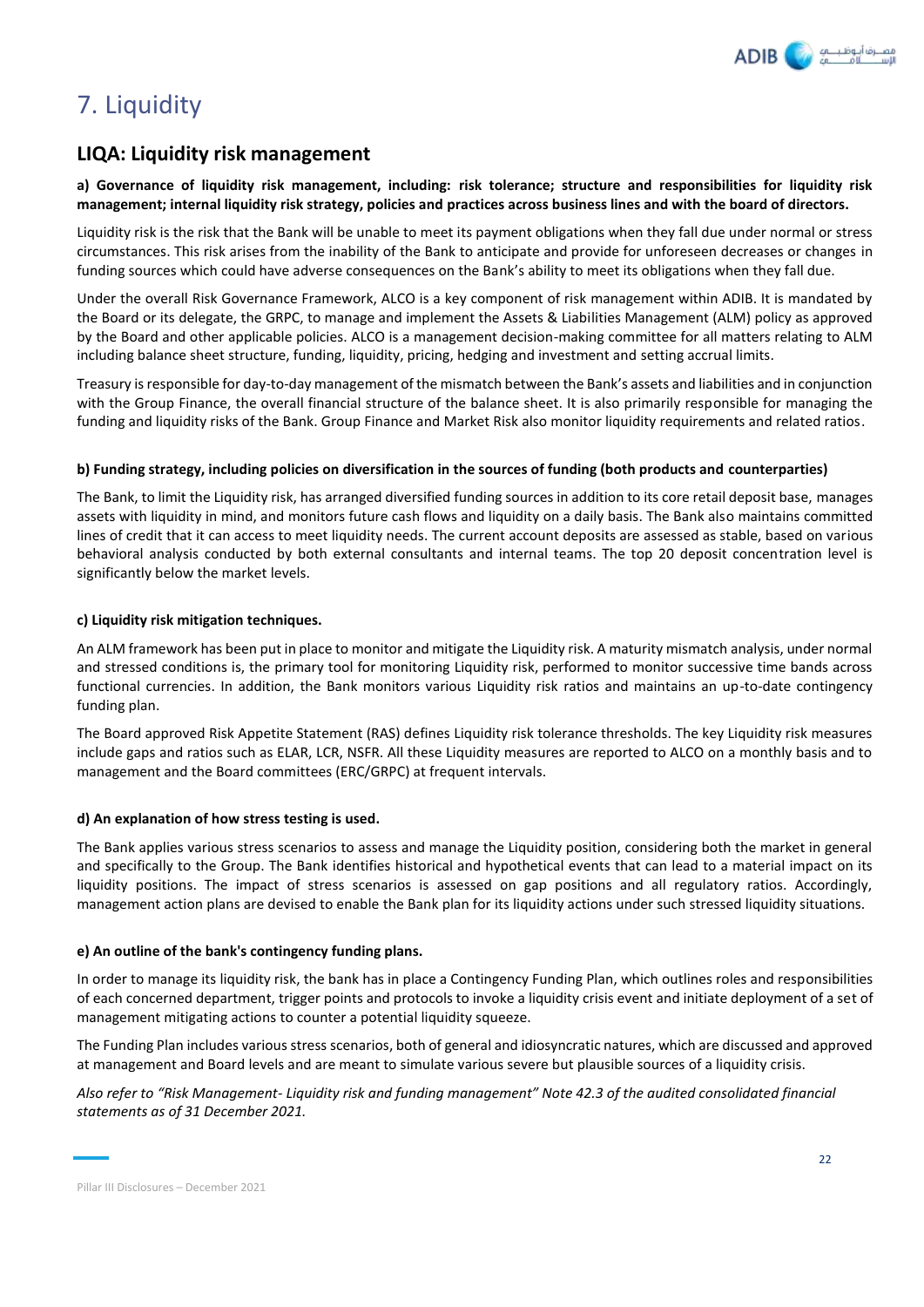

**f) Customized measurement tools or metrics that assess the structure of the bank's balance sheet or that project cash flows and future liquidity positions, taking into account off-balance sheet risks which are specific to that bank.**

|                                                                                       | On Balance Sheet Exposures - 31 December 2021 |                          |              |                            |              |  |  |  |  |
|---------------------------------------------------------------------------------------|-----------------------------------------------|--------------------------|--------------|----------------------------|--------------|--|--|--|--|
| <b>AED '000s</b>                                                                      | Less than 3<br>months                         | 3 months to<br>1 year    | 1 to 5 years | Over <sub>5</sub><br>years | <b>Total</b> |  |  |  |  |
| Cash and balances with central banks                                                  | 18,497,982                                    | 3,201,267                |              |                            | 21,699,249   |  |  |  |  |
| Balance and wakala deposits with<br>Islamic banks and other financial<br>institutions | 3,563,317                                     |                          | 176,366      |                            | 3,739,683    |  |  |  |  |
| Murabaha and mudaraba with<br>financial institution                                   | 263,481                                       | 526,975                  |              |                            | 790,456      |  |  |  |  |
| Murabaha, Ijara and other Islamic<br>financing                                        | 5,598,218                                     | 10,164,337               | 46,931,147   | 25,558,641                 | 88,252,343   |  |  |  |  |
| Investment in sukuk at amortised cost                                                 | 426,391                                       | 1,345,880                | 3,188,127    | 4,673,028                  | 9,633,426    |  |  |  |  |
| Investment measured at fair value                                                     | 53,841                                        | 2,246,251                | 728,561      | 1,028,835                  | 4,057,488    |  |  |  |  |
| Investment in associates and joint<br>ventures                                        |                                               |                          |              | 1,604,378                  | 1,604,378    |  |  |  |  |
| Other assets                                                                          | 1,699,581                                     |                          |              | 16,006                     | 1,715,587    |  |  |  |  |
| <b>Financial assets</b>                                                               | 30,102,811                                    | 17,484,710               | 51,024,201   | 32,880,888                 | 131,492,610  |  |  |  |  |
| Non-financial assets                                                                  |                                               |                          |              |                            | 5,375,739    |  |  |  |  |
| <b>Total assets</b>                                                                   |                                               |                          |              |                            | 136,868,349  |  |  |  |  |
| <b>Liabilities</b>                                                                    |                                               |                          |              |                            |              |  |  |  |  |
| Due to financial institutions                                                         | 3,535,952                                     | $\overline{\phantom{a}}$ | ÷,           | ٠                          | 3,535,952    |  |  |  |  |
| Depositors' accounts                                                                  | 107,396,917                                   | 2,209,351                | 4,835        |                            | 109,611,103  |  |  |  |  |
| <b>Other liabilities</b>                                                              | 2,544,373                                     | 61,996                   | 533,715      | 22,150                     | 3,162,234    |  |  |  |  |
| <b>Total Liabilities</b>                                                              | 113,477,242                                   | 2,271,347                | 538,550      | 22,150                     | 116,309,289  |  |  |  |  |

|                               | Off Balance Sheet Exposures - 31 December 2021 |              |           |       |            |  |  |  |  |
|-------------------------------|------------------------------------------------|--------------|-----------|-------|------------|--|--|--|--|
| AED '000s                     | Less than 3<br>months                          | <b>Total</b> |           |       |            |  |  |  |  |
| <b>Contingent liabilities</b> | 5,440,058                                      | 3,378,590    | 2,077,322 | 2.683 | 10,898,653 |  |  |  |  |
| <b>Commitments</b>            | -                                              | 236.543      |           | ۰     | 236.543    |  |  |  |  |
| <b>Total</b>                  | 5,440,058                                      | 3,615,133    | 2,077,322 | 2,683 | 11,135,196 |  |  |  |  |

#### **g) Concentration limits on collateral pools and sources of funding (both products and counterparties.**

ADIB mainatains a strong liquidity under current market conditions by having a stable source of funding through its sticky customers deposits, therefore Wholesale funding reliance remains minimal. It however, has concentration limit on overall Wholelsale funding and maintains limits at the counterparty level.

Given its strong liquidity positions and current local market practice and evolution in terms of Sharia-compliant netting structures, ADIB seldom relies on collateral to raise liquidity aside from available collateralized Murabaha facility with the Central of UAE.

### **h) Liquidity exposures and funding needs at the level of individual legal entities, foreign branches and subsidiaries, taking into account legal, regulatory and operational limitations on the transferability of liquidity.**

There may be legal and regulatory restrictions on the bank's ability to use liquid assets held at one legal entity to support the liquidity requirements of another legal entity.

#### **i) Balance sheet and off-balance sheet items broken down into maturity buckets and the resultant liquidity gaps.**

Please refer to point f) above for details.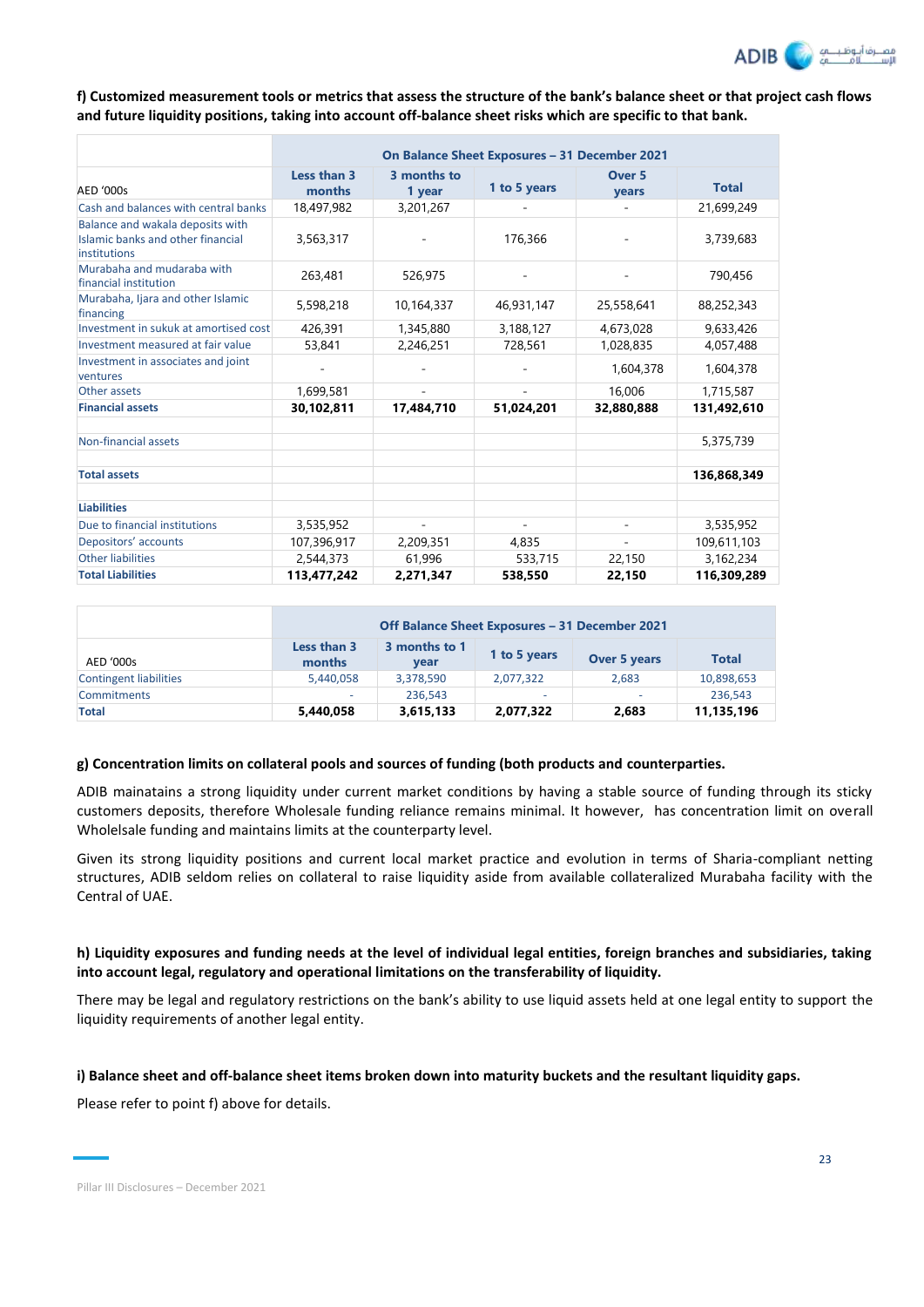

# **LIQ1: Liquidity Coverage Ratio (LCR) – Not applicable for ADIB Group**

**LIQ2: Net Stable Funding Ratio (NSFR) – Not applicable for ADIB Group** 

# **ELAR: Eligible Liquid Assets Ratio\* (UAE operation only)**

|                | <b>AED '000s</b>                                                                           |                          | 31 December 2021             |
|----------------|--------------------------------------------------------------------------------------------|--------------------------|------------------------------|
|                |                                                                                            | <b>Nominal</b><br>amount | <b>Eligible Liquid Asset</b> |
| $\mathbf{1}$   | <b>High Quality Liquid Assets</b>                                                          |                          |                              |
| 1.1            | Physical cash in hand at the bank + balances with the CBUAE                                | 19,943,223               |                              |
| 1.2            | <b>UAE Federal Government Sukuks</b>                                                       |                          |                              |
|                | <b>Sub Total (1.1 to 1.2)</b>                                                              | 19,943,223               | 19,943,223                   |
| 1.3            | UAE local governments publicly traded debt securities                                      | 2,679,936                |                              |
| 1.4            | UAE Public sector publicly traded debt securities                                          | $\overline{\phantom{a}}$ |                              |
|                | Sub Total (1.3 to 1.4)                                                                     | 2,679,936                | 2,679,936                    |
| 1.5            | Foreign Sovereign debt instruments or instruments issued by their respective central banks | $\overline{\phantom{a}}$ |                              |
| 1.6            | Total                                                                                      | 22,623,159               | 22,623,159                   |
| $\overline{2}$ | <b>Total liabilities</b>                                                                   |                          | 114,755,556                  |
| 3              | Eligible Liquid Assets Ratio (ELAR)                                                        |                          | 19.7%                        |
|                | *as per BRF 8.                                                                             |                          |                              |

# **ASRR: Advances to Stable Resources Ratio\* (UAE operation only)**

|                |       | <b>AED '000s</b>                                                                  | <b>31 December 2021</b> |
|----------------|-------|-----------------------------------------------------------------------------------|-------------------------|
|                |       |                                                                                   | <b>Amount</b>           |
| $\mathbf{1}$   |       | <b>Computation of Advances</b>                                                    |                         |
|                | 1.1   | Net financing (gross financing - specific and profit in suspense)                 | 87,782,807              |
|                | 1.2   | Placement with non-banking financial institutions                                 | 2,118,840               |
|                | 1.3   | Net Financial Guarantees & Stand-by LC (issued - received)                        | 793,286                 |
|                | 1.4   | <b>Interbank Placements</b>                                                       | 2,376,185               |
|                | 1.5   | <b>Total Advances</b>                                                             | 93,503,536              |
| $\overline{2}$ |       | <b>Computation of Net Stable Resources</b>                                        |                         |
|                | 2.1   | Total capital + general provisions                                                | 21,086,696              |
|                |       | Deduct:                                                                           |                         |
|                | 2.1.1 | Goodwill and other intangible assets                                              | 146,339                 |
|                | 2.1.2 | <b>Fixed Assets</b>                                                               | 2,251,263               |
|                | 2.1.3 | Funds allocated to branches abroad                                                | 242,963                 |
|                | 2.1.5 | Unquoted Investments                                                              | 72,057                  |
|                | 2.1.6 | Investment in subsidiaries, associates and affiliates                             | 2,151,979               |
|                | 2.1.7 | <b>Total deduction</b>                                                            | 4,828,601               |
|                | 2.2   | <b>Net Free Capital Funds</b>                                                     | 16,258,095              |
|                | 2.3   | <b>Other Stable resources:</b>                                                    |                         |
|                | 2.3.1 | Funds from the head office                                                        |                         |
|                | 2.3.2 | Interbank deposits with remaining life of more than 6 months                      |                         |
|                | 2.3.3 | Refinancing of Housing financing                                                  |                         |
|                | 2.3.4 | Fincnaing from non-Banking Financial Institutions                                 |                         |
|                | 2.3.5 | <b>Customer Deposits</b>                                                          | 90,978,292              |
|                | 2.3.6 | Capital market funding/term financing maturing after 6 months from reporting date |                         |
|                | 2.3.7 | <b>Total other stable resources</b>                                               | 90,978,292              |
|                | 2.4   | Total Stable Resources (2.2+2.3.7)                                                | 107,236,387             |
| 3              |       | Advances TO STABLE RESOURCES RATIO (1.6/2.4*100)                                  | 86.8%                   |

*\*as per BRF 7.*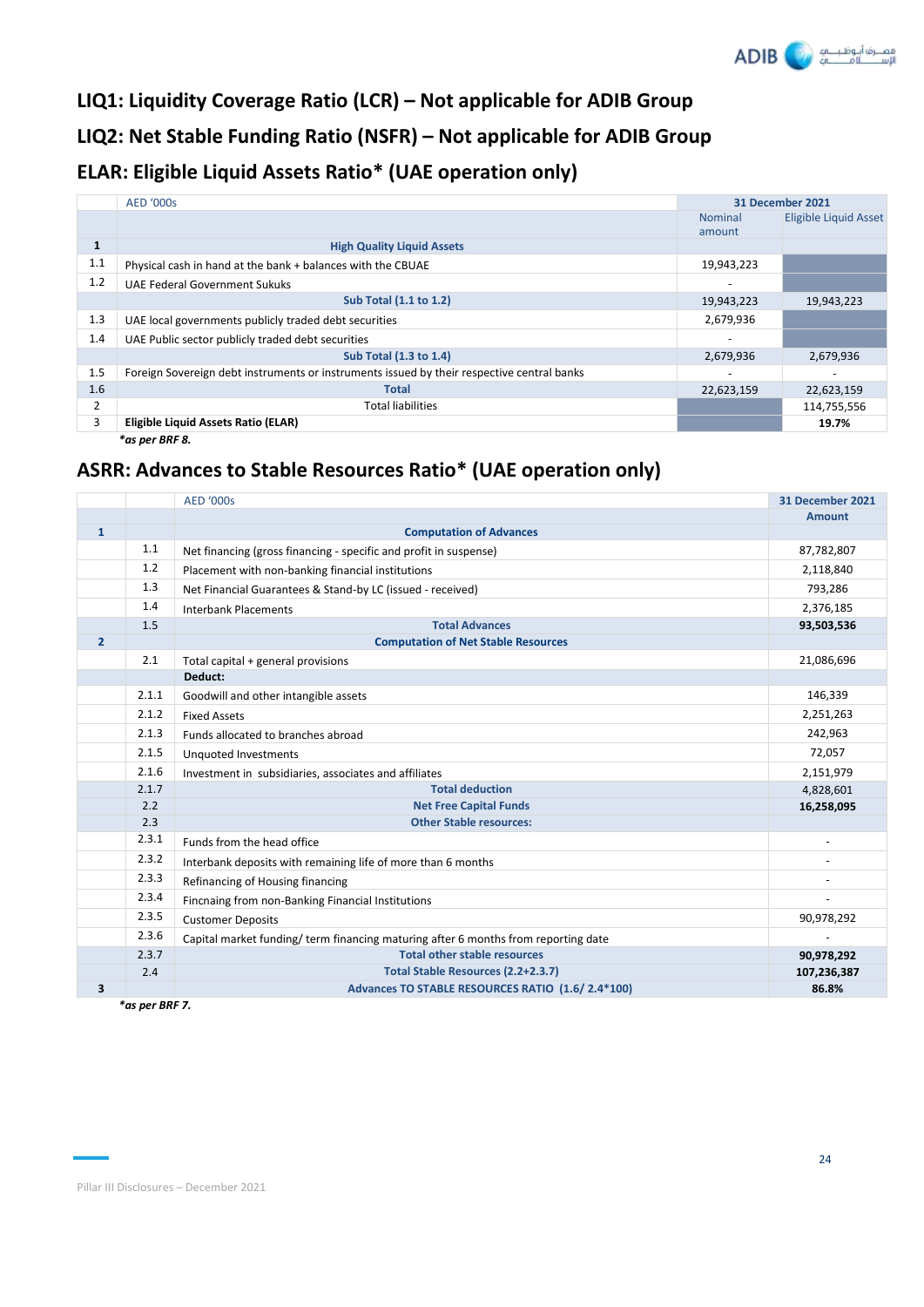

# 8. Credit Risk

# **CRA: General qualitative information about Credit Risk**

### **a) Business model translation into the components of the Bank's credit risk profile.**

Credit risk is the most significant and pervasive risk for the Bank. The Bank is exposed to different types of Credit risk. The most common Credit risk, inherent in a wide range of ADIB's businesses, arise from adverse changes in the credit quality and recoverability of financings (credit facilities provided to customers), advances and amounts due from counterparties, and cash and deposits held with other Banks. Further, there is credit risk in certain off-balance sheet financial instruments, including guarantees, letters of credit, contracts relating to purchase and sale of foreign currencies, acceptances, and commitments to extend credit.

In addition, the Bank also faces Concentration and Cross-Border risks. Concentration risk arises from any single exposure or a group of exposures with common risk factors with potential to produce large losses. Cross-border risk is the risk that the Bank will be unable to obtain as agreed and on time payment from its customers [or party on behalf of the customers] of their obligations or transactions with the Bank often as a result of certain actions taken by foreign governments or government-related entities. Cross-Border Risk is chiefly relating to the availability, convertibility and transferability of such foreign currency at transparent, free & acceptable FX rates. These actions taken by foreign governments may include the imposition of exchange controls and restrictions on remittance of funds or goods and services, often accompanied by debt moratoria or impediments to freely transfer currency.

GRM monitors and control Credit risk through sets of parameters and thresholds for the Bank's financing activities.

The Bank has adopted the Standardized Approach for measuring minimum capital requirement for credit risk.

### **b) Criteria and approach used for defining credit risk management policy and for setting credit risk limits.**

The overall credit process including approval, disbursements, administration, classification, recoveries, and write-offs are governed by the Bank's Credit Risk Policy and Procedures Manual (CRPPM). It is reviewed by the GRM and approved by the GRPC and the Board.

The CRPPM has been prepared with the broad objective of meeting the following goals:

- Adhere to CBUAE regulations and best practices; and
- Maintain a diversified high credit quality financing portfolio through risk-based financing.

The Bank seeks to manage its credit risk exposure through diversification of financing activities, maintaining limits, to avoid undue concentrations of risks with individuals or groups of customers or in specific locations or businesses. It also obtains security when appropriate, and actively uses collateral to reduce its credit risks. The Bank also follows prudential exposure ceilings set by the Board in line with Central Bank of the UAE (CBUAE) guidelines.

#### **c) Structure and organization of the Credit risk management and control function.**

Credit risk management for the financing portfolio begins with initial underwriting and continues throughout an obligor's credit cycle. The Bank monitors credit quality of its financing portfolio based on primary credit quality indicators.

All Corporate credit proposals are independently reviewed and approved by appropriate authority as defined in the CRPPM, which includes Management-level Credit Committee and Board-level Committee. For Retail, the Bank has in place comprehensive product program manuals highlighting requirements of every aspect of retail financing.

Credit Approval process is independent from GRM and reporting directly to CEO of the Bank.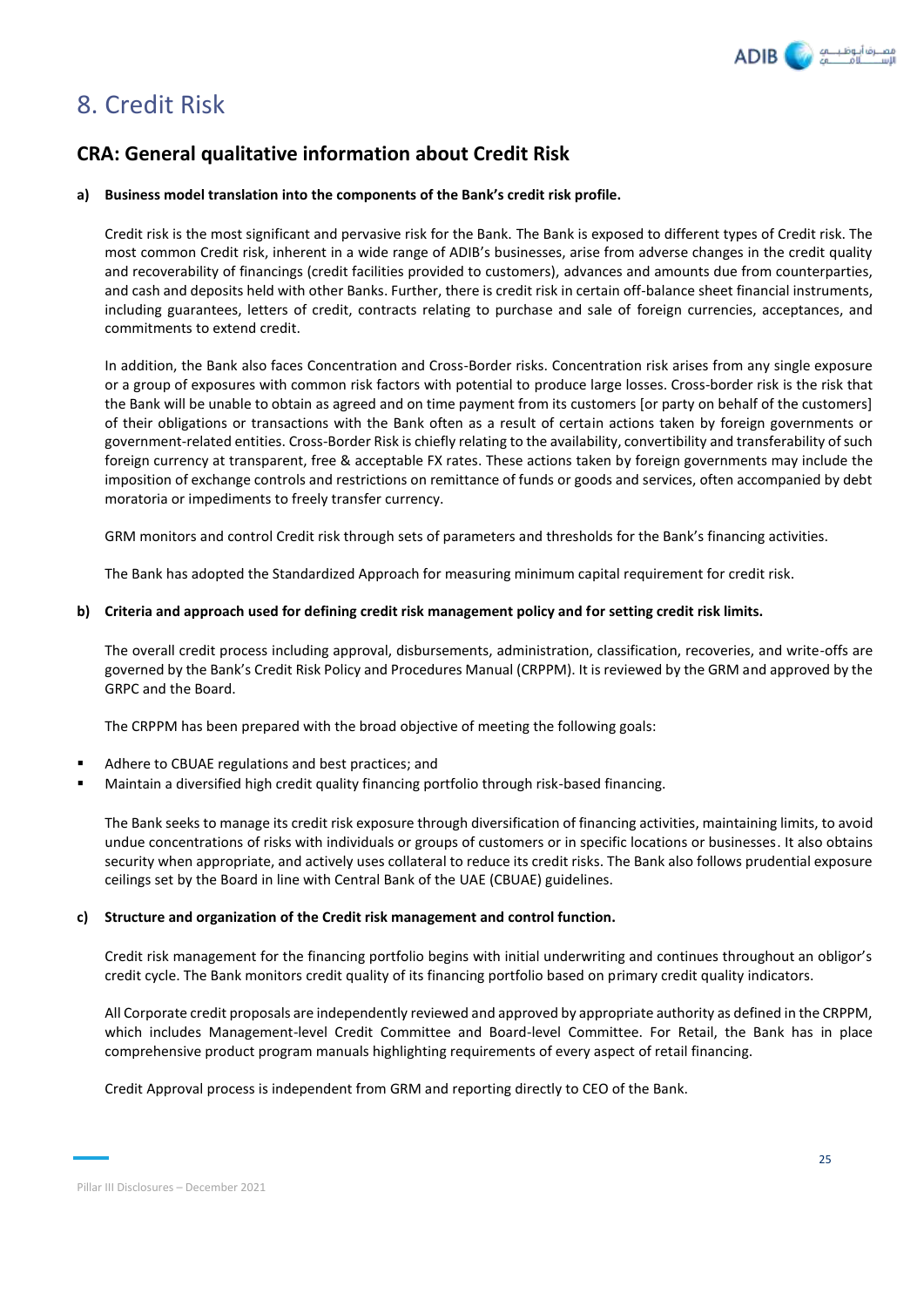

#### **d) The Credit Operations and disbursements functions**

Credit Control function is responsible for controlling, managing the portfolio, and reporting exceptions post the approval process. The function role is to ensure full adherence to the CRPPM, Banks' and Sharia policies and procedure. Any exceptions are timely reported to the approving authorities as stipulated in the CRPPM. The Credit Control function is independent from the approval process and directly reporting to the Group Chief Risk Officer.

#### **e) Relationships between the Credit risk management, risk control, compliance, and internal audit functions.**

An independent global credit management (GCM) function reviews all Corporate credit proposals before they are approved by the appropriate authority as defined in the CRPPM. Compliance group ensures that the Bank complies all regulations and guidelines issued by CBUAE. As part of Internal Audit plan, Internal Audit team reviews the Credit Approval Process and submits its findings to Board Audit Committee for its review.

### **f) Scope and main content of the reporting on Credit risk exposure and management function to the executive management and to the board of directors.**

Comprehensive Portfolio reports covering both Wholesale and Retail portfolios are presented to Business units, management and the Board committees (ERC and GRPC) on a regular basis. The report highlights the status of the exposure, recoveries, earlywarning signals, collaterals details, provisions movements, and the action plan to address issues, if any.

|                |                           |                               |                                 | 31 December 2021                  |                                                                     |                                                                          |                   |
|----------------|---------------------------|-------------------------------|---------------------------------|-----------------------------------|---------------------------------------------------------------------|--------------------------------------------------------------------------|-------------------|
|                |                           | a                             | $\mathbf b$                     | C                                 | $\mathbf d$<br>e                                                    |                                                                          |                   |
|                |                           |                               | <b>Gross carrying values of</b> |                                   |                                                                     | <b>Of which ECL accounting</b><br>provisions for credit<br><b>losses</b> | <b>Net values</b> |
|                | AED '000s                 | <b>Defaulted</b><br>exposures | Non-defaulted<br>exposures      | Allowances/<br><b>impairments</b> | <b>Allocated in</b><br>regulatory<br>category of<br><b>Specific</b> | <b>Allocated in</b><br>regulatory<br>category of<br><b>General</b>       | $(a+b-c)$         |
|                | <b>Customer Financing</b> | 8,591,860                     | 84,537,287                      | 4,876,804                         | 3,975,764                                                           | 901,040                                                                  | 88,252,343        |
| $\overline{2}$ | Sukuk                     | 124,547                       | 11,436,056                      | 125,529                           | 98,025                                                              | 27,504                                                                   | 11,435,074        |
| 3              | Off-balance sheet         |                               |                                 |                                   |                                                                     |                                                                          |                   |
|                | exposures                 | 159,554                       | 12,791,911                      | 128,703                           | 65,168                                                              | 63,535                                                                   | 12,822,762        |
| $\overline{4}$ | <b>Total</b>              | 8.875.961                     | 108,765,254                     | 5,131,036                         | 4.138.957                                                           | 992.079                                                                  | 112,510,179       |

# **CR1: Credit quality of assets**

### **Definition of defaulted exposures**

Accounts are considered in default for regulatory purposes after failure to meet the obligations by 90 days.

# **CR2: Changes in stock of defaulted customer financing and sukuk**

| AED '000s |                                                                                   | a          |
|-----------|-----------------------------------------------------------------------------------|------------|
|           | Defaulted customer financing and sukuk at the end of 31 December 2020             | 9,094,599  |
|           | Customer financing and sukuk that have defaulted since the last reporting period  | 937.656    |
|           | Returned to non-defaulted status                                                  | (953, 438) |
| 4         | Amounts written off                                                               | (58.334)   |
|           | Other changes                                                                     | (304.076)  |
| 6         | Defaulted customer financing and sukuk at the end of 31 December 2021 (1+2-3-4±5) | 8,716,407  |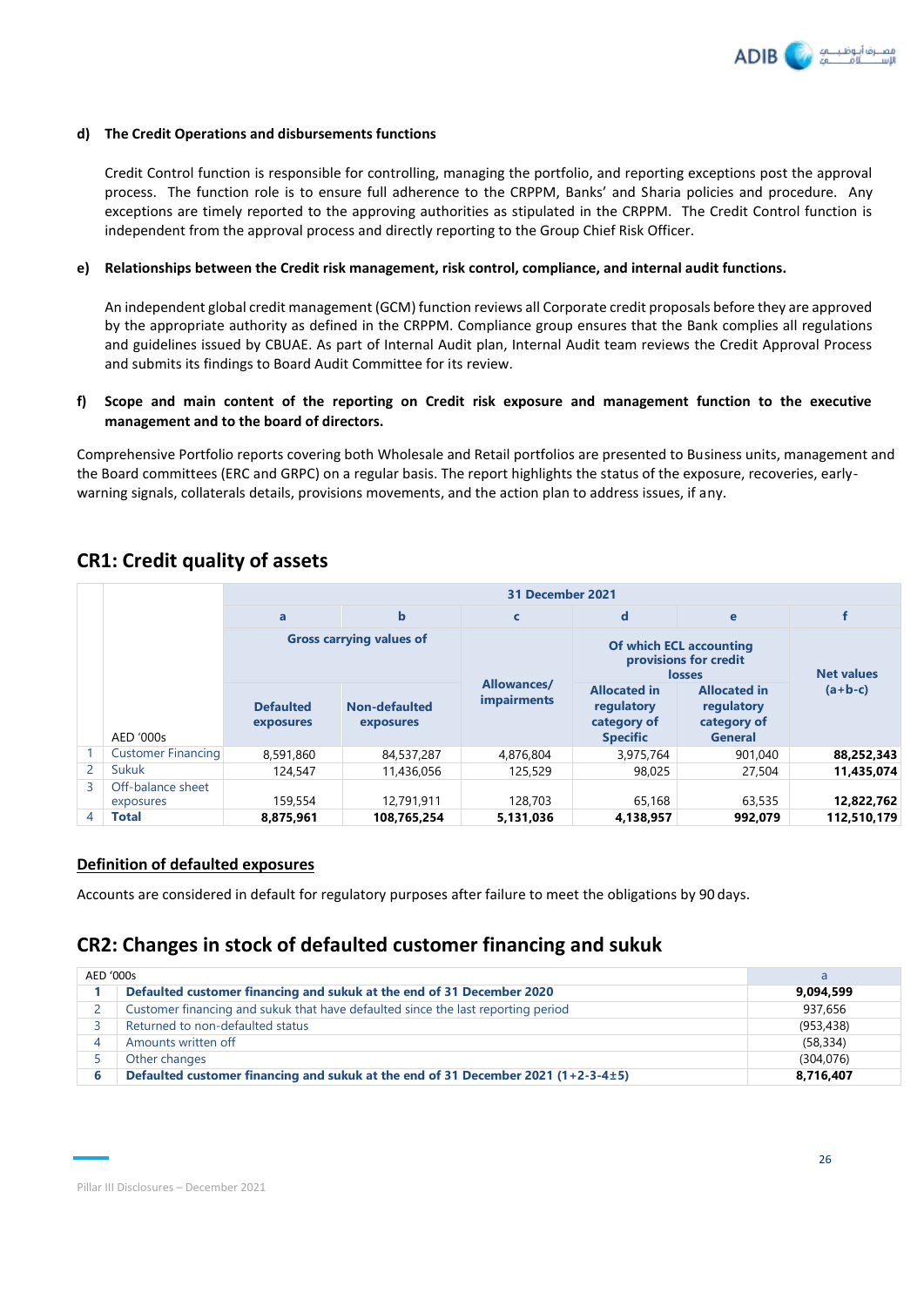

# **CRB: Additional disclosure related to the credit quality of assets**

# *Qualitative disclosures*

**a) The scope and definitions of past due and impaired exposures used for accounting purposes and the differences, if any, between the definition of past due and default for accounting and regulatory purposes.** 

Common definitions are used for both accounting and regulatory purposes. Financing past due for over 90 days is treated as impaired unless an exception is approved by an appropriate authority. The Bank considers that the obligor is unlikely to pay its credit obligations in full, without recourse by the Bank to actions such as releasing collateral (if held).

### **b) The extent of past-due exposures (>90 days) that are not considered to be impaired and the reasons for this.**

Bank considers the past due exposures for more than 90 days as impaired unless approved by the appropriate authority. There should be no such exposures greater than 90 days which are not considered impaired and not approved by the appropriate authority.

### **c) Description of methods used for determining accounting provisions for credit losses**

ADIB's Expected Credit Loss (ECL) calculation, methodology, and IFRS9 ECL disclosures are available in "Risk Management-Credit risk" Note 42.2 of the audited consolidated financial statements as of 31 December 2021.

### **d) The Bank's own definition of a restructured approach.**

The Bank follows regulatory definition for restructured exposures. A restructured account is one where the Bank, for economic or legal reasons relating to the obligor's financial difficulty, grants to the obligor concessions that the bank would not otherwise consider.

# *Quantitative disclosures*

### **e) Breakdown of exposures by geographic distribution, industry segment and residual contractual maturity.**

| AED '000s                                                                             |                                      | 31 December 2021                                                    |              |                       |                               |                    |                                                                  |                                       |              |  |
|---------------------------------------------------------------------------------------|--------------------------------------|---------------------------------------------------------------------|--------------|-----------------------|-------------------------------|--------------------|------------------------------------------------------------------|---------------------------------------|--------------|--|
| <b>Geographic</b><br><b>Distribution of</b><br><b>Gross Credit</b><br><b>Exposure</b> | <b>Customer</b><br><b>Financings</b> | <b>Balances &amp;</b><br>placements<br>with Banks<br><b>&amp;FI</b> | <b>Sukuk</b> | <b>Others</b>         | <b>Total</b><br><b>Funded</b> | <b>Commitments</b> | <b>Other Off-</b><br><b>Balance</b><br><b>Sheet</b><br>exposures | <b>Total</b><br>Non-<br><b>Funded</b> | <b>Total</b> |  |
| <b>United Arab Emirates</b>                                                           | 80,763,048                           | 1,777,481                                                           | 8,629,313    | 26,154,143            | 117,323,985                   | 792,041            | 11,698,770                                                       | 12,490,811                            | 129,814,796  |  |
| <b>Rest of Middle east</b>                                                            | 4,687,171                            | 1,703,673                                                           | 3,490,756    | 1,723,918             | 11,605,518                    | ۰                  | 395,486                                                          | 395,486                               | 12,001,004   |  |
| Europe                                                                                | 2,658,161                            | 297,035                                                             | ۰            | 129,371               | 3,084,567                     |                    |                                                                  | ۰                                     | 3,084,567    |  |
| <b>Others</b>                                                                         | 1.871.071                            | 724,277                                                             | 1,454,506    | 926.861               | 4,976,715                     | ۰                  | $\overline{\phantom{a}}$                                         | -                                     | 4.976.715    |  |
| <b>Total</b>                                                                          | 89,979,451                           | 4,502,466                                                           |              | 13,574,575 28,934,293 | 136,990,785                   | 792,041            | 12.094.256 12.886.297                                            |                                       | 149,877,082  |  |

| AED '000s                                                     |                                      | 31 December 2021                                                    |                          |                          |                               |                    |                                                                  |                                       |              |  |  |
|---------------------------------------------------------------|--------------------------------------|---------------------------------------------------------------------|--------------------------|--------------------------|-------------------------------|--------------------|------------------------------------------------------------------|---------------------------------------|--------------|--|--|
| <b>Industry Segment</b><br>of Gross Credit<br><b>Exposure</b> | <b>Customer</b><br><b>Financings</b> | <b>Balances &amp;</b><br>placements<br>with Banks<br><b>&amp;FI</b> | <b>Sukuk</b>             | <b>Others</b>            | <b>Total</b><br><b>Funded</b> | <b>Commitments</b> | <b>Other Off-</b><br><b>Balance</b><br><b>Sheet</b><br>exposures | <b>Total</b><br>Non-<br><b>Funded</b> | <b>Total</b> |  |  |
| Agriculture, Fishing &<br>related activities                  | 239,083                              | $\sim$                                                              | $\sim$                   | $\overline{\phantom{a}}$ | 239,083                       | <b>умера</b>       | 513                                                              | 513                                   | 239,596      |  |  |
| Crude Oil, Gas,<br>Mining & Quarrying                         | 38,150                               | $\sim$                                                              | $\overline{\phantom{a}}$ | $\overline{\phantom{a}}$ | 38,150                        |                    | 223,716                                                          | 223,716                               | 261,866      |  |  |
| Manufacturing                                                 | 2,515,698                            | $\sim$                                                              | ٠                        | $\overline{\phantom{a}}$ | 2,515,698                     | 19,676             | 125,543                                                          | 145,219                               | 2,660,917    |  |  |

Pillar III Disclosures – December 2021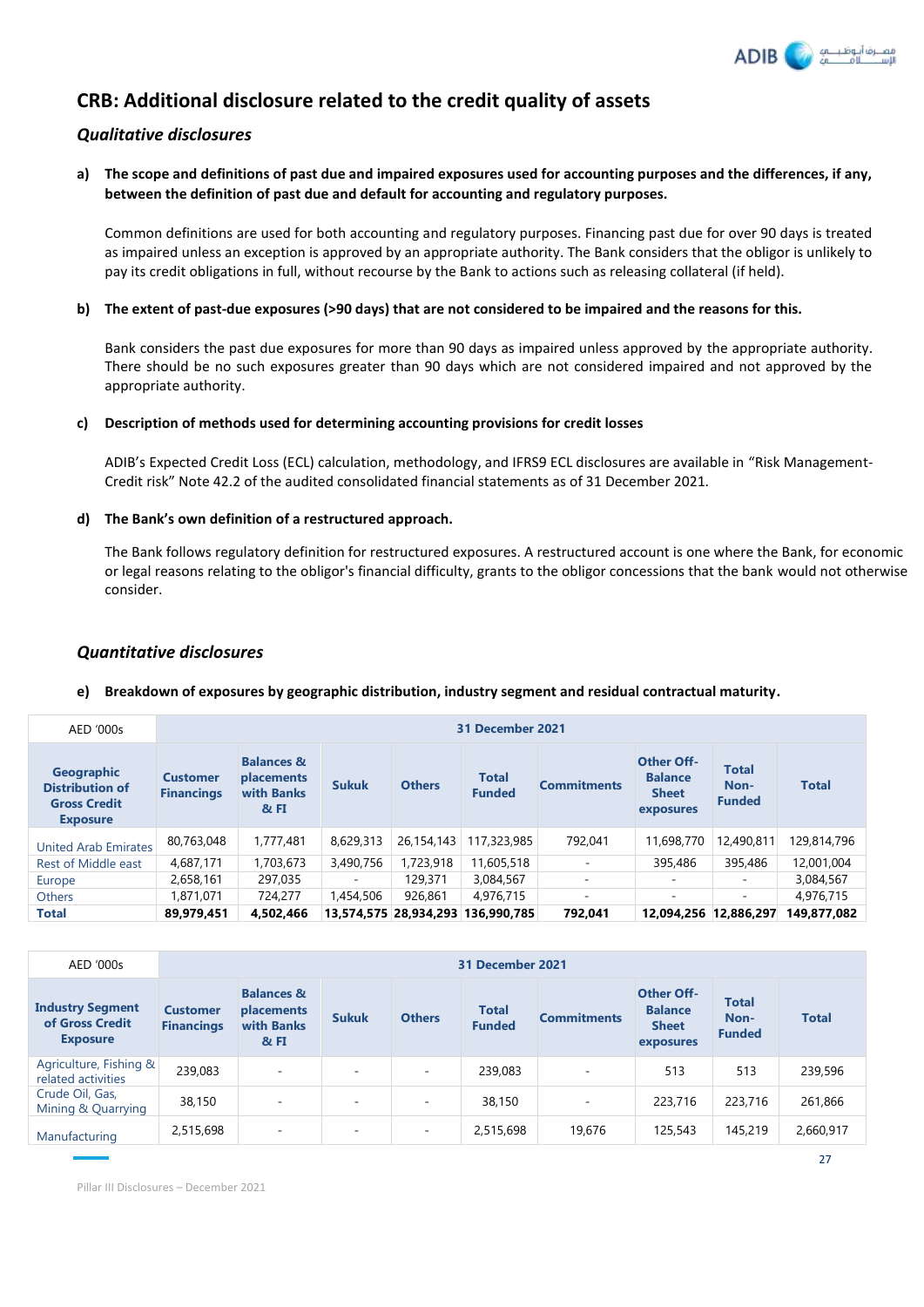

| Electricity & Water                   | 103        | ۰         | 1,262,759                | $\overline{\phantom{a}}$ | 1,262,862                         |         |            |            | 1,262,862   |
|---------------------------------------|------------|-----------|--------------------------|--------------------------|-----------------------------------|---------|------------|------------|-------------|
| Construction                          | 7,162,253  | $\sim$    | 1,137,605                | 40,576                   | 8,340,434                         | 215,042 | 2,613,761  | 2,828,803  | 11,169,237  |
| Trade                                 | 1,577,733  | $\sim$    | 933,717                  | $\overline{\phantom{a}}$ | 2,511,450                         | 42,335  | 209,822    | 252,157    | 2,763,607   |
| Transport, Storage &<br>Communication | 2,036,653  | ۰         | $\overline{\phantom{a}}$ | $\sim$                   | 2,036,653                         | 4,111   | 26,332     | 30,443     | 2,067,096   |
| <b>Financial Institutions</b>         | 2,794,581  | 4,502,466 | 3,510,470                | 1,817,058                | 12,624,575                        |         | 2,989,558  | 2,989,558  | 15,614,133  |
| <b>Services</b>                       | 4,355,114  | ٠         | $\overline{a}$           | $\overline{\phantom{a}}$ | 4,355,114                         | 19,998  | 437,762    | 457,760    | 4,812,874   |
| Government / Public<br>Sector         | 15,821,819 | $\sim$    | 5,872,146                | 19,745,311               | 41,439,276                        |         | 4,352,086  | 4,352,086  | 45,791,362  |
| Retail/Consumer<br>banking            | 53,417,968 | ٠         |                          | 182,224                  | 53,600,192                        | 110,007 | 545,335    | 655,342    | 54,255,534  |
| All Others                            | 20,296     | ۰         | 857.878                  | 7.149.124                | 8,027,298                         | 380,872 | 569,828    | 950,700    | 8,977,998   |
| <b>Total</b>                          | 89,979,451 | 4,502,466 |                          |                          | 13,574,575 28,934,293 136,990,785 | 792,041 | 12,094,256 | 12,886,297 | 149,877,082 |

| AED '000s                                                                                   |                                      | 31 December 2021                                             |              |                       |                               |                          |                                                                  |                                       |              |  |  |
|---------------------------------------------------------------------------------------------|--------------------------------------|--------------------------------------------------------------|--------------|-----------------------|-------------------------------|--------------------------|------------------------------------------------------------------|---------------------------------------|--------------|--|--|
| <b>Residual</b><br><b>Contractual</b><br><b>Maturity of Gross</b><br><b>Credit Exposure</b> | <b>Customer</b><br><b>Financings</b> | <b>Balances &amp;</b><br>placements<br>with Banks<br>$8k$ FI | <b>Sukuk</b> | <b>Others</b>         | <b>Total</b><br><b>Funded</b> | <b>Commitments</b>       | <b>Other Off-</b><br><b>Balance</b><br><b>Sheet</b><br>exposures | <b>Total</b><br>Non-<br><b>Funded</b> | <b>Total</b> |  |  |
| Less than 3 months                                                                          | 7,325,326                            | 3,799,125                                                    | 383,210      | 19,484,231            | 30,991,892                    | 555,498                  | 6,083,460                                                        | 6,638,958                             | 37,630,850   |  |  |
| 3 months to one year                                                                        | 10,164,337                           | 526,975                                                      | 3,472,447    | 6,265,333             | 20,429,092                    | 236,543                  | 3,448,677                                                        | 3,685,220                             | 24,114,312   |  |  |
| One to five years                                                                           | 46,931,147                           | 176,366                                                      | 4,002,416    | 797.225               | 51,907,154                    |                          | 2,479,466                                                        | 2,479,466                             | 54,386,620   |  |  |
| Over five years                                                                             | 25,558,641                           | ۰                                                            | 5,716,502    | 2,387,504             | 33,662,647                    | $\overline{\phantom{a}}$ | 82,653                                                           | 82,653                                | 33,745,300   |  |  |
| <b>Total</b>                                                                                | 89,979,451                           | 4,502,466                                                    |              | 13,574,575 28,934,293 | 136.990.785                   | 792,041                  | 12,094,256                                                       | 12,886,297                            | 149,877,082  |  |  |

# **f) Breakdown of impaired exposures, provisions and write-offs by geographic distribution, industry segment and ageing analysis.**

|                                                                                           | 31 December 2021     |                                                                                           |              |           |                          |                          |                          |                                                          |  |  |  |
|-------------------------------------------------------------------------------------------|----------------------|-------------------------------------------------------------------------------------------|--------------|-----------|--------------------------|--------------------------|--------------------------|----------------------------------------------------------|--|--|--|
| AED '000s                                                                                 |                      | <b>ECL</b><br><b>Write-offs &amp; write-backs</b><br><b>Impaired Financing expsoures*</b> |              |           |                          |                          |                          |                                                          |  |  |  |
| <b>Geographic</b><br><b>Distribution of</b><br><b>Impaired Financing</b><br><b>Assets</b> | Less than<br>90 Days | 90 Days<br>and above                                                                      | <b>Total</b> | Stage 3   | Stage 1 & 2              | <b>Write-offs</b>        | <b>Write-backs</b>       | <b>Net Impaired</b><br><b>Financing</b><br><b>Assets</b> |  |  |  |
| <b>United Arab Emirates</b>                                                               | 767.561              | 6,703,256                                                                                 | 7,470,817    | 3,408,166 | $\overline{\phantom{a}}$ | $\overline{\phantom{a}}$ | $\overline{\phantom{a}}$ | 4,062,651                                                |  |  |  |
| <b>Rest of Middle east</b>                                                                | 220                  | 613,531                                                                                   | 613.751      | 366,611   | $\overline{\phantom{a}}$ | -                        | $\overline{\phantom{a}}$ | 247.140                                                  |  |  |  |
| Europe                                                                                    | $\sim$               | 200,984                                                                                   | 200.984      | 200,984   | $\overline{\phantom{a}}$ | ۰                        | $\overline{a}$           | $\overline{\phantom{0}}$                                 |  |  |  |
| <b>Others</b>                                                                             | ۰                    |                                                                                           |              |           | $\overline{\phantom{a}}$ | -                        | $\overline{\phantom{a}}$ | ۰                                                        |  |  |  |
| <b>Total</b>                                                                              | 767,781              | 7,517,774                                                                                 | 8,285,555    | 3,975,764 | 901,040                  | -                        | $\blacksquare$           | 4,309,791                                                |  |  |  |

*\*"Impaired financing exposure" as disclosed in the audited consolidated financial statements as of 31 December 2021.* 

|                                                                          | 31 December 2021                     |                          |                          |         |                          |                          |                                     |                                                          |  |  |  |
|--------------------------------------------------------------------------|--------------------------------------|--------------------------|--------------------------|---------|--------------------------|--------------------------|-------------------------------------|----------------------------------------------------------|--|--|--|
| AED '000s                                                                | <b>Impaired Financing expsoures*</b> |                          |                          |         | <b>ECL</b>               |                          | <b>Write-offs &amp; write-backs</b> |                                                          |  |  |  |
| <b>Industry Segment of</b><br><b>Impaired Financing</b><br><b>Assets</b> | Less than<br>90 Days                 | 90 Days<br>and<br>above  | <b>Total</b>             | Stage 3 | Stage 1 & 2              | <b>Write-offs</b>        | <b>Write-backs</b>                  | <b>Net Impaired</b><br><b>Financing</b><br><b>Assets</b> |  |  |  |
| Agriculture, Fishing &<br>related activities                             | $\overline{\phantom{a}}$             | $\overline{\phantom{a}}$ | $\overline{\phantom{a}}$ | $\sim$  | $\overline{\phantom{a}}$ | $\sim$                   |                                     | $\overline{\phantom{a}}$                                 |  |  |  |
| Crude Oil, Gas, Mining &<br>Quarrying                                    | 222                                  | 87,832                   | 88,054                   | 87,272  | $\overline{\phantom{a}}$ | $\overline{\phantom{a}}$ |                                     | 782                                                      |  |  |  |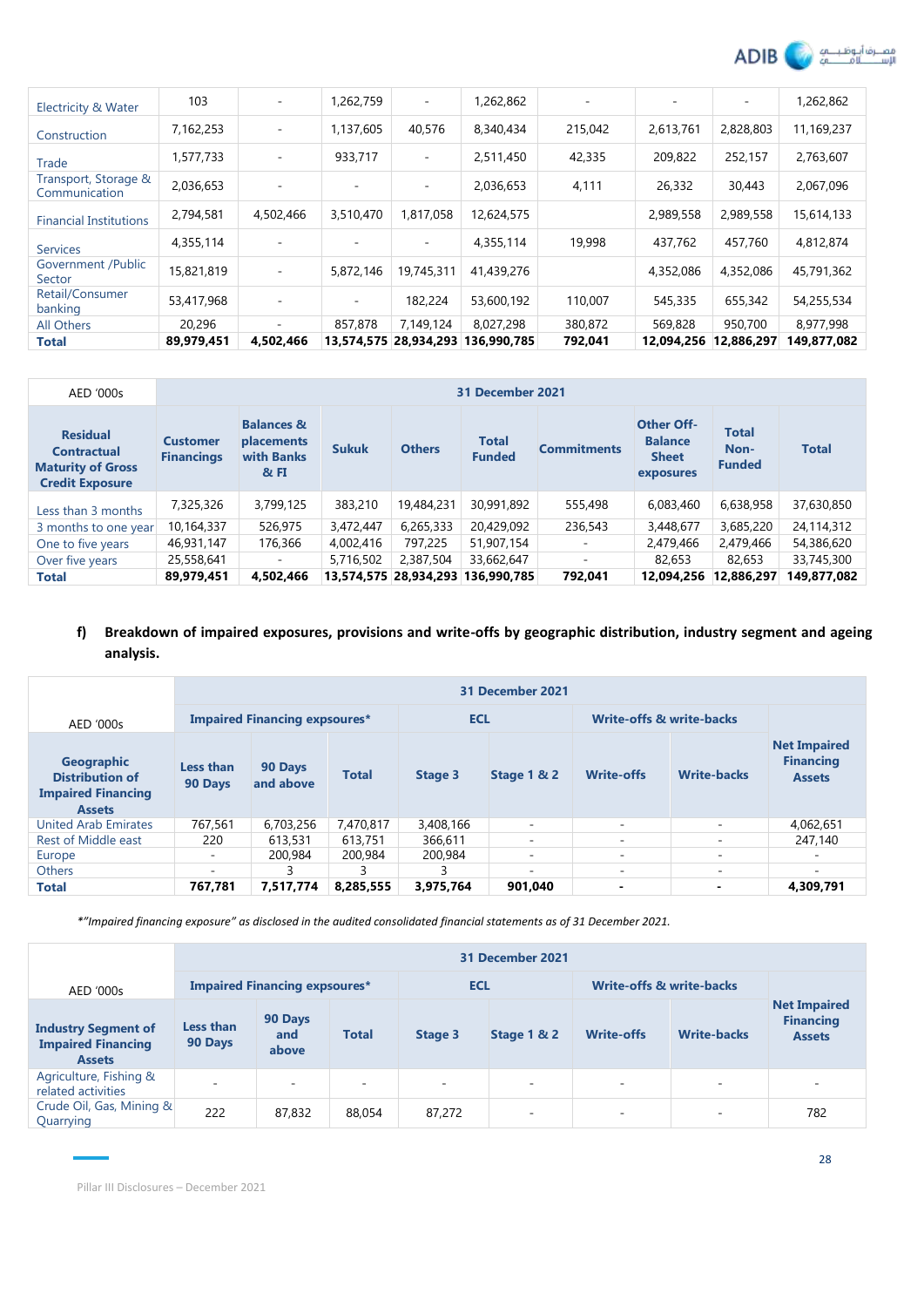

| Manufacturing                         | 407                      | 365,163   | 365,570                  | 236,505   | $\overline{\phantom{a}}$ | $\overline{\phantom{a}}$ | ٠                        | 129,065                  |
|---------------------------------------|--------------------------|-----------|--------------------------|-----------|--------------------------|--------------------------|--------------------------|--------------------------|
| Electricity & Water                   | $\sim$                   | 102       | 102                      | 102       | $\overline{\phantom{a}}$ | $\overline{\phantom{a}}$ | $\sim$                   | $\overline{\phantom{a}}$ |
| Construction                          | 252,262                  | 1,435,140 | 1,687,402                | 762,032   | $\overline{\phantom{a}}$ | $\overline{\phantom{a}}$ | ٠                        | 925,370                  |
| Trade                                 | 304                      | 831,318   | 831,622                  | 617,672   | $\overline{\phantom{a}}$ | $\overline{\phantom{a}}$ | $\sim$                   | 213,950                  |
| Transport, Storage &<br>Communication | 1,967                    | 87,237    | 89,204                   | 67,183    | $\overline{\phantom{a}}$ | $\overline{\phantom{a}}$ | $\overline{\phantom{a}}$ | 22,021                   |
| <b>Financial Institutions</b>         | 143,435                  | 5,464     | 148,899                  | 70,279    | $\overline{\phantom{a}}$ | $\overline{\phantom{a}}$ | ٠                        | 78,620                   |
| <b>Services</b>                       | 30,906                   | 1,874,567 | 1,905,473                | 1,193,442 | $\overline{\phantom{a}}$ | $\overline{\phantom{a}}$ |                          | 712,031                  |
| Government /Public<br>Sector          | $\overline{\phantom{a}}$ | 373       | 373                      | 373       |                          | $\overline{\phantom{a}}$ | ٠                        |                          |
| Retail/Consumer<br>banking            | 338,278                  | 2,830,578 | 3,168,856                | 940,904   | $\overline{\phantom{a}}$ | ٠                        | ٠                        | 2,227,952                |
| All Others                            | ٠                        | ۰         | $\overline{\phantom{a}}$ | ٠         | ٠                        | $\sim$                   | $\sim$                   |                          |
| <b>Total</b>                          | 767,781                  | 7,517,774 | 8,285,555                | 3,975,764 | 901,040                  | $\blacksquare$           | $\blacksquare$           | 4,309,791                |

*\* "Impaired financing exposure" as disclosed in the audited consolidated financial statements as of 31 December 2021.* 

# **CRC: Qualitative disclosure requirements related to credit risk mitigation techniques**

**a) Core features of policies and processes for, and an indication of the extent to which the Bank makes use of, on- and offbalance sheet netting.** 

Not Applicable.

#### **b) Core features of policies and processes for collateral evaluation and management.**

The Bank obtains security when appropriate, and actively uses collateral to reduce its Credit risk in financing. This collateral mostly includes customer deposits and other cash deposits, inventories, corporate and bank financial guarantees, local and international equities, real estate and other property and equipment.

The amount and type of collateral required depends on an assessment of the credit risk of the counterparty. Guidelines are implemented regarding the acceptability of types of collateral and valuation parameters.

Management regularly monitors the market value of collateral, requests additional collateral in accordance with the underlying agreement, and assesses the market value of collateral obtained during its review of the adequacy of the provision for impairment losses. The fair value of collateral is based on valuation performed by the independent experts, quoted prices (wherever available) and the valuation techniques.

## **c) Information about market or credit risk concentrations under the credit risk mitigation instruments used (i.e. by guarantor type, collateral and credit derivative providers).**

Concentration of Credit risk arises from any single exposure or a group of exposures with common risk factors and potential to produce large losses. This risk commonly arises when a number of customers are engaged in similar business activities, activities in the same geographic region, or have similar economic features that would cause their ability to meet contractual obligations to be similarly affected by changes in economic, political or other conditions.

The Bank seeks to manage its credit risk exposure through diversification of financing activities, maintaining limits, to avoid undue concentrations of risks with individuals or groups of customers or in specific locations or businesses, which is achieved through Risk Appetite thresholds, Target Market Criteria and Risk Acceptance Criteria.

The Bank manages credit risk by placing limits on the amount of risk accepted in relation to individual customers and groups, and to geographic and economic segments. Such risks are monitored on a regular basis and are subject to an annual or more frequent review, when considered necessary. Limits on the level of credit risk by product, economic sector and by country are reviewed at least annually by the Board GRPC.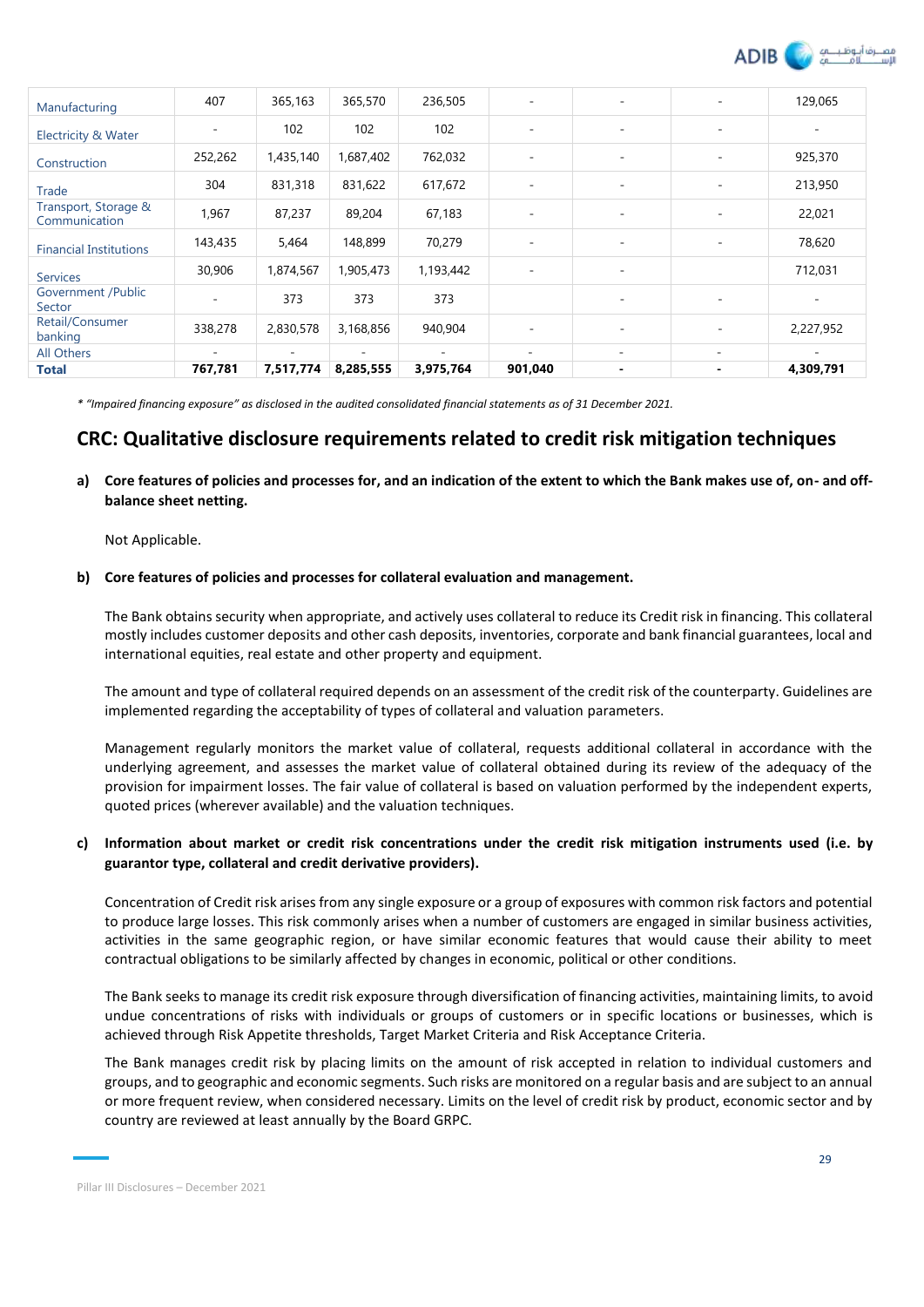

|   |                           | 31 December 2021                                     |                                              |                                                                                 |                                                           |                                                                                               |                                                         |                                                                                            |  |  |  |
|---|---------------------------|------------------------------------------------------|----------------------------------------------|---------------------------------------------------------------------------------|-----------------------------------------------------------|-----------------------------------------------------------------------------------------------|---------------------------------------------------------|--------------------------------------------------------------------------------------------|--|--|--|
|   |                           | a                                                    | b                                            | C                                                                               | d                                                         | e                                                                                             |                                                         | g                                                                                          |  |  |  |
|   | AED '000s                 | <b>Exposures</b><br>unsecured:<br>carrying<br>amount | <b>Exposures</b><br>secured by<br>collateral | <b>Exposures</b><br>secured by<br>collateral,<br>of which:<br>secured<br>amount | <b>Exposures</b><br>secured by<br>financial<br>quarantees | <b>Exposures</b><br>secured by<br>financial<br>quarantees<br>, of which:<br>secured<br>amount | <b>Exposures</b><br>secured by<br>credit<br>derivatives | <b>Exposures</b><br>secured by<br>credit<br>derivatives,<br>of which:<br>secured<br>amount |  |  |  |
|   | <b>Customer Financing</b> | 64,847,538                                           | 28,281,609                                   | 493,680                                                                         | $\overline{\phantom{a}}$                                  | ٠                                                                                             | $\sim$                                                  |                                                                                            |  |  |  |
| 2 | Sukuk                     | 11,560,603                                           |                                              | ۰                                                                               | $\overline{\phantom{a}}$                                  | ٠                                                                                             | ٠                                                       |                                                                                            |  |  |  |
| 3 | Total                     | 76,408,141                                           | 28,281,609                                   | 493,680                                                                         | $\blacksquare$                                            | $\blacksquare$                                                                                | $\blacksquare$                                          |                                                                                            |  |  |  |
| 4 | Of which defaulted        | 8,716,407                                            |                                              | ۰                                                                               | $\overline{\phantom{a}}$                                  | ٠                                                                                             |                                                         |                                                                                            |  |  |  |

# **CR3: Credit risk mitigation techniques - overview**

# **CRD: Qualitative disclosures on Bank's use of external credit ratings under the standardized approach for Credit Risk**

**a) Names of the external credit assessment institutions (ECAIs) and export credit agencies (ECAs) used by the Bank, and the reasons for any changes over the reporting period.** 

The Bank use Central Bank approved ECAIs and ECAs without any changes over the reporting period.

**b) The asset classes for which each ECAI or ECA is used.** 

Externally rated Corporate, Banks and Securities Firms.

**c) A description of the process used to transfer the issuer to issue credit ratings onto comparable assets in the Banking book (see paragraphs 99–101 of the Basel framework).**

Not Applicable.

**d) The alignment of the alphanumerical scale of each agency used with risk buckets (except where the relevant supervisor publishes a standard mapping with which the Bank has to comply).**

The Bank master rating scale is mapped to external rating agency alphanumerical scale such as Investment grades (1-4) are mapped to (AAA to BBB-), Sub-investment grades (5-7) mapped to (BB+ to CCC-) and default grades (8-10).

*Also refer to "Risk Management- Credit risk" Note 42.2 of the audited consolidated financial statements as of 31 December 2021.*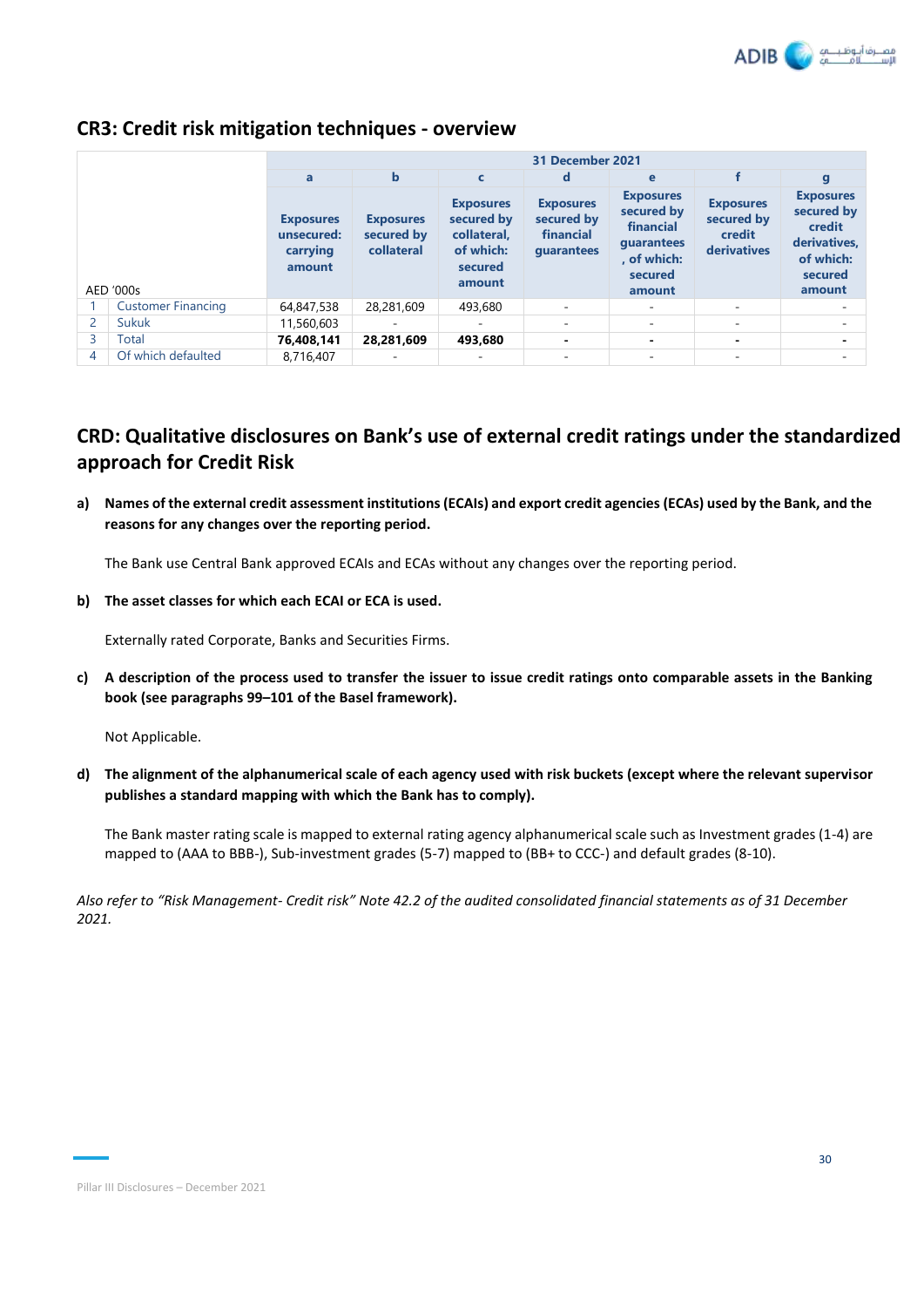

# **CR4: Standardised approach – credit risk exposure and Credit Risk Mitigation (CRM) effects**

|                |                                    |                                      |                                     | 31 December 2021                     |                                             |                            |                          |
|----------------|------------------------------------|--------------------------------------|-------------------------------------|--------------------------------------|---------------------------------------------|----------------------------|--------------------------|
|                |                                    | a                                    | $\mathbf b$                         | $\mathbf c$                          | $\mathbf d$                                 | e                          | f                        |
| AED '000s      |                                    |                                      | <b>Exposures before CCF and CRM</b> |                                      | <b>Exposures post-CCF and</b><br><b>CRM</b> | <b>RWA and RWA density</b> |                          |
|                | <b>Asset classes</b>               | <b>On-balance</b><br>sheet<br>amount | Off-<br>balance<br>sheet<br>amount  | <b>On-balance</b><br>sheet<br>amount | Off-<br>balance<br>sheet<br>amount          | <b>RWA</b>                 | <b>RWA</b><br>density    |
| 1              | Sovereigns and their central banks | 25,565,533                           | 4,284,492                           | 25,565,533                           | 1,344,938                                   | 3,671,397                  | 14%                      |
| 2              | <b>Public Sector Entities</b>      | 15,624,396                           | 17,343                              | 15,624,396                           | 17,343                                      | 12,336,091                 | 79%                      |
| 3              | Multilateral development banks     | 124,293                              |                                     | 124,293                              |                                             | 24,859                     | 20%                      |
| 4              | <b>Banks</b>                       | 9,102,890                            | 1,787,667                           | 9,102,890                            | 1,456,810                                   | 4,824,797                  | 46%                      |
| 5              | Securities firms                   |                                      |                                     | $\overline{\phantom{a}}$             |                                             |                            | $\overline{\phantom{a}}$ |
| 6              | Corporates                         | 17,090,357                           | 6,240,800                           | 17,397,020                           | 2,492,062                                   | 18,380,219                 | 92%                      |
| $\overline{7}$ | Regulatory retail portfolios       | 28,818,695                           | 461,609                             | 28,925,731                           | 157,867                                     | 21,949,335                 | 75%                      |
| 8              | Secured by residential property    | 16,306,732                           | $\blacksquare$                      | 16,306,732                           | $\sim$                                      | 6,567,927                  | 40%                      |
| 9              | Secured by commercial real estate  | 8,948,679                            | $\blacksquare$                      | 8,948,679                            | $\sim$                                      | 8,910,671                  | 100%                     |
| 10             | Equity Investment in Funds (EIF)   | 152                                  |                                     | 152                                  |                                             | 1,900                      | 1250%                    |
| 11             | Past-due financing                 | 4,386,781                            | 94,386                              | 4,330,180                            | 150,987                                     | 4,890,253                  | 109%                     |
| 12             | Higher-risk categories             | 102,213                              |                                     | 102,213                              |                                             | 153,320                    | 150%                     |
| 13             | Other assets                       | 10,920,064                           | $\overline{\phantom{a}}$            | 10,920,064                           | ÷                                           | 9,325,250                  | 85%                      |
| 14             | Total                              | 136,990,785                          | 12,886,297                          | 137,347,883                          | 5,620,007                                   | 91,036,016                 | 64%                      |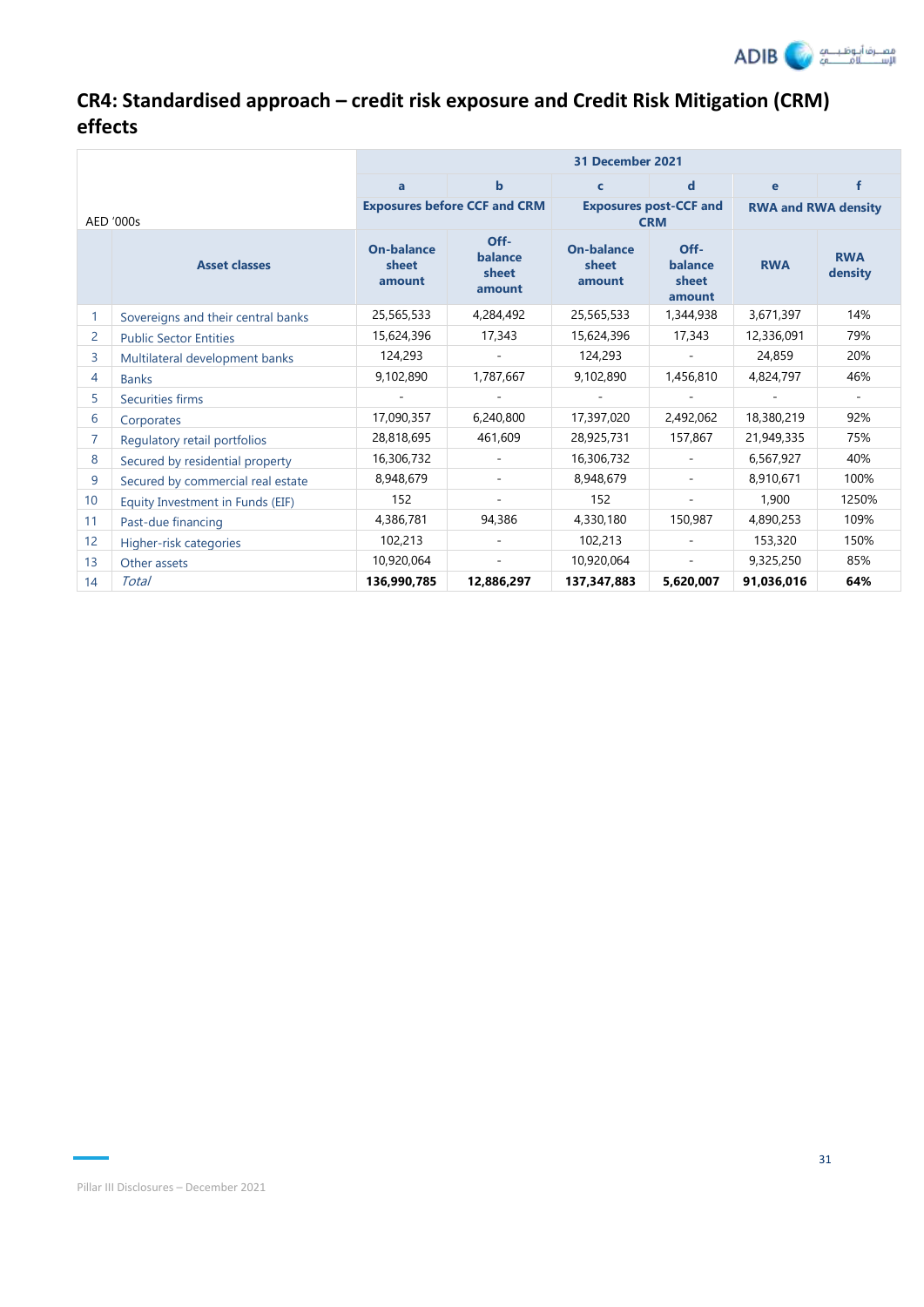

# **CR5: Standardised approach – exposures by asset classes and risk weights**

|                 |                                    | 31 December 2021 |                          |                          |             |                          |                          |              |                          |                          |                          |                                                                              |
|-----------------|------------------------------------|------------------|--------------------------|--------------------------|-------------|--------------------------|--------------------------|--------------|--------------------------|--------------------------|--------------------------|------------------------------------------------------------------------------|
|                 | AED '000s                          | $\mathbf{a}$     | $\mathbf b$              | $\mathbf{C}$             | $\mathbf d$ | $\mathbf{e}$             |                          | $\mathbf{g}$ | $\mathbf{h}$             |                          |                          | k                                                                            |
|                 | <b>Asset classes/ Risk weight</b>  | 0%               | 20%                      | 35%                      | 50%         | 75%                      | 85%                      | 100%         | 150%                     | 250%                     | 1250%                    | <b>Total credit</b><br>exposures<br>amount<br>(post CCF<br>and post-<br>CRM) |
|                 | Sovereigns and their central banks | 22,502,052       | 1,454,891                | $\sim$                   | 569,248     | $\sim$                   | $\sim$                   | 961,251      | 1,423,029                | $\sim$                   | $\sim$                   | 26,910,471                                                                   |
| $\overline{2}$  | <b>Public Sector Entities</b>      | 31,791           | 271,599                  | $\overline{\phantom{a}}$ | 6,113,156   | $\sim$                   | $\sim$                   | 9,225,193    | ÷.                       | ٠                        | $\overline{\phantom{a}}$ | 15,641,739                                                                   |
| 3               | Multilateral development banks     | $\sim$           | 124,293                  | $\overline{\phantom{a}}$ |             | $\overline{\phantom{a}}$ | $\overline{\phantom{0}}$ |              | $\overline{\phantom{a}}$ | $\overline{\phantom{a}}$ | $\sim$                   | 124,293                                                                      |
| 4               | <b>Banks</b>                       | $\sim$           | 2,586,239                | $\sim$                   | 7,332,118   | $\overline{\phantom{a}}$ | $\overline{\phantom{a}}$ | 641,048      | 295                      | $\overline{\phantom{a}}$ | $\overline{\phantom{a}}$ | 10,559,700                                                                   |
| 5               | Securities firms                   | $\sim$           |                          | $\sim$                   |             | $\overline{\phantom{a}}$ |                          |              | $\overline{\phantom{a}}$ | $\overline{\phantom{a}}$ | $\overline{\phantom{a}}$ |                                                                              |
| 6               | Corporates                         | 359,282          | 522,617                  | $\sim$                   | 1,424,082   | ٠                        | 129,646                  | 17,453,455   | $\overline{\phantom{a}}$ | $\sim$                   | $\overline{\phantom{a}}$ | 19,889,082                                                                   |
|                 | Regulatory retail portfolios       | 430,533          | $\overline{\phantom{a}}$ | $\overline{\phantom{a}}$ | $\sim$      | 26,814,918               | $\sim$                   | 1,838,147    | $\overline{\phantom{a}}$ | $\overline{\phantom{a}}$ | $\overline{\phantom{a}}$ | 29,083,598                                                                   |
| 8               | Secured by residential property    | 25,400           | $\sim$                   | 14,700,568               | $\sim$      | 632,144                  | $\sim$                   | 948,620      | $\overline{\phantom{a}}$ | $\overline{\phantom{a}}$ | ÷                        | 16,306,732                                                                   |
| 9               | Secured by commercial real estate  | 38,008           | $\overline{\phantom{a}}$ | $\overline{\phantom{a}}$ | $\sim$      | $\overline{\phantom{a}}$ | $\overline{a}$           | 8,910,671    |                          | $\overline{\phantom{a}}$ |                          | 8,948,679                                                                    |
| 10              | Equity Investment in Funds (EIF)   |                  | $\overline{\phantom{a}}$ | $\overline{\phantom{a}}$ | ٠           | $\overline{\phantom{a}}$ | $\overline{\phantom{a}}$ |              |                          | $\overline{\phantom{a}}$ | 152                      | 152                                                                          |
| 11              | Past-due financing                 | 30,932           |                          | $\overline{\phantom{a}}$ | ٠           | $\overline{\phantom{a}}$ | $\overline{\phantom{0}}$ | 3,570,200    | 880,035                  | $\overline{\phantom{a}}$ | $\overline{\phantom{a}}$ | 4,481,167                                                                    |
| 12              | Higher-risk categories             |                  | $\overline{\phantom{a}}$ | $\overline{\phantom{a}}$ | ۰           | $\overline{\phantom{a}}$ |                          |              | 102,213                  |                          | $\overline{\phantom{a}}$ | 102,213                                                                      |
| 13 <sup>2</sup> | Other assets                       | 4,019,493        |                          |                          |             |                          |                          | 4,879,610    | 606,763                  | 1,414,198                | $\overline{\phantom{a}}$ | 10,920,064                                                                   |
| 14              | Total                              | 27,437,491       | 4,959,639                | 14,700,568               | 15,438,604  | 27,447,062               | 129,646                  | 48,428,195   | 3,012,335                | 1,414,198                | 152                      | 142,967,890                                                                  |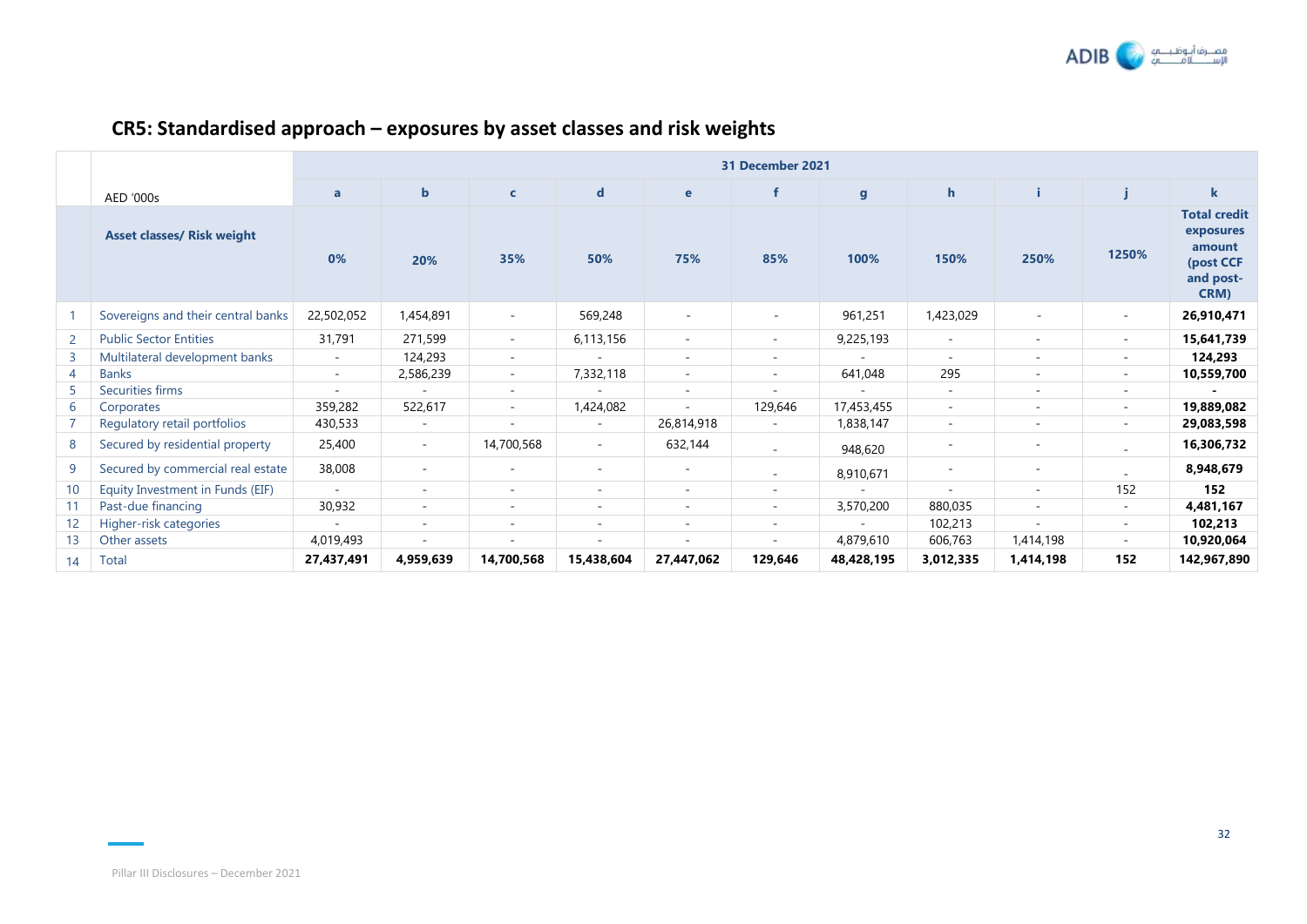

# 9. Counterparty Credit Risk

# **CCRA: Qualitative disclosure related to counterparty credit risk**

### **Risk management objectives and policies related to counterparty credit risk, including:**

Counterparty credit risk (CCR) represents the risk that a counterparty may default before settlement of the transaction. This may result in a loss because the Bank would have to replace the position in the market or revalue the position at the prevailing unfavorable market rates.

As it applies to the bank, Counterparty credit risk (CCR) arises from over-the-counter (OTC) and exchange-traded derivatives (ETDs), and long-settlement transactions including collateralized Murabaha facilities and other similar products and activities. The related credit risk exposures depend on the value of underlying market factors (e.g. profit rates, commodities price and foreign exchange rates), which can be volatile and uncertain in nature. The Bank enters into derivative contracts in the normal course of business principally for positioning purposes, as well as for risk management needs and/or on clients' behalf, including mitigation of profit rate, commodity, foreign currency, credit and other risks. The Bank may use several ways to mitigate, reduce or eliminate CCR such as netting agreements, margining agreements, early terminations agreements.

# **a) The method used to assign operating limits defined in terms of internal capital for counterparty credit exposures and for CCP exposures;**

Counterparty Credit exposures are subject to the credit oversight, limit framework and approval process as outlined above. The Bank establish CCR limits as per the norms on exposure for both funded and non-funded products including derivatives. The limits are set as a percentage of the capital funds and are monitored. The utilization against specified limits is reported to the management and board risk committees (ERC & GRPC) on a periodic basis.

For calculating the required capital for counterparty credit risk, the Bank uses the Standardised Approach.

- **b) Policies relating to guarantees and other risk mitigants and assessments concerning counterparty credit risk, including exposures towards CCPs'** Not Applicable.
- **c) Policies with respect to wrong-way risk exposures** Not Applicable.
- **d) The impact in terms of the amount of collateral that the bank would be required to provide given a credit rating downgrade.** Not Applicable.

# **CCR1: Analysis of counterparty credit risk (CCR) exposure by approach.**

|                |                                                                 | 31 December 2021           |                                        |                          |                                                                   |                                |            |  |  |  |
|----------------|-----------------------------------------------------------------|----------------------------|----------------------------------------|--------------------------|-------------------------------------------------------------------|--------------------------------|------------|--|--|--|
|                | AED '000s                                                       | a                          | $\mathbf b$                            | $\mathbf{C}$             | $\mathbf d$                                                       | $\mathbf{e}$                   |            |  |  |  |
|                |                                                                 | <b>Replacement</b><br>cost | <b>Potential</b><br>future<br>exposure | <b>EEPE</b>              | <b>Alpha used</b><br>for<br>computing<br>regulatory<br><b>EAD</b> | <b>EAD post-</b><br><b>CRM</b> | <b>RWA</b> |  |  |  |
| 1              | SA-CCR (for derivatives)                                        | 67,307                     | 833,244                                |                          | 1.4                                                               | 1,260,771                      | 617,238    |  |  |  |
| 2              |                                                                 |                            |                                        | $\overline{\phantom{a}}$ | $\overline{\phantom{a}}$                                          | ٠                              |            |  |  |  |
| 3              | Simple Approach for credit risk mitigation<br>(for SFTs)        |                            |                                        |                          |                                                                   | $\overline{\phantom{a}}$       |            |  |  |  |
| $\overline{4}$ | Comprehensive Approach for credit risk<br>mitigation (for SFTs) |                            |                                        |                          |                                                                   |                                |            |  |  |  |
| 5              |                                                                 |                            |                                        |                          |                                                                   |                                |            |  |  |  |
| 6              | <b>Total</b>                                                    |                            |                                        |                          |                                                                   |                                | 617,238    |  |  |  |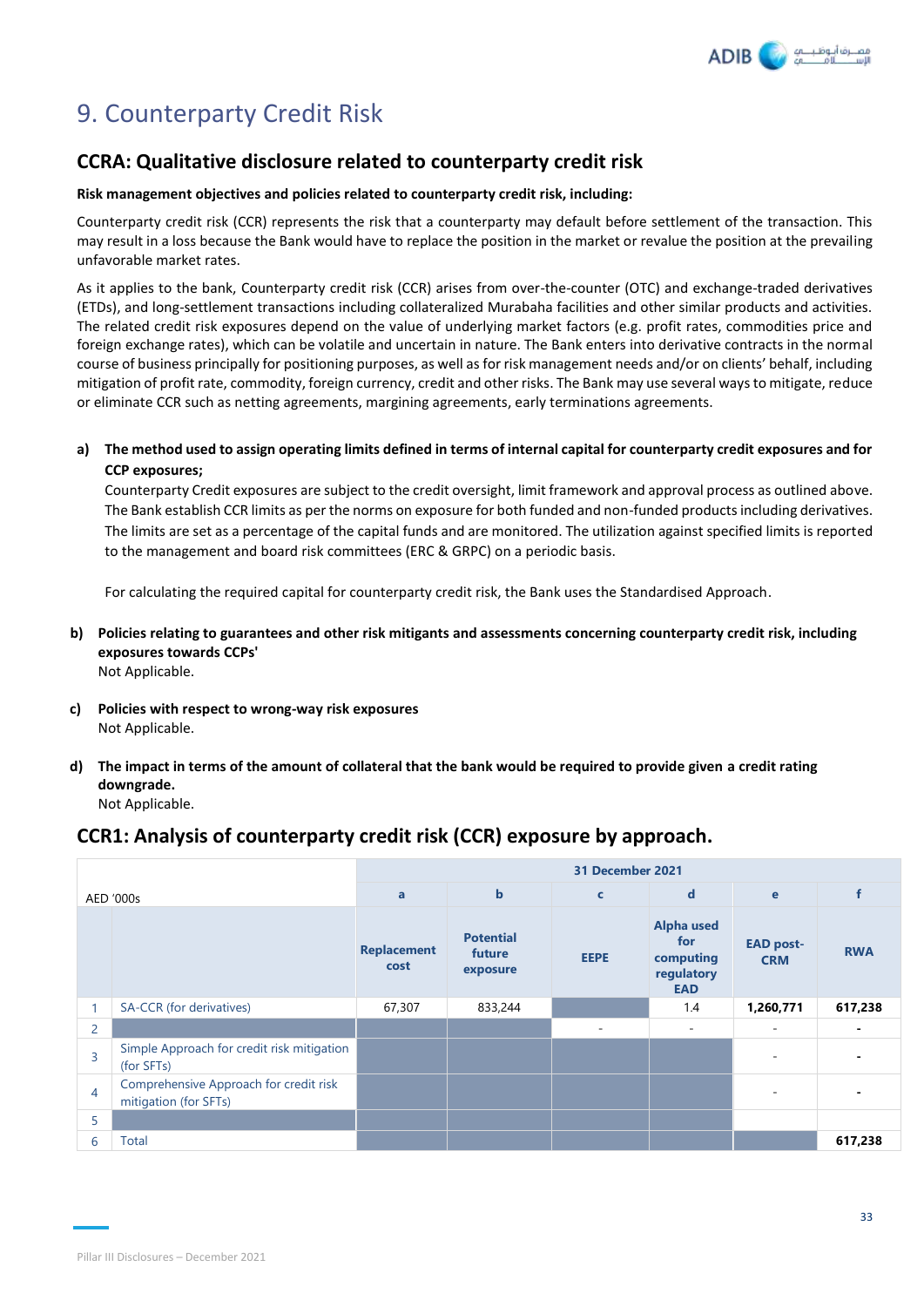

# **CCR3: Standardised approach - CCR exposures by regulatory portfolio and risk weights**

|    |                                           |                          |                          | 31 December 2021         |                |                          |                          |                          |                                     |  |
|----|-------------------------------------------|--------------------------|--------------------------|--------------------------|----------------|--------------------------|--------------------------|--------------------------|-------------------------------------|--|
|    | AED '000s                                 | a                        | $\mathbf b$              | $\mathbf{C}$             | $\mathbf d$    | e                        | f                        | $\mathbf{g}$             | $\mathbf h$                         |  |
|    | <b>Regulatory Portfolio / Risk weight</b> | 0%                       | 20%                      | 50%                      | 75%            | 100%                     | 150%                     | <b>Others</b>            | <b>Total</b><br>credit<br>exposures |  |
|    | Sovereigns and their central banks        | ٠                        |                          | ٠                        | $\overline{a}$ |                          | $\overline{a}$           |                          | $\blacksquare$                      |  |
| 2  | <b>Public Sector Entities</b>             | $\sim$                   | $\overline{\phantom{a}}$ | $\sim$                   | $\sim$         | 17,343                   | $\overline{\phantom{a}}$ | $\sim$                   | 17,343                              |  |
| 3  | Multilateral development banks            | $\sim$                   | $\overline{\phantom{a}}$ | $\sim$                   | $\sim$         |                          | $\overline{\phantom{a}}$ | $\sim$                   | $\blacksquare$                      |  |
| 4  | <b>Banks</b>                              | $\sim$                   | 293,906                  | 816,816                  | ٠              | $\sim$                   | $\overline{\phantom{a}}$ | $\sim$                   | 1,110,722                           |  |
| 5  | Securities firms                          | $\sim$                   |                          | $\overline{\phantom{a}}$ | ۰              | ÷                        | $\overline{\phantom{a}}$ | ٠                        |                                     |  |
| 6  | Corporates                                | $\sim$                   | $\sim$                   | $\sim$                   | $\sim$         | 132,706                  | $\overline{\phantom{a}}$ | $\sim$                   | 132,706                             |  |
|    | Regulatory retail portfolios              | $\overline{\phantom{a}}$ | ٠                        | $\sim$                   | $\sim$         |                          | $\overline{\phantom{a}}$ | ۰                        |                                     |  |
| 8  | Secured by residential property           | ÷                        |                          | $\sim$                   | ٠              | ۰                        | ۰                        |                          | $\blacksquare$                      |  |
| 9  | Secured by commercial real<br>estate      | ٠                        |                          | ٠                        | ٠              | ٠                        | $\overline{\phantom{a}}$ | $\overline{\phantom{a}}$ | $\blacksquare$                      |  |
| 10 | Equity Investment in Funds (EIF)          | $\sim$                   | $\sim$                   | $\sim$                   | $\sim$         | $\sim$                   | $\overline{\phantom{a}}$ | $\sim$                   | $\blacksquare$                      |  |
| 11 | Past-due financing                        | $\sim$                   | $\sim$                   | $\sim$                   | ۰              | $\sim$                   | $\overline{\phantom{a}}$ | ٠                        | $\blacksquare$                      |  |
| 12 | Higher-risk categories                    | $\sim$                   | $\sim$                   | $\sim$                   | $\sim$         | $\overline{\phantom{a}}$ | $\overline{\phantom{a}}$ | $\sim$                   |                                     |  |
| 13 | Other assets                              | ٠                        |                          | ٠                        | ۰              |                          | $\overline{\phantom{a}}$ | ٠                        | $\blacksquare$                      |  |
| 14 | Total                                     | $\overline{\phantom{0}}$ | 293,906                  | 816,816                  | ٠              | 150,049                  | $\blacksquare$           | $\overline{\phantom{0}}$ | 1,260,771                           |  |

# **CCR5: Composition of collateral for CCR exposure**

|                                    |                          | 31 December 2021                                  |                          |             |                   |                             |                      |                          |                                |                      |
|------------------------------------|--------------------------|---------------------------------------------------|--------------------------|-------------|-------------------|-----------------------------|----------------------|--------------------------|--------------------------------|----------------------|
|                                    |                          | a                                                 |                          | $\mathbf b$ |                   | $\mathbf{C}$                |                      | d                        | e                              |                      |
|                                    |                          | <b>Collateral used in derivative transactions</b> |                          |             |                   |                             |                      |                          | <b>Collateral used in SFTs</b> |                      |
|                                    | AED '000s                | <b>Fair value of collateral received</b>          |                          |             | collateral        | <b>Fair value of posted</b> | <b>Fair value of</b> | <b>Fair value of</b>     |                                |                      |
|                                    |                          | <b>Segregated</b>                                 | <b>Unsegregated</b>      |             | <b>Segregated</b> |                             |                      | <b>Unsegregated</b>      | collateral<br>received         | posted<br>collateral |
|                                    | Cash - domestic currency | ۰                                                 | $\overline{\phantom{a}}$ |             |                   | ٠                           |                      | $\overline{\phantom{a}}$ |                                | ۰                    |
| 2                                  | Cash - other currencies  | ٠                                                 | 10,000                   |             |                   | ٠                           |                      | $\overline{\phantom{a}}$ |                                | $\sim$               |
| 3                                  | Domestic sovereign debt  | $\overline{\phantom{a}}$                          |                          |             |                   | ٠                           |                      |                          |                                | $\sim$               |
| 4                                  | Government agency debt   | ٠                                                 | ٠                        |             |                   | ٠                           |                      |                          |                                | ۰                    |
| 5                                  | Corporate sukuk          | $\overline{\phantom{a}}$                          |                          |             |                   | $\sim$                      |                      |                          |                                | $\sim$               |
| 6                                  | <b>Equity securities</b> | ٠                                                 | ٠                        |             |                   | ٠                           |                      | ۰                        |                                | $\sim$               |
| Other collateral<br>$\overline{7}$ |                          | $\overline{\phantom{a}}$                          |                          |             |                   | $\sim$                      |                      |                          |                                | $\sim$               |
| 8                                  | Total                    |                                                   | 10,000                   |             | $\blacksquare$    |                             |                      |                          |                                | -                    |

# **CCR6: Credit derivative exposures - Not applicable**

# **CCR8: Exposures to central counterparties - Not applicable**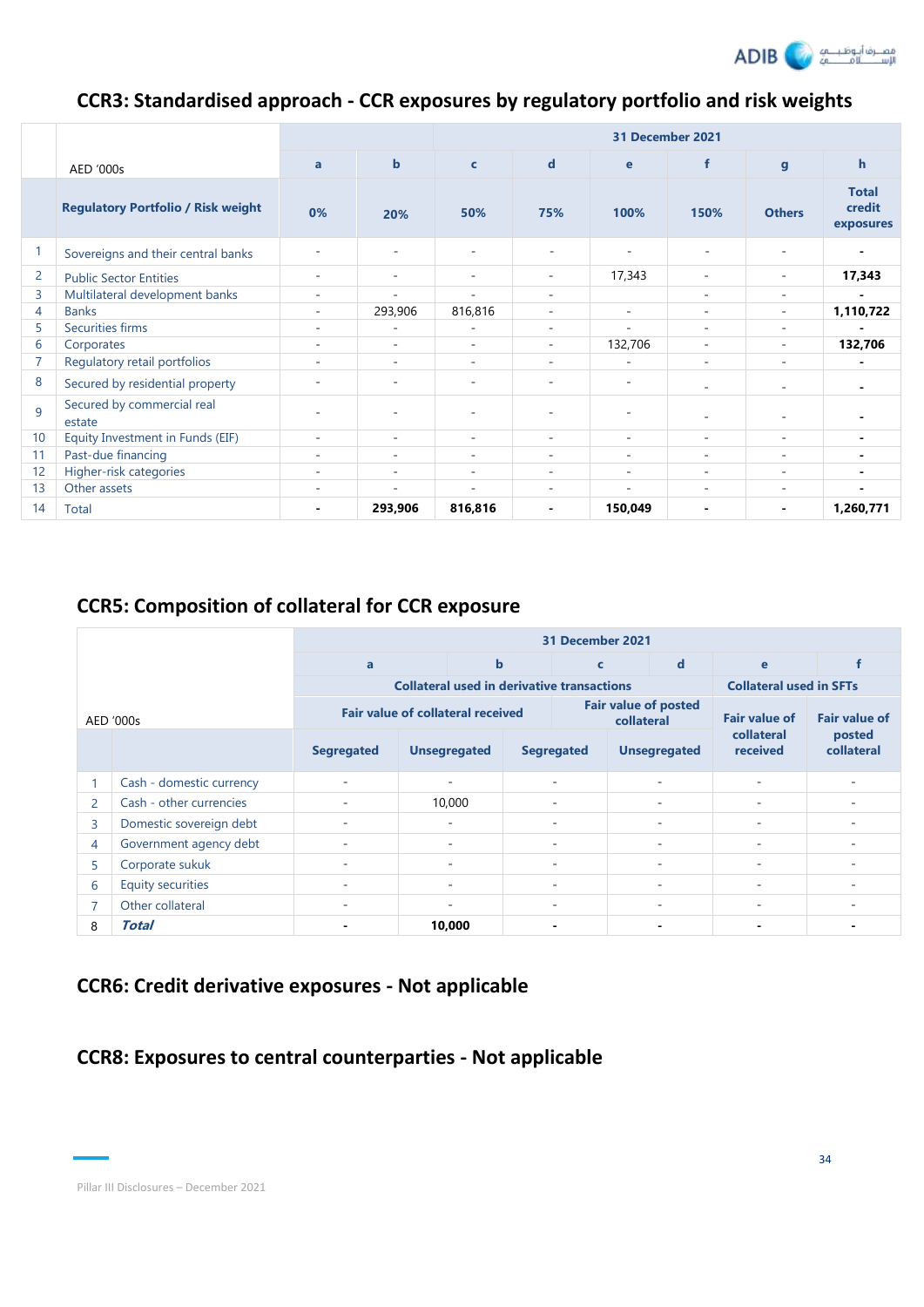

# 10. Securitisation

**SECA: Qualitative disclosure requirements related to securitisation exposures** 

*Not applicable*

**SEC1: Securitisation exposures in the banking book** 

*Not applicable*

**SEC2: Securitisation exposures in the trading book** 

*Not applicable*

**SEC3: Securitisation exposures in the banking book and associated regulatory capital requirements - bank acting as originator or as sponsor** 

*Not applicable*

**SEC4: Securitisation exposures in the banking book and associated capital requirements - bank acting as investor**

*Not applicable*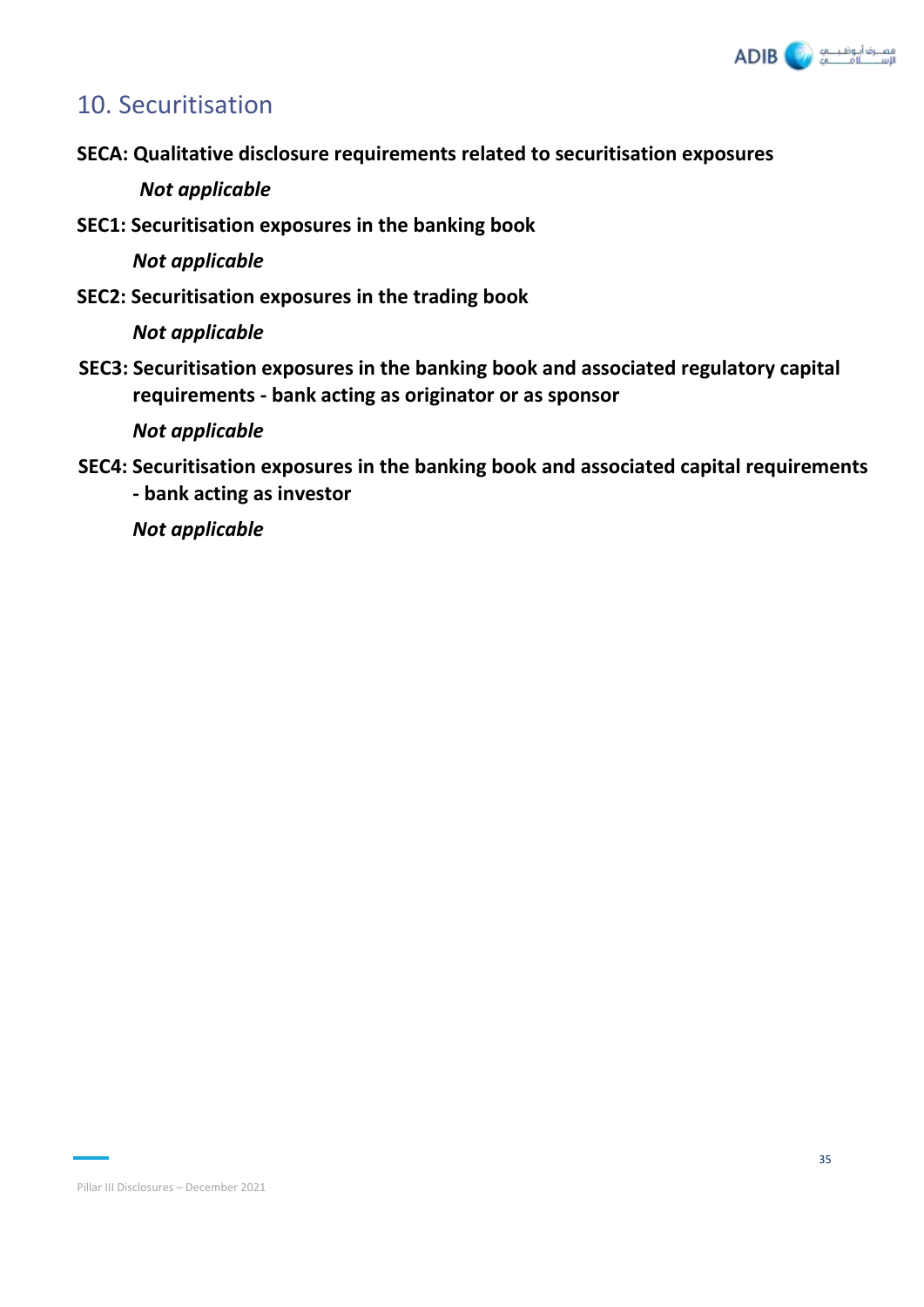

# 11. Market Risk

# **MRA: General qualitative disclosure requirements related to market risk**

**Banks must describe their risk management objectives and policies for market risk according to the framework below (the granularity of the information should support the provision of meaningful information to users):**

a) **Strategies and processes of the Bank: this must include an explanation of management's strategic objectives in undertaking trading activities, as well as the processes implemented to identify, measure, monitor and control the Bank's market risks, including policies for hedging risk and strategies/processes for monitoring the continuing effectiveness of hedges**.

Market risk arises from changes in market rates such as profit rates, foreign exchange rates and equity prices, as well as in their correlation and implied volatilities. Market risk is inherent in the diverse financial instruments the Bank is exposed to including securities, foreign currencies, equities, and commodities. The Bank is exposed to various types of Market risks such as profit rate risk, currency risk, and equity price risk. Profit rate risk arises from the possibility that changes in profit rates will affect future profitability or the fair values of financial instruments. Currency risk is the risk that the value of a financial instrument will fluctuate due to changes in foreign exchange rates. Equity price risk is the risk that the fair values of equities decrease as the result of changes in the levels of equity indices and the value of individual stocks. The Bank is also exposed to these risks in its Asset & Liability Management (ALM) activities.

The Bank uses the Standardized Approach to calculate the regulatory capital requirements relating to Market risks. The scope and charges are applied to Trading book only which includes Sukuk positions, foreign currency positions, equity positions and structured products positions.

ADIB, being an Islamic bank, as part of its regular activities faces Market risks in its investment/trading portfolios, which arises from changes in its underlying risk factors, as well as Profit Rate Risk in Banking Book (PRRBB), which arises on account of mismatches in maturity / re-pricing profile of assets and liabilities. It refers to the risk of changes in market value of assets and liabilities in the Banking book due to changes in the profit rate term structure.

The Bank's overall Market Risk strategy is to adopt a prudent and progressive risk-taking approach, which is expected to supplement its core banking activities profitability within a conservative risk appetite, while maintaining a reasonable liquidity buffer.

Although, as per the scope of Market risk as defined by BCBS, the Bank is also exposed to Foreign Exchange risk, but this is only in a limited way. All Foreign exchange exposures are taken by the Bank for client purposes and/or to facilitate Treasury management of its liquidity position with limited trading/proprietary positions. Besides, for these client-oriented foreign exchange positions limited overnight position limits are given which results in limited foreign exchange risk for the Bank. The major foreign exchange position for the Bank originates from USD which again is a pegged currency, therefore, the risk is minimal.

Additionally, the Bank holds minor proprietary positions in equity and principal-protected structured products.

Market risk is managed through a comprehensive governance framework approved by the Board and mandated to relevant management committees and assigned departments through clear roles and responsibilities. The framework relies on ensuring adequate systems are in place, maintaining appropriate limits, independent mark-to-market valuation, and frequent review of both; (1) the bank's investment portfolios with regard to its risk drivers, and (2) the bank's structural position with regard to profit rate risk and its impact on earnings as well as the economic value of its shareholders' equity. The policies and procedures and the trading limits are set to ensure the implementation of the Bank's market risk policy in day-to-day operations. These are reviewed periodically to ensure they remain in line with the Bank's general market risk policy and in line with the Bank's overall business strategy.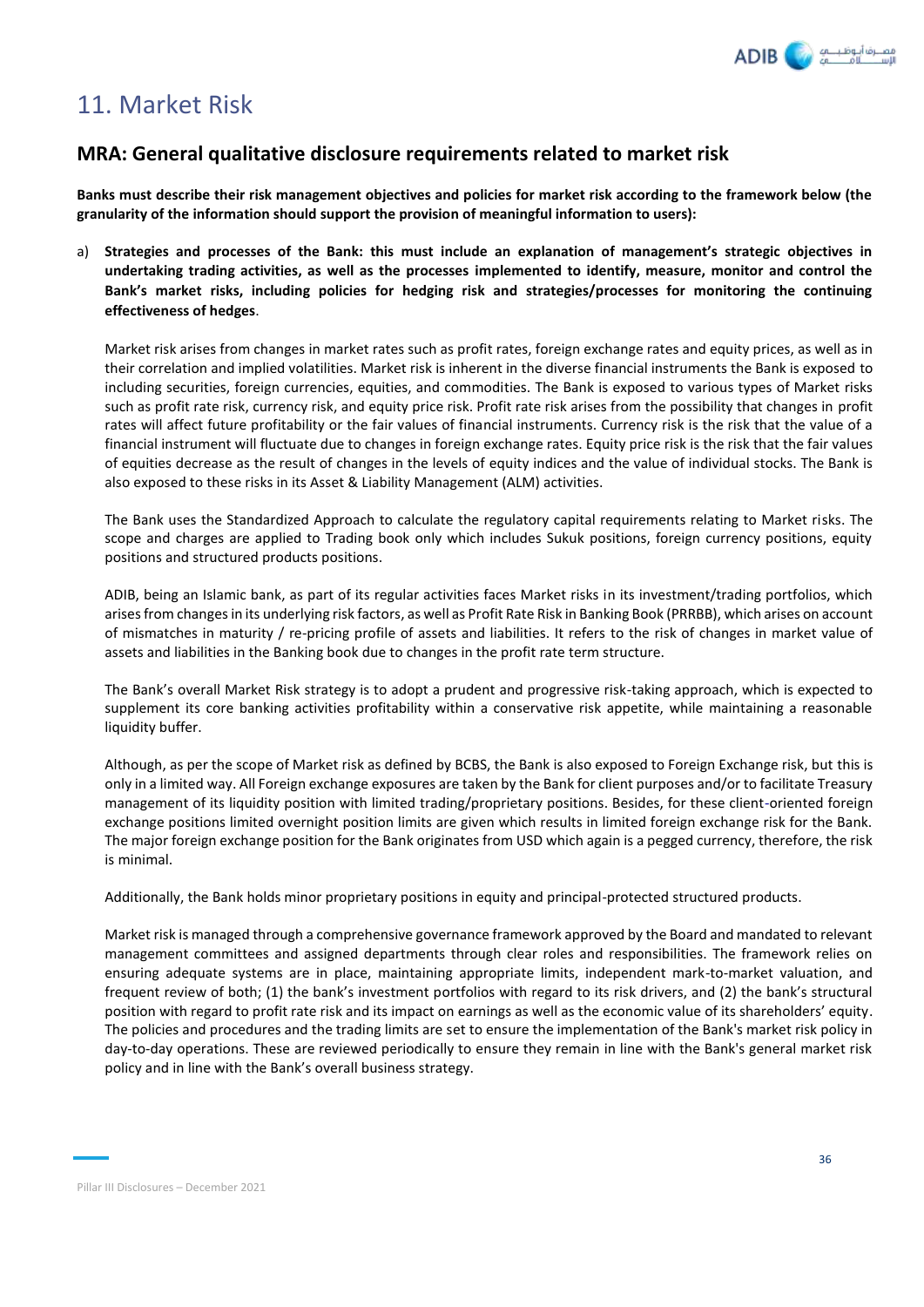

### **b) Structure and organization of the market risk management function: description of the market risk governance structure established to implement the strategies and processes of the Bank discussed in row (a) above.**

Market Risk function is part of the Global Risk Management (GRM). It is independently accountable for providing risk oversight to ensure that the market risk profiles of trading and banking portfolios are maintained within the Bank's risk appetite.

The Market Risk function is responsible for provision of various risk-related analytics to the relevant management committees and thereafter the relevant Board committees.

It is also accountable for continuous monitoring of compliance to the approved Treasury Limits and communicates to Senior Management in case of any comments/exceptions.

### **c) Scope and nature of risk reporting and/or measurement systems.**

The Market Risk function assess and monitor a set of approved risk metrics and limits on the Banks's investment portfolios and report to the Enterprise Risk Committee (ERC) on a regular basis. Similarly, it assess/monitor various risk limits on the Bank's structural balance sheet focused on liquidity risk and profit rate risk in the banking book and report to the Asset & Liability Committee (ALCO) on a regular basis.

Additionally, a regular update on status of compliance to approved framework and on current and upcoming trends is provided to the Board designated committees; Governance Risk Policy Committee (GRPC) & Approval Committee (AC).

The Bank uses appropriate models for the valuation and risk measurement of its positions and receives regular market information to regulate market risk.

# **MR1: Market risk under the standardised approach (SA)**

|   |                                                 | 31 December 2021 |
|---|-------------------------------------------------|------------------|
|   | AED '000s                                       | a                |
|   |                                                 | <b>RWA</b>       |
| 1 | General profit rate risk (General and Specific) | 1,603,864        |
| 2 | Equity risk (General and Specific)              | 42,964           |
| 3 | Foreign exchange risk                           | 1,246,656        |
| 4 | Commodity risk                                  |                  |
|   | <b>Options</b>                                  |                  |
| 5 | Simplified approach                             | ٠                |
| 6 | Delta-plus method                               |                  |
| 7 |                                                 |                  |
| 8 | Securitisation                                  |                  |
| 9 | Total                                           | 2,893,484        |

- As compared to last period, the overall Market risk decreased due to decrease in General profit rate risk mainly because of lower USD Profit Rate Swap position compared to last period.
- The Bank continues to follow the Standardized approach to compute Market Risk capital charge.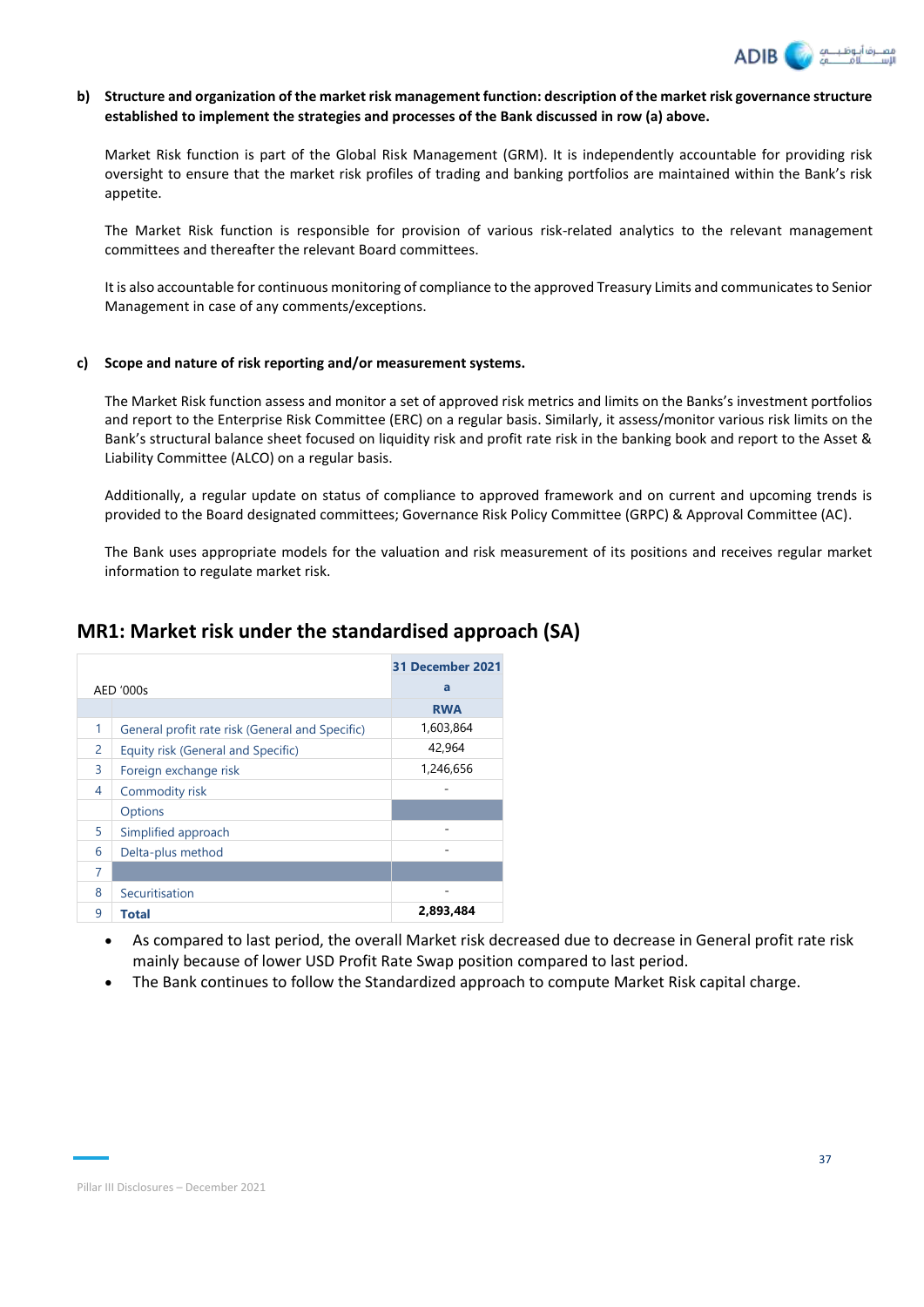

# 12. Profit Rate Risk in the Bnaking Book (PRRBB)

# **PRRBBA: PRRBB risk management objectives and policies**

# *Qualitative disclosures*

### a) **A description of how the bank defines PRRBB for purposes of risk control and measurement**.

Profit Rate Risk in the Banking Book arises when changes in Profit rates affect the market value, the cashflows and earnings of assets and liabilities of ADIB.

The Group is exposed to profit rate risk as a result of mismatches or gaps in the scheduled maturities, repricing dates or reference rates of assets, liabilities and derivatives.

### b) **A description of the bank's overall PRRBB management and mitigation strategies**.

The Group manages this risk through appropriate limits in place and frequent review of the bank's structural position with regard to profit rate risk and its impact on earnings as well as the economic value of its shareholders' equity.

The sensitivity of the bank's earnings and shareholders' equity is approved at the Board's level or its designate and mandated to relevant management bodies, including ALCO, Group Treasury and Group Risk Management.

### c) **The periodicity of the calculation of the bank's PRRBB measures, and a description of the specific measures that the bank uses to gauge its sensitivity to PRRBB**.

Profit rate risk is measured using simulations, earnings sensitivity and economic value sensitivity analysis, stress testing and gap analysis, in addition to other treasury risk metrics.

Primarily, the level of profit rate risk within ADIB is measured from both an earnings sensitivity and an economic value sensitivity:

- Earning sensitivity involves analyzing the impact of changes in profit rates on net revenue for funds in the following 12 months period.
- Economic Value sensitivity involves analyzing the impact of changes in profit rates on expected cash flows on assets minus the expected cash flows on liabilities plus the net cash flows of off-balance items.
- d) **A description of the profit rate shock and stress scenarios that the bank uses to estimate changes in the economic value of earnings.**

The bank uses various simulations in line with industry/regulatory common practices, and review the shocks and its impact on both earnings and shareholders' equity on a regular basis, in addition to custom built simulations reflecting management expectations with regard to the rate environment.

The risk measures are based however, on a parallel shift in profit rates, in line with industry best practices.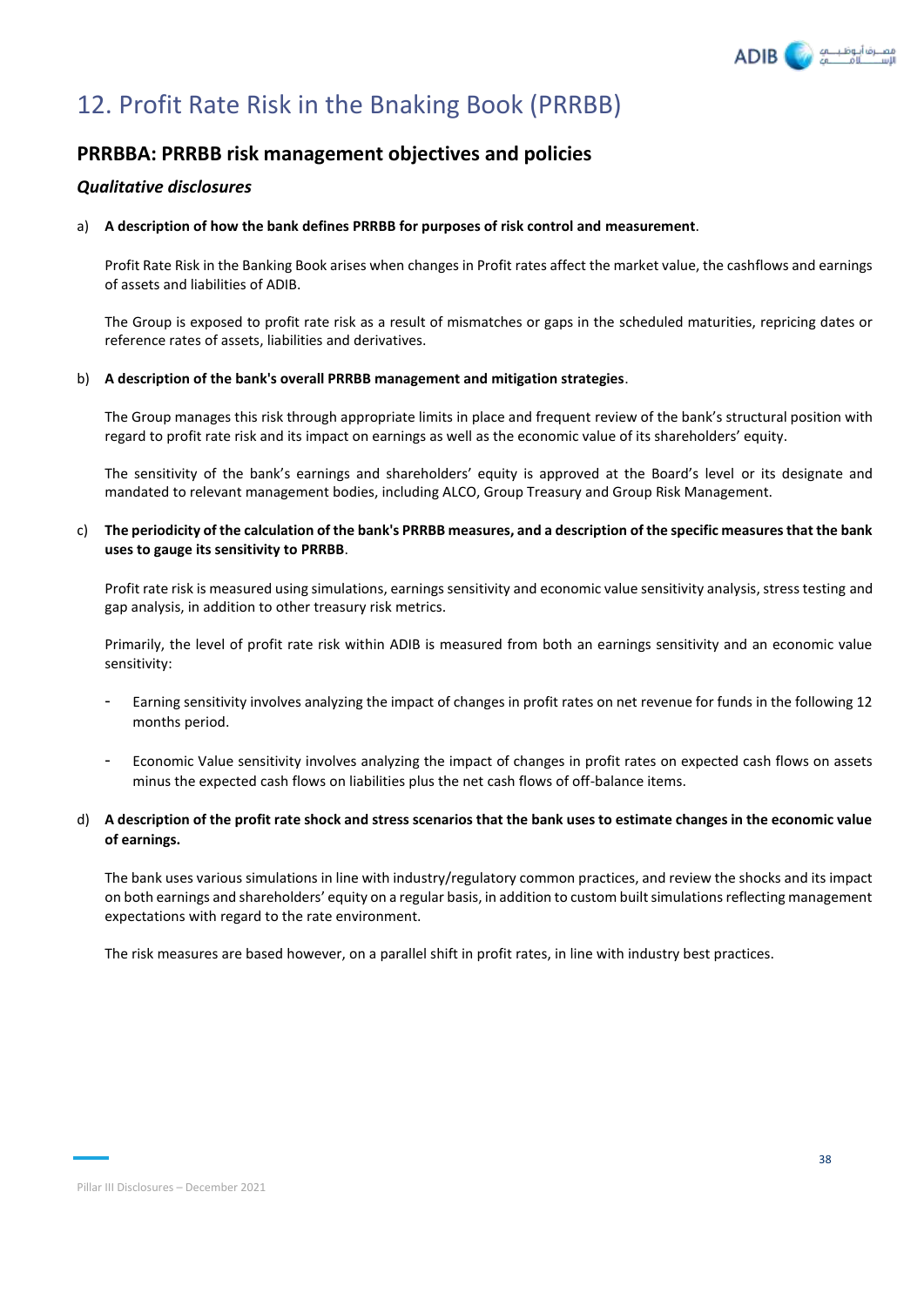

e) **Where significant modelling assumptions used in the bank's internal measurement systems (IMS) (ie the EVE metric generated by the bank for purposes other than disclosure, eg for internal assessment of capital adequacy) are different from the modelling assumptions prescribed for the disclosure Template IRRBB1, the bank should provide a description of those assumptions and their directional implications and explain its rationale for making those assumptions (eg historical data, published research, management judgment and analysis).**.

The bank uses a conservative approach while conducting its ICAAP exercise, whereby the assumptions used may differ from those parallel shocks assumptions used for the risk measure (earnings at risk or economic value of equity). Generally, the ICAAP used assumptions are more detrimental to the bank's overall earnings and shareholders' equity.

f) **A high-level description of how the bank hedges its PRRBB, as well as the associated accounting treatment.**

The bank where appropriate and needed may enter into profit rate swaps to manage its earnings and/or shareholders' equity sensitivity to profit rate risk. Under such circumstances, it will be using the appropriate hedge accounting treatment.

g) **The methodology used to estimate the prepayment rates of customer financing, and/or the early withdrawal rates for time deposits, and other significant assumptions.**

The bank uses historical behavioral analysis to estimate withdrawal rates on customers deposits.

# *Quantitative disclosures*

| AED '000s |                                                    |         |
|-----------|----------------------------------------------------|---------|
|           | <b>Avearge repricing maturity assigned to NMDs</b> |         |
|           | 2   Longest repricing maturity assigned to NMDs    | vears ( |

# **PRRBB1: Quantitative information on PRRBB**

| AED '000s             |               | <b>EVE</b> | <b>NII</b>    |           |  |
|-----------------------|---------------|------------|---------------|-----------|--|
| <b>Period</b>         | <b>Dec-21</b> | Sept-21    | <b>Dec-21</b> | Sept-21   |  |
| Parallel up           | 878,273       | 506,351    | 561,112       | 523,509   |  |
| Parallel down         | 193,027       | 817,487    | (62, 253)     | (32, 685) |  |
| Steepener             | 936,232       | 900.946    |               |           |  |
| Flattener             | (442, 422)    | (507, 529) |               |           |  |
| Short rate up         | (46, 042)     | (226, 720) |               |           |  |
| Short rate down       | 679,497       | 1,015,659  |               |           |  |
| <b>Maximum</b>        | 936,232       | 1,015,659  |               |           |  |
| <b>Period</b>         | <b>Dec-21</b> |            | Sept-21       |           |  |
| <b>Tier 1 Capital</b> |               | 18,255,332 | 18,927,000    |           |  |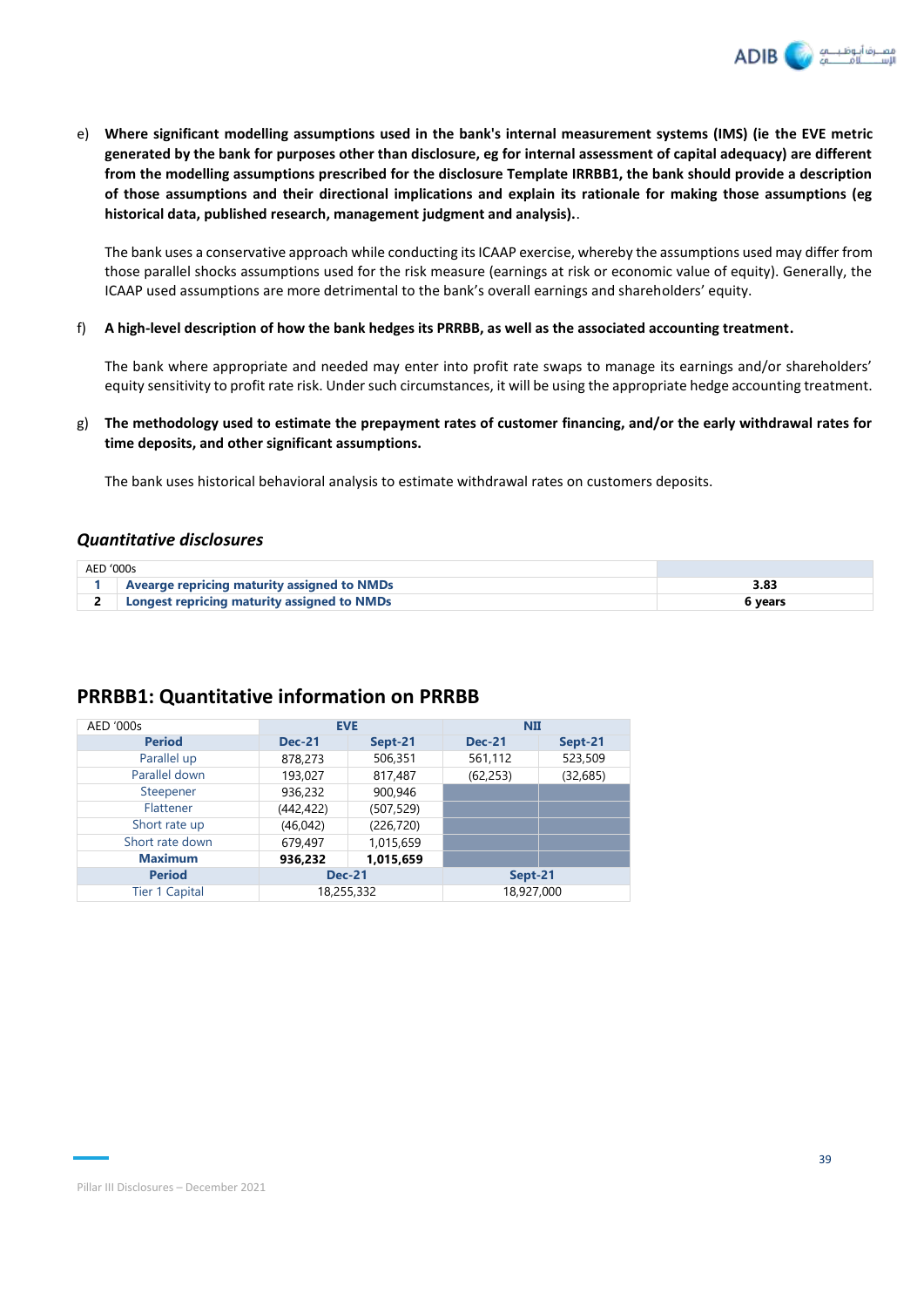

# 13. Operational Risk

# **ORA: General qualitative information on a bank's operational risk framework**

## **a) Their policies, frameworks and guidelines for the management of operational risk.**

Operational risk is the potential exposure of assets to financial, reputational or impacts resulting from inadequate or failed internal processes, people, systems, or external events. The Bank has developed and implemented an operational risk framework supported by a set of standards and operating procedures in accordance with Basel III guidelines. The Operational Risk Management Framework aims to actively manage Operational risk and set the standards of identification, assessment, monitoring, and response. The framework is built around and accounts for the risk impact on a spectrum of assets. Defined risk thresholds and authority matrices are set in line with the Operational risk appetite and lay at the base of decision making and management of the operational risk inherent to ADIB's existing and new offering and their supporting business processes.

The Operational risk management framework requires the use of specific tools including the proactive Risk Assessment of new initiatives, Risk reviews and Advisory, Risk & Control self-Assessment (RCSA), Control testing (CT), Key Risk Indicators (KRIs), Loss data management (LDM), Training & development, Monitoring & Reporting, Comparative Analysis as well as the management of Issues & Actions (I&A) identified from various sources and lines of defense. The framework also encompasses all the necessary elements of Quality assurance, Fraud Risk management and Investigations.

### **b) The structure and organisation of their operational risk management and control function.**

The Operational Risk Management Function is structured in a way to ensure independency and availability of the necessary expertise. A central Group Operational Risk Management function (GORM) reporting to the Group Chief Risk Officer is responsible for setting the standards and providing all risk owners with the tools, systems, training and support which are necessary to manage the operational risk within their functional areas. Dedicated Operational Risk managers are also assigned within each Group and responsible to ensure that the Operational risk management tools and standards are well rooted within their areas of responsibilities. The Operational Risk Governance is ensured via a defined hierarchy of committees represented by the Board Committee "Governance & Risk Policy Committee" (GRPC), a Senior Management Committee "Control & Compliance Committee" (CCC). In addition to CCC sub-Committees created for dedicated purposes such as the "Business Risk & Control Committees" (BRCC) created within every Business & Functional Group, the Fraud Risk Management Committee (FRMC) and the Operational Risk Provisioning Committees (ORPC).

The definition of Operational risk is overarching several types of risk categories such Fraud Risk, Regulatory & Compliance risk, Conduct Risk, Sharia'a non-compliance Risk, Information Security Risk, Technology Risk, Legal Risk and Business Continuity Risk. To that extent several stakeholders work in constant collaboration to ensure that various operational risk aspects are maintained within the appetite and managed as per the highest standards. The Framework and supporting documents articulate the roles and responsibilities of all stakeholders (Individuals, departments & Committees) involved in the management of operational risk across the Group.

#### **c) Their operational risk measurement system.**

ADIB uses a centralized platform used by all lines of defense for the management and measurement of operational risk. The platform encompasses all the Operational risk categories, taxonomies and tools and allows for a Comparative analysis across the results and outcome of various tools. The measurement systems show positive trends year on year and adequate risk coverage ratios at individual and aggregate levels. This is emphasized by constant process enhancements, proactive risk assessments, control testing, issues identification and actions completion.

As for the Capital Adequacy Ratio, ADIB uses the Basic Indicator Approach (BIA) for the purpose of calculation of the Operation risk weighted assets.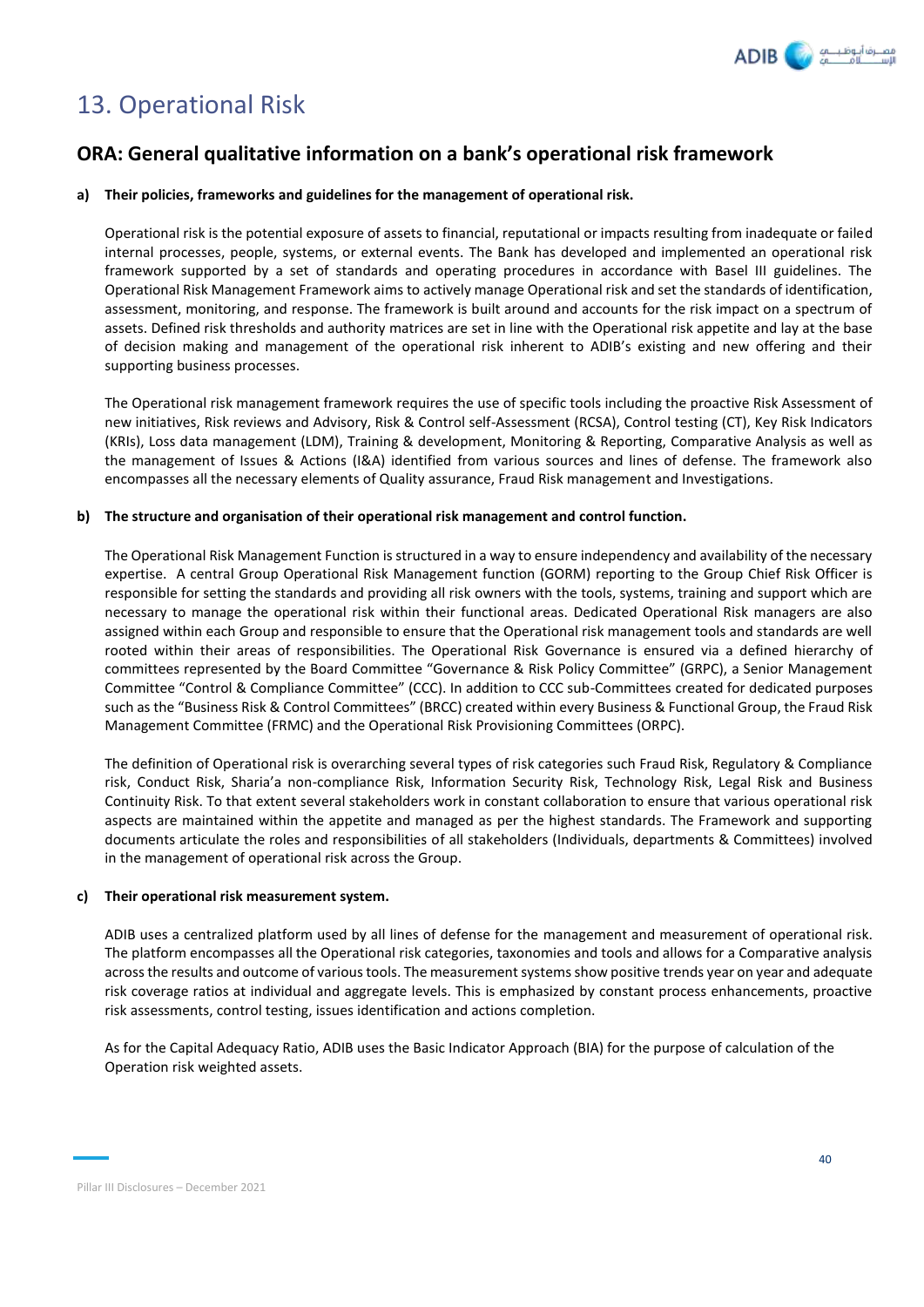

### **d) The scope and main context of their reporting framework on operational risk to executive management and to the board of directors.**

Operational Risk management reporting structure is governed by and follows a well-defined hierarchy involving the senior management and the Board represented by the BRCC, the CCC and the GRPC where the Operational Risk framework implementation, tools performance and results are monitored and reported. Results are escalated on a consolidated basis with the necessary breakdowns provided based on specific appetite thresholds set within the Operational Risk Management Framework

#### **e) The risk mitigation and risk transfer used in the management of operational risk.**

The Operational Risk Mitigation requirements is dictated by the level of Inherent risk exposure where all exposure deemed to be exceeding the approved risk are covered by the means of the relevant preventive , detective, corrective, directive or limiting controls which are manually and automatically operated such as dual controls, multi factors of authentications, data and system protection, encryption, segregation of duties, reconciliations, reviews, transactions limits, policies and procedures, busines continuity plans which are regularly assessed and tested in addition to a comprehensive insurance coverage and selected outsourcing used as risk transfer/sharing techniques. All residual exposure deemed to be exceeding the approved risk appetite are escalated and closely monitored based on predefined matrices. The day-to-day operational risk management is also characterized by a comprehensive system of internal control with multi-layers of defense bringing together a team of subject matter experts.

### **f) ADIB Fraud Risk Management function**

ADIB Group Fraud Risk Management Program objective is to develop and establish the basis of fraud risk management and anti-fraud controls required for the deterrence, prevention, and detection of fraud against ADIB and its subsidiaries.

The Fraud Risk Management program applies to all ADIB Group departments, subsidiaries, international locations, and business units including all ADIB employees, shareholders, consultants, vendors, contractors, and/or any other parties maintaining a business relationship with ADIB. The Program prescribes the standards to be adhered to by each Business Unit. It also forms the base policy that must be referred to while drafting all policies and operating procedures within ADIB.

### **g) Fraud Investigation Function**

The objective of the function is to provide ADIB Group with the capacity to investigate fraud incidents and provide the relevant facts findings and recommendations to form the basis of appropriate follow-up actions professionally and objectively. The Objective of FID is also to conduct proactive integrity reviews in areas of increased risk and provide lessons learned from reviews and investigations in order to improve the effectiveness and efficiency of ADIB Group's operations and activities.

*Also refer to "Risk Management-Operational risk" Note 42.4.4 of the audited consolidated financial statements as of 31 December 2021.*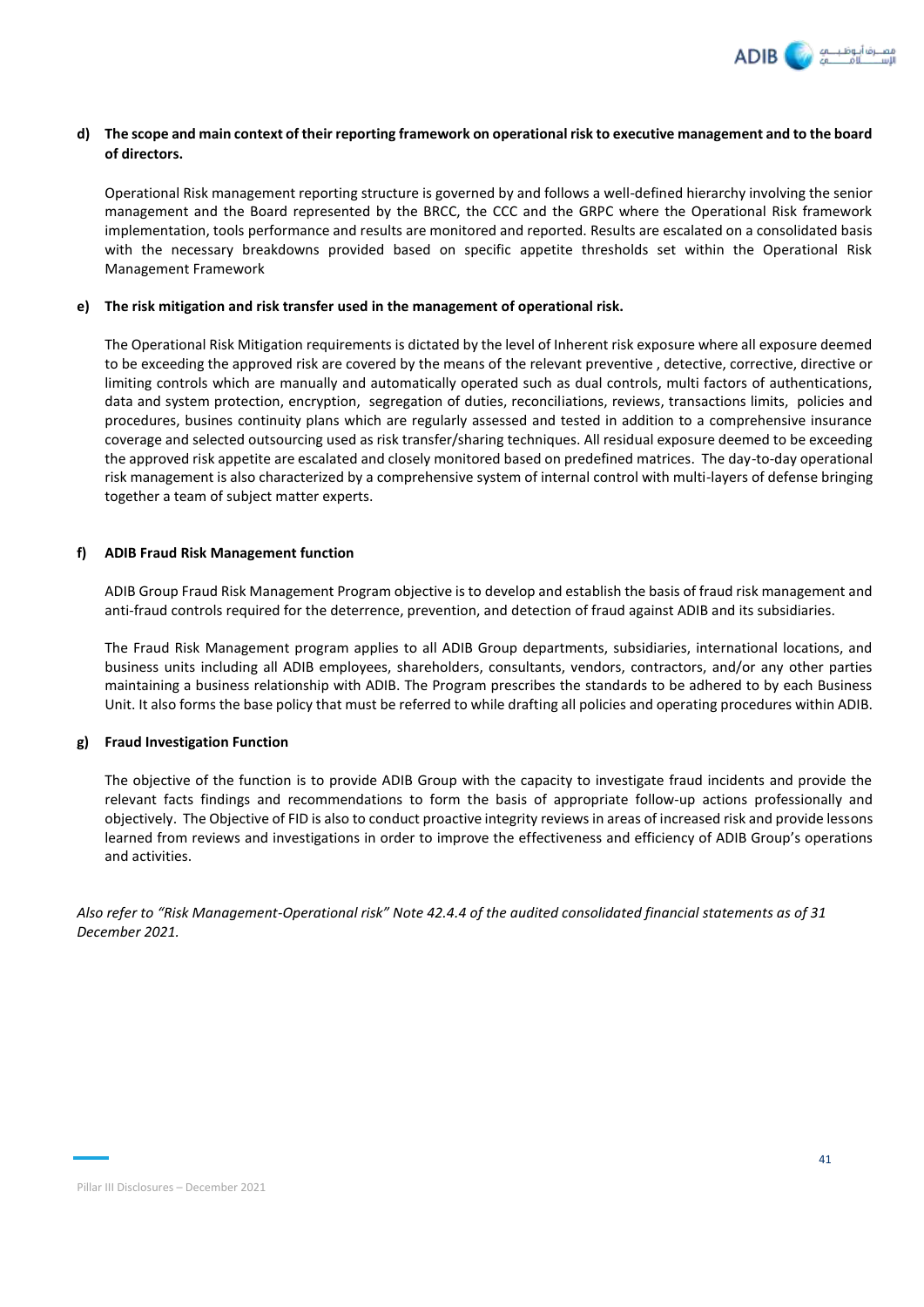

# 14. Remuneration Policy

# **REMA: Remuneration Policy**

#### **Remuneration and Reward Guiding Principles and Structures**

ADIB aims to attract and retain the best talent particularly during the challenging recent times of the pandemic. To achieve this, we have designed a remuneration framework that is within the risk appetite set by the Board to promote the right behaviours and responsible business conduct. Our remuneration schemes are designed to be fair, equitable and linked to mutual employee and Group performance.

Our rewards are based on the result of an annual performance appraisal system with input from line management and employees. The rewards structure also embeds effective risk management by balancing the interests of our customers, shareholders and other stakeholders including the Consumer Protection Standards of the CBUAE.

#### **Total Reward – Key Components**

Fixed Pay comprise of basic salary allowances based on market rates which are benchmarked for each role and are subject to review based on the achievement of SMART objectives and market movement. Fixed pay also includes other allowances in line with best practice and this is also benchmarked against ADIB peers.

A Variable Pay component is a discretionary pay which is performance-based dependent on individual, functional and overall ADIB performance. For Senior Management the variable pay, is paid out on a deferred basis with various claw-back clauses.

Retention Scheme and High Potential Emolument scheme is deployed in selected cases to retain key employees and also maintain a cadre of professional UAE Nationals with high potential and in line with CBUAE Emiratisation objectives.

The Nomination and Remuneration Committee (NRC) comprises of Chairman and 2 Directors which assists the Board in fulfilling its oversight responsibilities in respect of the following for the Group:

- Review the selection criteria and number of executive and employee positions required by ADIB; approve the overall manpower of ADIB based on reports submitted by the Group Chief Executive Officer, taking into consideration the advice of an independent and recognized consulting firm
- Review on an annual basis the policy for the remuneration, benefits, incentives and salaries of all ADIB employees, including Bank and non-Bank subsidiaries and affiliates, as submitted by the Group Chief Executive Officer, taking into consideration the advice of an independent and recognized consulting firm
- Identify and nominate, for approval of the Board, candidates for appointment to the Board
- Recommend on succession plans for Directors
- Input on renewal of the terms of office of non-executive Directors
- Assist with membership of Board committees, in consultation with the Board's Chairman and the Chairmen of such committees
- Guide on matters relating to the continuation in office of any Director at any time
- Recommend on appointments and re-appointments to the Boards of major subsidiaries and controlled affiliated companies
- Ensure the independence of the independent directors and any qualified subject matter expert appointed to a Board committee; and
- Regularly review the structure, size and composition (including the skills, knowledge and experience) required of the Board and make recommendations to the Board regarding any changes.

#### **Senior Management & Material Risk Takers (MRTs)**

Senior Management is the executive management of the bank, who is responsible and accountable to the Board for the sound and prudent day-to-day management of the Bank.

ADIB have considered the Group CEO and the heads of the revenue generator units / business lines as the Primary MRTs, on the basis that their compensation is risk-aligned given that they have the ability to control and influence certain risks that are materially significant to ADIB. The Bank aims to continually assess, in a systematic manner, key positions and associated delegation of authorities for classification as MRTs and shall confirm the outcome of this exercise in an annual assessment at the end of 2022.